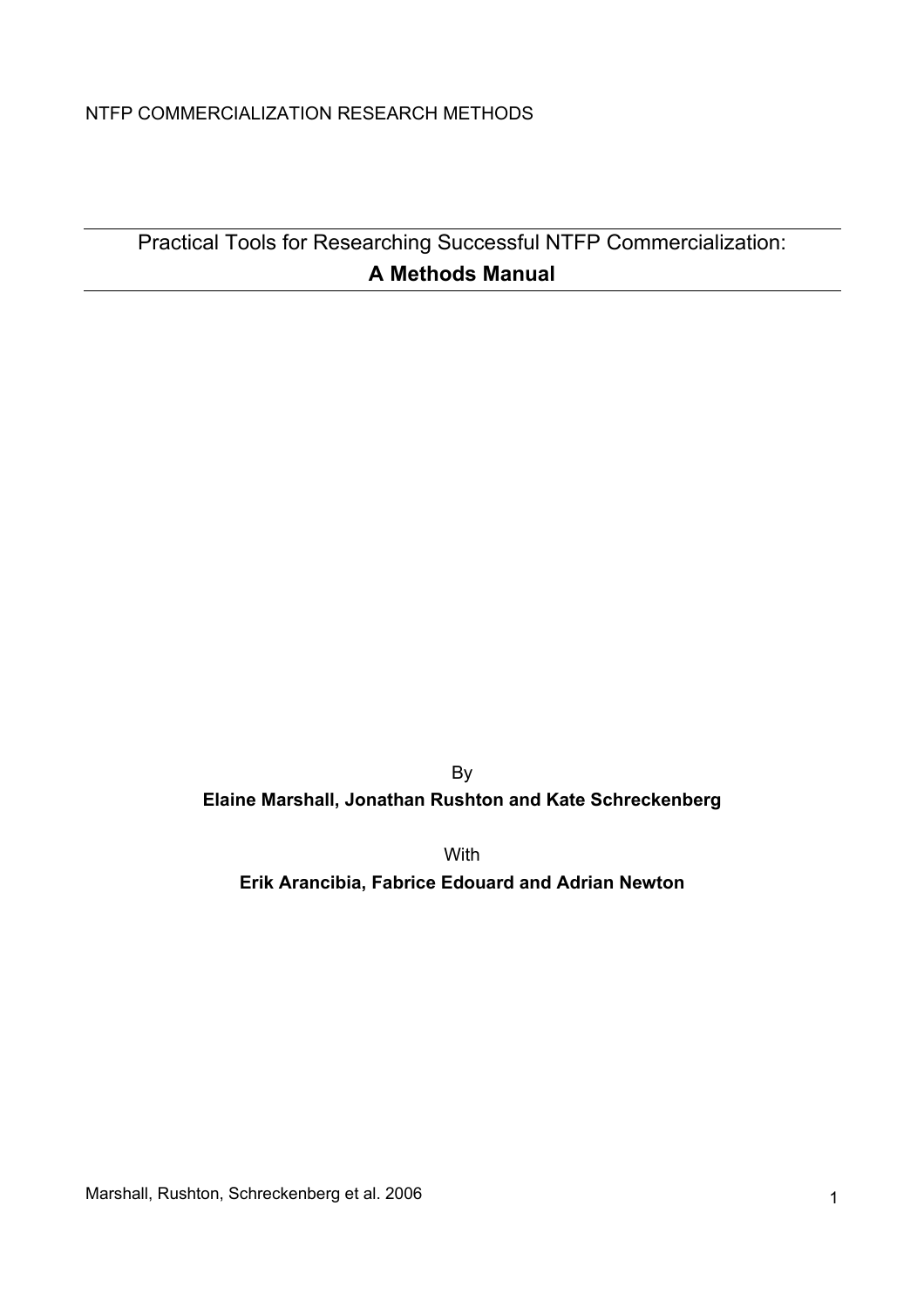### **The contributors**

**Elaine Marshall** is formally trained in agriculture and natural resource management, and has worked for much of the past ten years in Latin America on community based natural resource use projects. She has experience undertaking participatory research with communities to explore sustainable resource use and alternative income generation, and she is particularly interested in the role of women. She has worked on Darwin Initiative projects, and managed the DFID Forestry Research Programme funded project, CEPFOR, between 2000 and 2005.

**Jonathan Rushton** is an agricultural economist who specialises in rural and livestock development. He has experience from Africa, Asia, Europe, and Latin America through working with FAO, EU, DFID, IICA, ILRI, DANIDA, GTZ and USAID. His key interests are the role of agriculture and forestry in the livelihoods of poor people worldwide, impact of livestock diseases, the use of participatory methodologies and the marketing of agricultural products. He is currently the managing director of CEVEP, an independent consultant and an Honorary Research Fellow at VEERU, The University of Reading.

**Kate Schreckenberg** is a specialist in rural development forestry with 20 years of experience of forestry research and policy advice in developing countries, especially in West Africa and Latin America. Her research focuses on helping farmers increase the benefits they obtain from their on-farm tree resources, non-timber forest products or through community forestry, improving access of smallscale forest producers to the market, international forest policy and the development of applied research methodologies. She has worked for GTZ, UNESCO and the Overseas Development Institute in London and is currently an independent researcher.

#### **Acknowledgements**

We are very grateful to the extended team of researchers involved in the CEPFOR project that shared their collective methodological expertise and experience, from their work with communities. These include Florencio Maldonado, César Enriquez, Isidro Rodríguez, Fausto López, Raday Quero, Caterina Illsley, Tonantzin Gómez**,** Janett de los Santos, Juan Carlos Flores and Alvaro Gonzalez. In particular, we would like to acknowledge the contributions made by Erik Arancibia and Fabrice Edouard to earlier versions of this manual, and to Adrian Newton for leading the work on identifying factors influencing success. Also, our thanks to Diana Pritchard, who led the initial thinking on developing methods for "defining success" with communities. Finally, our thanks to Dr Savitri Abeyasekera, Statistical Services Centre Reading University, who provided extremely thoughtful revisions to earlier versions of this manual.

#### **Disclaimer**

This publication is an output from a research project funded by the United Kingdom Department for International Development (DFID) for the benefit of developing countries. The views expressed are not necessarily those of DFID (Project R7925, Forestry Research Programme). Neither the authors nor the institutions involved in the development of this manual accept any responsibility for the outcome of its implementation.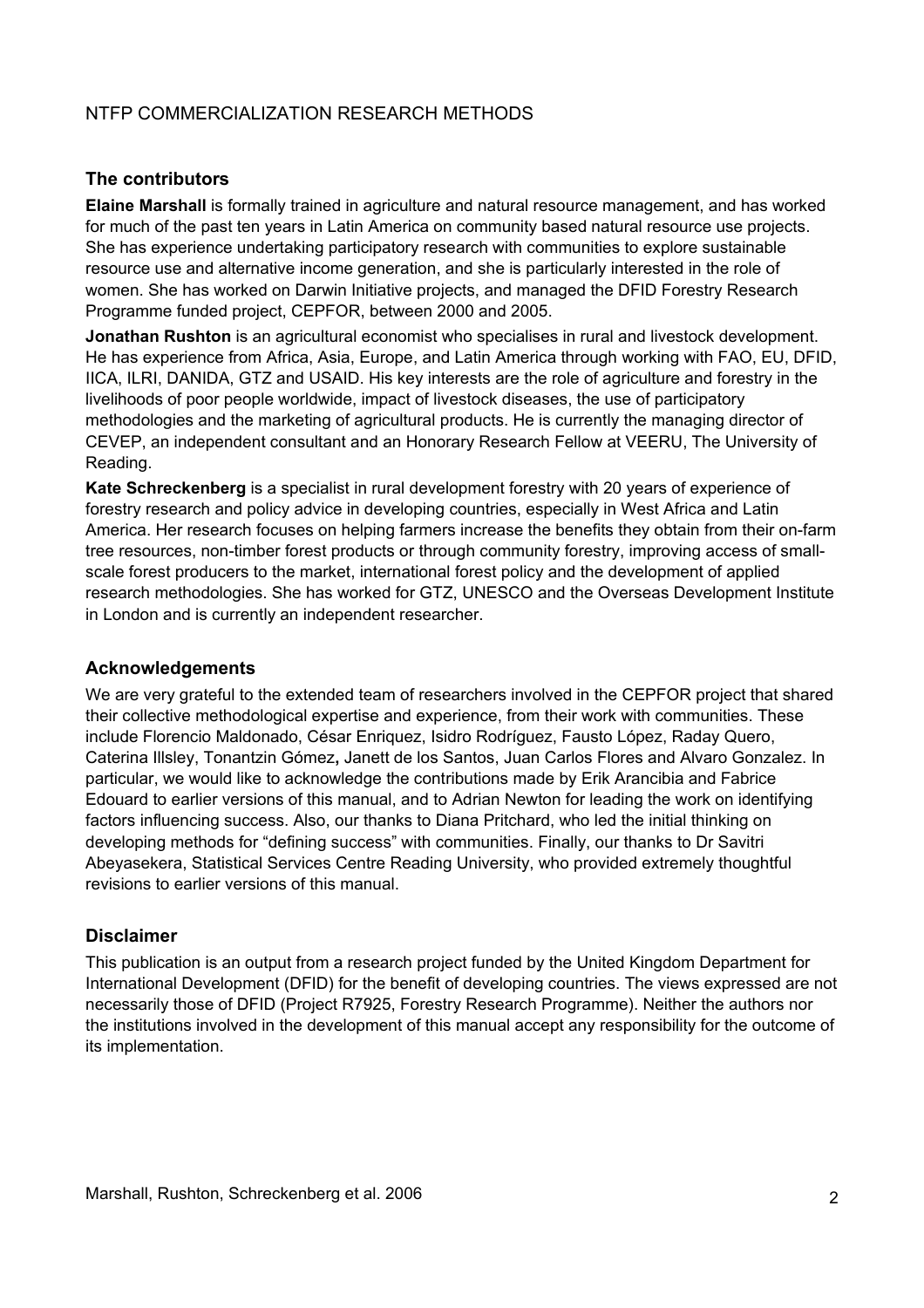# **TABLE OF CONTENTS**

| $\mathbf{1}$   |                                                                                       |  |
|----------------|---------------------------------------------------------------------------------------|--|
| $2^{\circ}$    |                                                                                       |  |
| 3              |                                                                                       |  |
| $\overline{4}$ |                                                                                       |  |
| 5              |                                                                                       |  |
| 6              |                                                                                       |  |
| 7 <sup>7</sup> |                                                                                       |  |
| 8              |                                                                                       |  |
| 9              |                                                                                       |  |
| 10             | Annex I: factors influencing success and data collection and analysis tools matrix 67 |  |
| 11             |                                                                                       |  |

# **LIST OF TABLES**

| Table 1.  |                                                                                                  |    |
|-----------|--------------------------------------------------------------------------------------------------|----|
| Table 2.  |                                                                                                  |    |
| Table 3.  | Example of a timeline that captures changes and trends in a Mexican village 24                   |    |
| Table 4.  | A preference ranking matrix to identify the most important characteristic which determines       |    |
|           |                                                                                                  |    |
| Table 5.  | Seasonal calendar format to develop a participatory enterprise budget 39                         |    |
| Table 6.  | Estimation of the output for a rubber processing activity in a Bolivian community (modified      |    |
| Table 7.  | Estimation of the variable costs for a rubber processing activity in a Bolivian community        |    |
|           | Table 8. Estimation of the labour costs for a rubber processing activity in a Bolivian community |    |
| Table 9.  | Estimation of the fixed costs for a rubber processing activity in a Bolivian community           |    |
| Table 10. | Estimation of the gross margin and enterprise profit for a rubber processing activity in a       |    |
| Table 11. | Estimation of the cost structure for a rubber processing activity in a Bolivian community        |    |
| Table 12. | Estimation of the returns to labour for the different actors in a rubber value chain in          |    |
| Table 13. | Estimation of the cost and profit per unit of latex produced or used by the different actors     |    |
| Table 14. |                                                                                                  |    |
| Table 15. | Commercialization margins of the different actors in a rubber value chain in Bolivia             | 54 |
| Table 16. | Summary of the information that a sondeo of the NTFP market should provide with                  |    |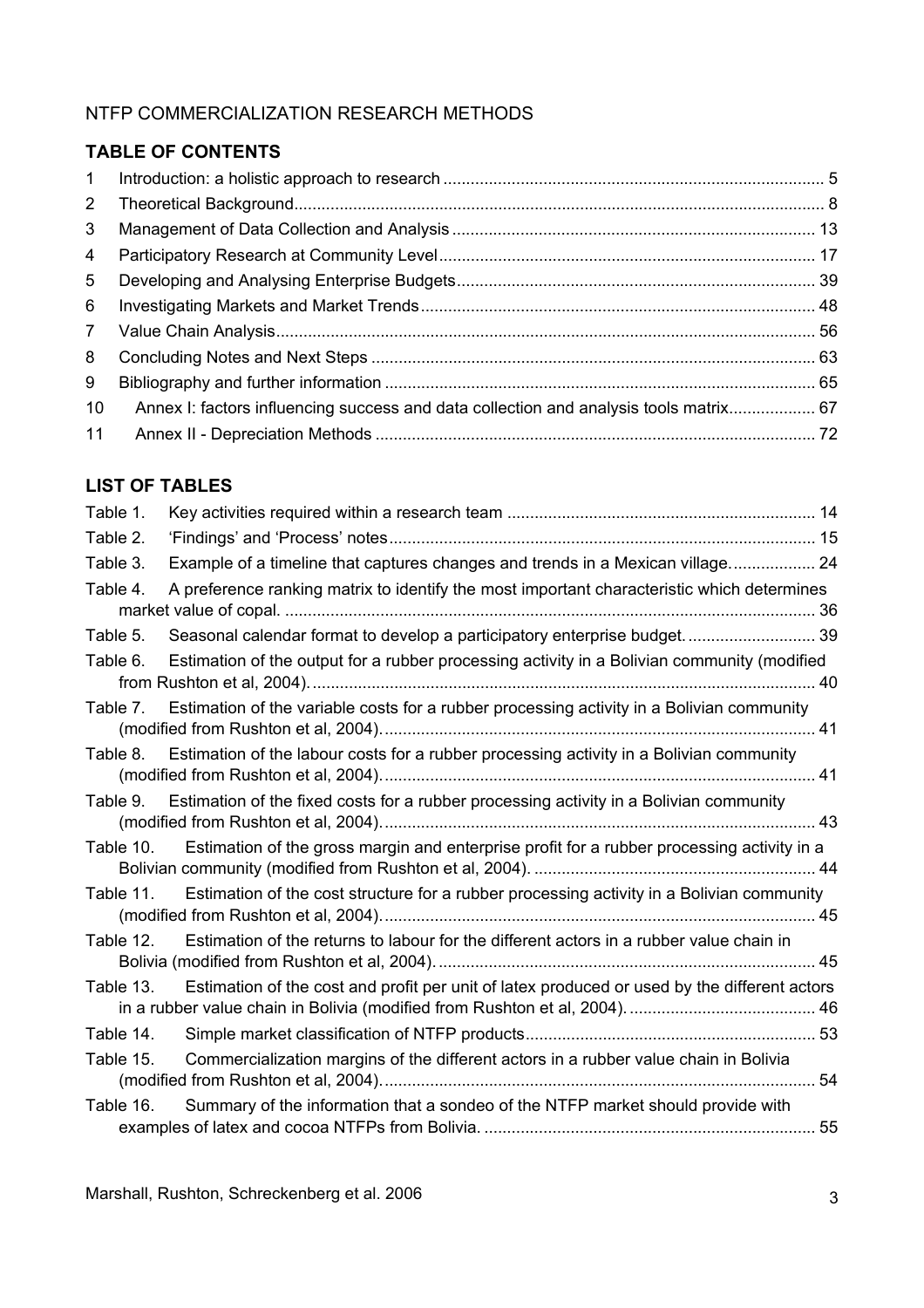Table 17. Estimation of depreciation using different methods (modified from Barnard & Nix, 1979). 72

# **LISTS OF FIGURES**

| analysis tools required in identifying constraints and opportunities for NTFP commercialization 7<br>Figure 2. Proportion of the consumer price (US\$2.52/litre of latex) received by the different actors in<br>the supply chain of rubber products for the mining and agricultural sectors in Bolivia from the<br>Figure 3. The main supply chains for the mushrooms collected by the communities: San Antonio<br>Figure 4.<br>Figure 5. The dynamic process of changing opportunities, constraints and levels of success in NTFP | Figure 1. Conceptual framework showing the relationship between different data collection and |  |
|-------------------------------------------------------------------------------------------------------------------------------------------------------------------------------------------------------------------------------------------------------------------------------------------------------------------------------------------------------------------------------------------------------------------------------------------------------------------------------------------------------------------------------------|-----------------------------------------------------------------------------------------------|--|
|                                                                                                                                                                                                                                                                                                                                                                                                                                                                                                                                     |                                                                                               |  |
|                                                                                                                                                                                                                                                                                                                                                                                                                                                                                                                                     |                                                                                               |  |
|                                                                                                                                                                                                                                                                                                                                                                                                                                                                                                                                     |                                                                                               |  |
|                                                                                                                                                                                                                                                                                                                                                                                                                                                                                                                                     |                                                                                               |  |
|                                                                                                                                                                                                                                                                                                                                                                                                                                                                                                                                     |                                                                                               |  |
|                                                                                                                                                                                                                                                                                                                                                                                                                                                                                                                                     |                                                                                               |  |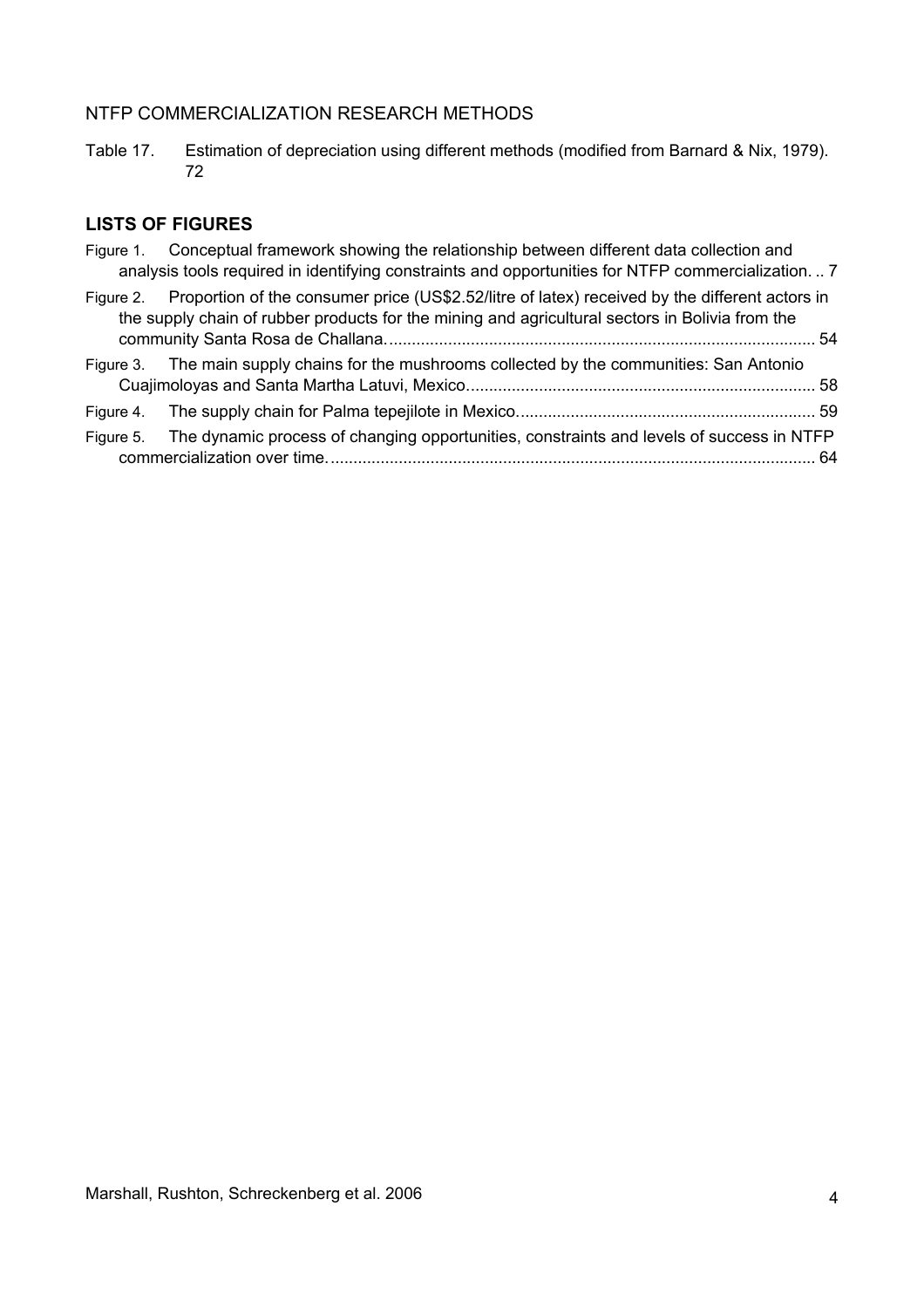## **1 INTRODUCTION: A HOLISTIC APPROACH TO RESEARCH**

#### **1.1 THE CEPFOR PROJECT**

The manual draws on the experience of the project 'Commercialization of Non-timber Forest Products (NTFPs) in Mexico and Bolivia: Factors Influencing Success' (CEPFOR), a multidisciplinary research initiative involving partners drawn from the UK, Mexico and Bolivia. The research team critically examined the factors influencing successful non-timber forest product (NTFP) commercialization, and tested and further developed theory relating to the commercialization of NTFPs and rural development. Socio-economic and market research in 18 communities in Bolivia and Mexico examined the impact of different NTFP commercialization networks (value chains) on poverty reduction, women's livelihoods, natural resources, and rights and access of the poor. The structure and function of 16 different NTFP value chains were analysed to identify the attributes that make a chain successful. On the basis of the CEPFOR case studies, successful NTFP commercialization was defined as a transparent, equitable and sustainable activity that has a positive impact on poverty reduction, gender equality and resource access, tenure and management.

Some key findings from the CEPFOR research include the following:

- Successful NTFP commercialization cannot be summarized by a single variable, and community perceptions of success need to be assessed and incorporated in project planning and evaluation.
- NTFPs are important in the lives of the rural poor, and NTFP income varies greatly even between households engaged in the same activity.
- NTFP activities are one of the few cash-generating opportunities for women in marginalized rural communities.
- Tenure influences the variety of strategies used by communities and individuals to ensure that NTFP supply is sufficient to meet the demands of increased commercialization.
- NTFP producers, processors and traders show a remarkable degree of resilience to external shocks and a great ability to adapt to changing contexts*.* Regardless of the governance of a value chain, the ability to negotiate prices and define the rules of trade is vital in determining the satisfaction levels of poor producers, processors and traders in NTFP value chains.
- Information about markets, together with the capacity to act upon it, is an important prerequisite for entering, and maintaining a hold in, new markets.

The research methodologies developed by the CEPFOR team are documented in Chapter 2 of Marshall, Schreckenberg and Newton (2006), which outlines the way in which the CEPFOR project collected, analysed and integrated different types of data. In developing a research methodology, the project had three objectives, namely to:

- combine qualitative and quantitative information;
- undertake joint research with NGO partners;
- carry out participatory research in communities.

Some of the research methods were specific to a large-scale research project undertaking comparative analysis between communities in different countries. For example the CEPFOR approach includes household surveys, which are not detailed in this manual. The tools selected for the manual are felt to be most appropriate and useful to organisations working at community level, and for understanding the opportunities and constraints of NTFP commercialization. The manual draws on lessons learnt from the implementation in the field of the different data collection and analysis methods described. It also draws on the development of the CEPFOR decision support tool (CDST), an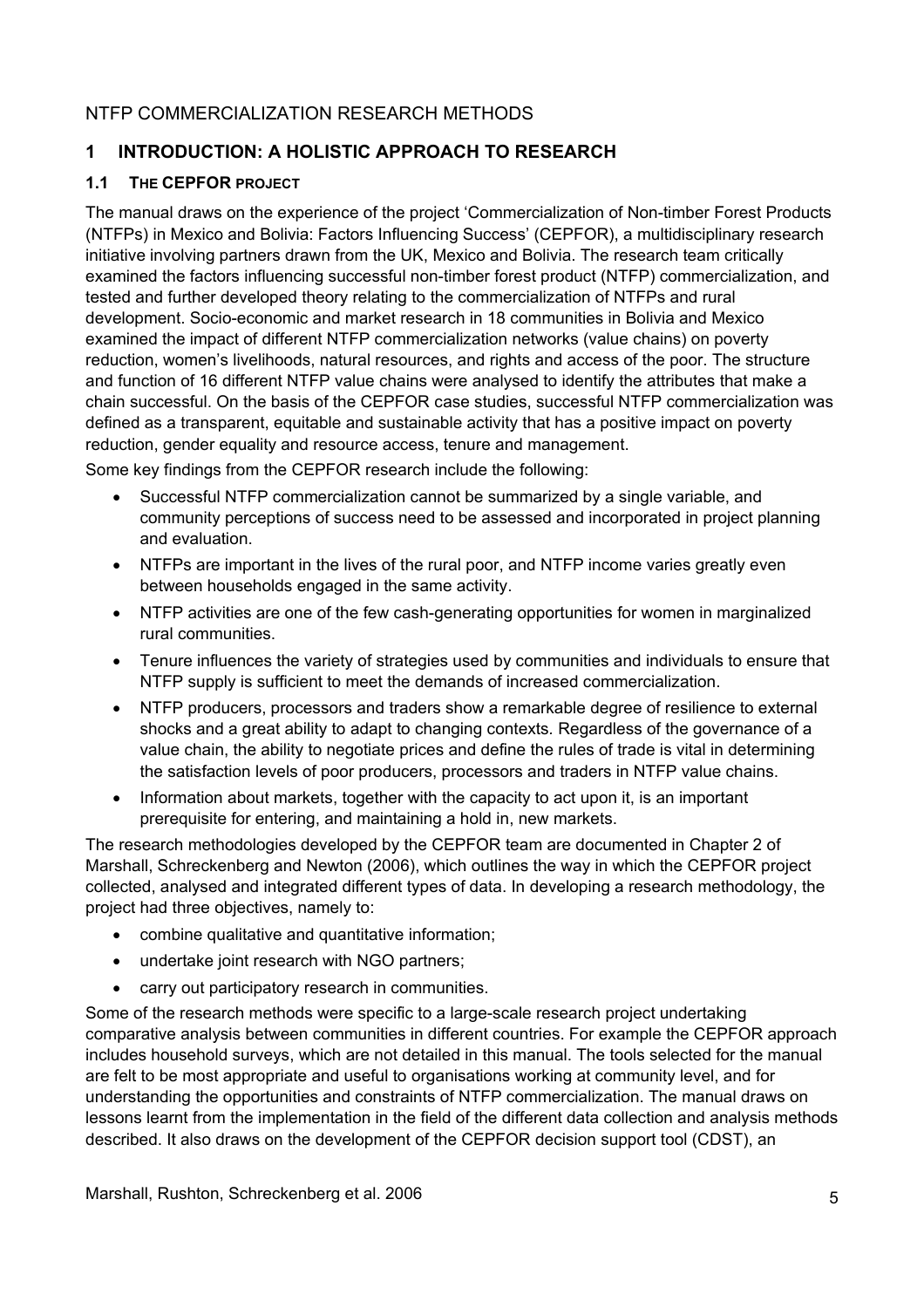analytical framework that presents the factors identified by the project as determining successful NTFP commercialization. The CDST allows users to: compare the potential success of different NTFP development options; the opportunities & constraints of current NTFP initiatives; and to explore the potential livelihood impacts of different policy options. The current manual provides the methods to help the user of the CDST investigate and consider some of the factors - often presented as questions - which influence success (see Appendix 1). Information can be directly input into the CDST, facilitating further impacts and outcomes of NTFP commercialization to be explored (see CDST user manual on CD-ROM). In this way the manual complements and supports the use of CDST.

Finally, although the overarching concept of the manual and CDST is to highlight where the potential for successful NTFP commercialization may lie and where external support may be required through information generation, neither tools, used separately or in conjunction, assist the user in making value judgements. In exploring NTFP commercialization, it may be necessary to make trade offs between environmental, social and economic objectives, for example, natural resource use versus financial gain.

## **1.2 WHO IS THE MANUAL FOR?**

The manual is designed to be of use to organizations that are currently supporting community based NTFP commercialization, or are intending to provide support to communities who want to develop commercialization of NTFPs. Possible users may include:

- Government organizations
- NGOs
- Civil society organizations
- Research groups
- Community based organizations
- Private sector organizations

It is not envisaged that any particular training be required prior to using the manual. A basic understanding of, and familiarization with, some widely used participatory research tools and basic interview and observation techniques will be useful. The manual presents some key, locally adaptable methods. One of the most important criteria for successful research with communities is to have an established trust based relationship, often a product of prolonged interaction between the researcher and the case study community. A transparent explanation of the research aims, objectives and outputs is an integral component of participatory research approaches.

It is intended that the methods described in the manual generate information that can be used to help identify opportunities and obstacles to NTFP commercialization at community level, and along the marketing chain. The overall aim of the tool is to provide information to guide external interventions and support communities in their decision-making concerning NTFP commercialization.

## **1.3 CONCEPTUAL FRAMEWORK: HOW THE TOOLS FIT TOGETHER**

The manual presents a range of different research tools, each of which gives rise to different sets of information. How they fit together and build on each other is shown in the conceptual framework presented in Figure 1..First of all, participatory analysis at community level can be used to understand technical capacity, resource use and management, community organization and socio-cultural issues. This set of information is sufficient to allow for a rough prioritization of NTFPs with potential for further development. Decisions can be further refined by developing an enterprise budget based on technical parameters from the data set, and carrying out a market analysis using information on supply and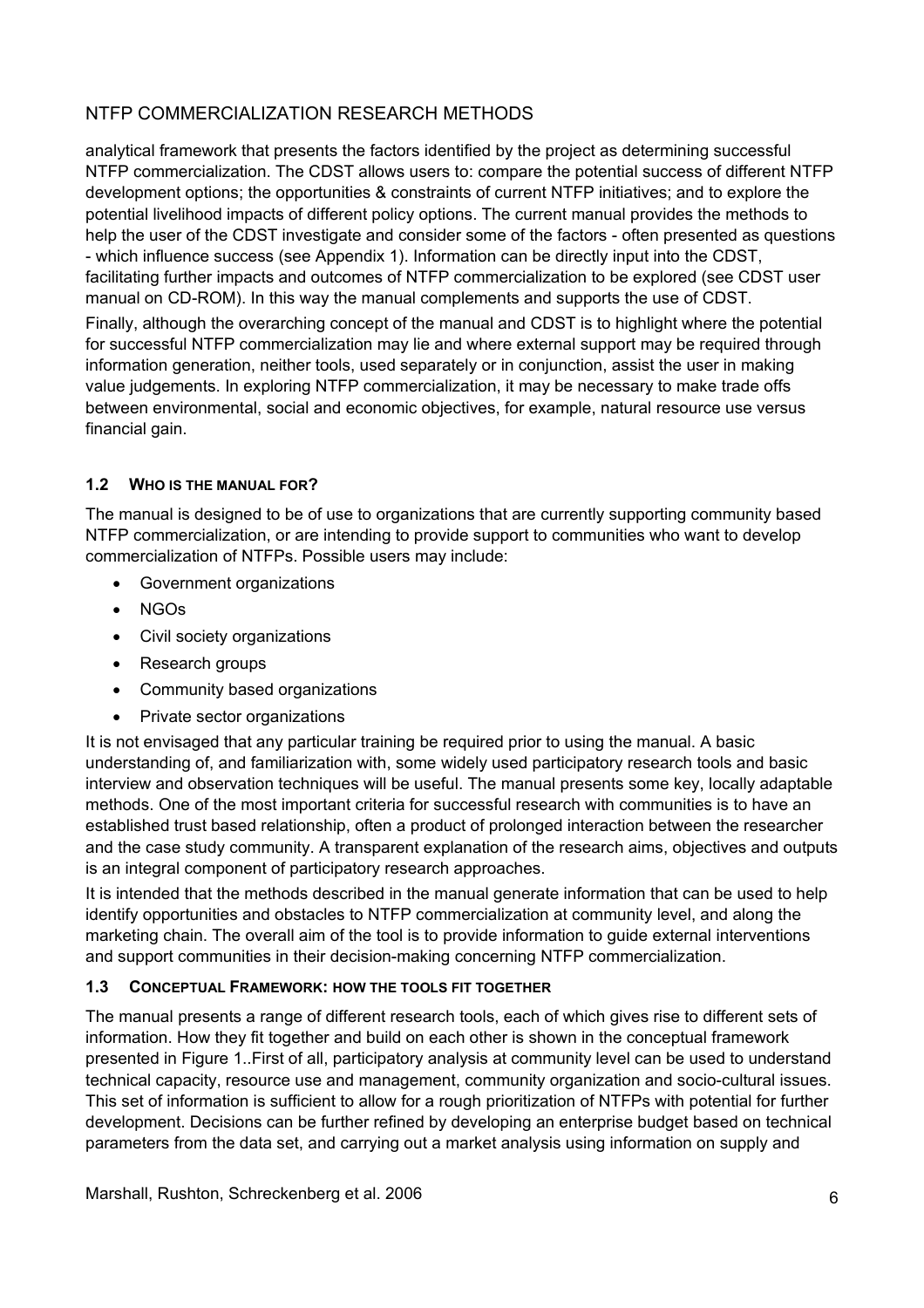demand data, trends and cultural preferences. The value chain analysis in turn requires information generated from the enterprise budgets and market analysis, in addition to information on the institutional context in which people involved in the chain are found. The manual, therefore, provides a holistic framework that includes technical, ecological, cultural, social and economic data and analyses, and provides a powerful base to examine present commercialization networks in order to highlight both opportunities and constraints that need to be addressed.

### *Figure 1. Conceptual framework showing the relationship between different data collection and analysis tools required in identifying constraints and opportunities for NTFP commercialization.*



The manual has six main chapters:

- Theoretical background
- Management of data collection and analysis
- **Participatory research at community level**
- **•** Developing and analysing enterprise budgets
- Analysing markets and market trends
- **Value chain analysis**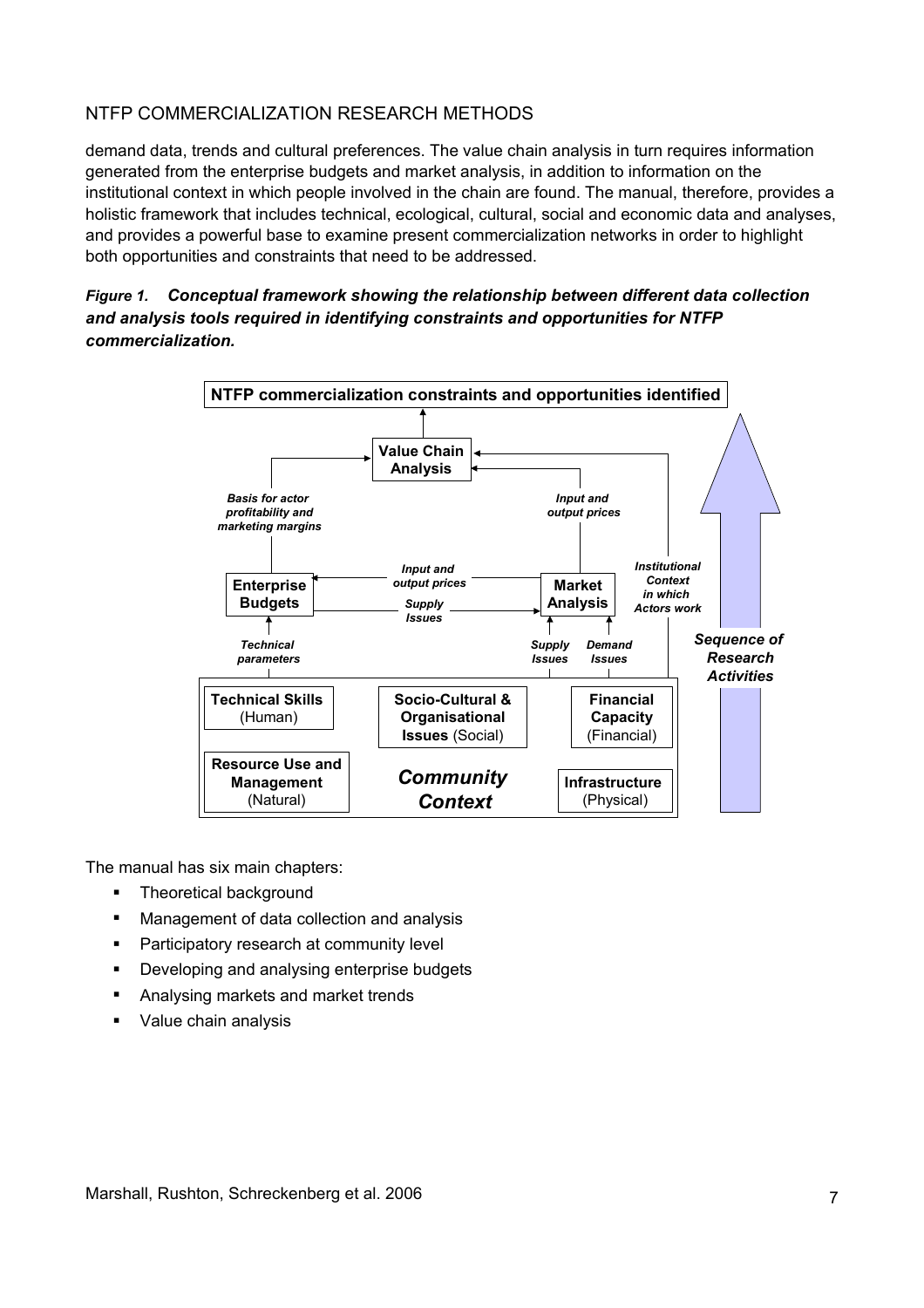# **2 THEORETICAL BACKGROUND**

This chapter provides a brief theoretical background for each of the main components in the conceptual framework, explaining how the information elicited in each helps to deepen understanding of different aspects of NTFP commercialization. Interpretation of information from the various data collection and analysis tools has to take place in an iterative manner. For example, it may be important to consider the findings of an enterprise budget, in the context of the resource base, socio-cultural issues, technical capacity or physical infrastructure of the community. Likewise, market trends, or exertion of market power – determined by a value chain analysis – will be important information to consider when deciding with a community which strategies they may wish to adopt to commercialize particular products.

### **2.1 PARTICIPATORY RESEARCH AT COMMUNITY LEVEL**

Participatory research tools provide a detailed understanding of the community context within which NTFPs are commercialized. The context can be analysed using the sustainable livelihoods framework (Carney, 1998; see Chapter 2 Marshall *et al.* 2006), which highlights five forms of capital asset – Natural, Financial, Physical, Human and Social. These are used in the CDST to group the factors influencing sustainable commercialization.

### *2.1.1 Natural resource use and management*

Information on resource use and management are essential in developing a clear picture of the status, quantity and location of forest resources. These directly influence the quantity and quality of NTFP supply, and hence are necessary in an assessment of the potential for NTFP commercialization. This manual does not cover how to undertake a detailed baseline resource assessment, which is a key tool in monitoring environmental impact of commercialization (FAO, 2000, Sheil *et al*., 2002, Peters, 1996.). However, a rapid rural assessment (RRA) of the supply of forest resources is provided that can empower and motivate local people to monitor and manage the impacts of their activities on their resources. The sustainability of raw product supply for NTFP commercialization is linked to one or a combination of the following factors:

- the ability of the natural resource base's ability to recover after harvesting,
- the substitution of a product through cultivation,
- the domestication of a product,
- enrichment planting.

Resource use and management factors that can influence whether or not commercialization is successful include:

- **Resource management and monitoring.**
- Rights or access to the resource, including subsidies for competing land uses.
- Resource availability.
- **•** Variation of NTFP yield.
- **Species domestication.**
- Seasonal availability of the NTFP.

### *2.1.2 Financial capacity*

Information on financial capacity can be used to determine the extent to which communities are integrated into the cash economy, have access to different forms of credit, receive land use subsidies, and have a need for investment capital. On a family or individual basis there are likely to be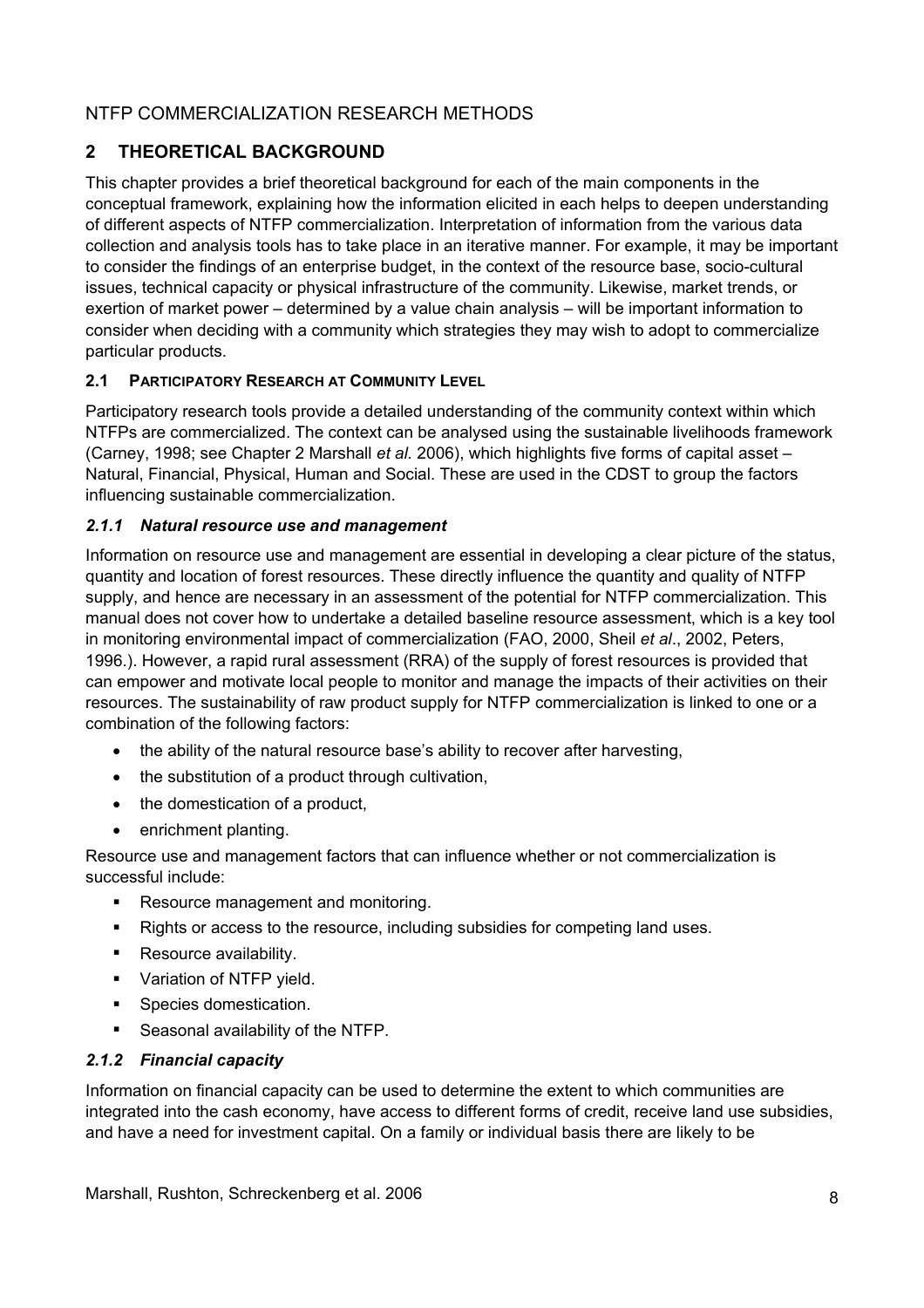differences in access to credit, which needs to be examined in terms of socio-economic and gender status.

Financial factors that can influence whether or not commercialization is successful include:

- Speed with which money and time invested in NTFP activities are returned.
- Combinability of income generating activities with subsistence activities.
- Availability of investment capital and external financial support such as:
	- o Access to different forms of credit at reasonable interest rates.
	- o Willingness of entrepreneurs to invest in key components of the NTFP commercialization value chain.

### *2.1.3 Physical infrastructure*

Information on physical infrastructure including the transport network of roads, rivers, railways, airports and their related costs, and the availability of energy, as water, electricity, fuelwood, etc., are all needed in evaluating the potential to physically move a product down the value chain. In addition physical communication networks are important in transmitting messages along the value chain, either in the form of prices for quality and quantity or descriptions of how a product should be presented or processed. It is important to consider a variety of factors at collection sites and the first points of trade within and outside the community, as these may be key determinants of a successful marketing strategy. Infrastructure factors that can influence whether or not commercialization is successful include:

- **Infrastructure to collection or production site.**
- The level of product perishability.
- The extent and reliability of a communication network.
- The storage requirements of a product.
- **Physical accessibility of a market.**
- Value per unit weight of the traded product.

### *2.1.4 Human capacity*

Information on human capacity is needed to evaluate existing levels of technical skills and processes involved in production, processing and marketing of NTFPs. This information will help to identify potential interventions to support NTFP commercialization. Other skills involve the ability to interpret market information and therefore relate to education levels of the people involved in the NTFP commercialization.

Evaluation of technical capacity may contribute to improved understanding of:

- processing, storage and transportation requirements for selected products in different seasons,
- gaps between the current situation, the human and technical skills required to meet market demands, and new techniques that could increase efficiency,
- appropriate technologies that do not have an adverse effect on the environment and society.

Human and technical capacity factors that can influence whether or not commercialization is successful include:

- **IMPACT OF harvesting techniques on product quality.**
- **IMPACT OF PROCESSING METHODS ON PRODUCT QUALITY.**
- Knowledge of the impact of pests and diseases on the natural resource.
- **Experience of different marketing strategies.**

Marshall, Rushton, Schreckenberg et al. 2006 **9** and the state of the state of the state of the state of the state of the state of the state of the state of the state of the state of the state of the state of the state of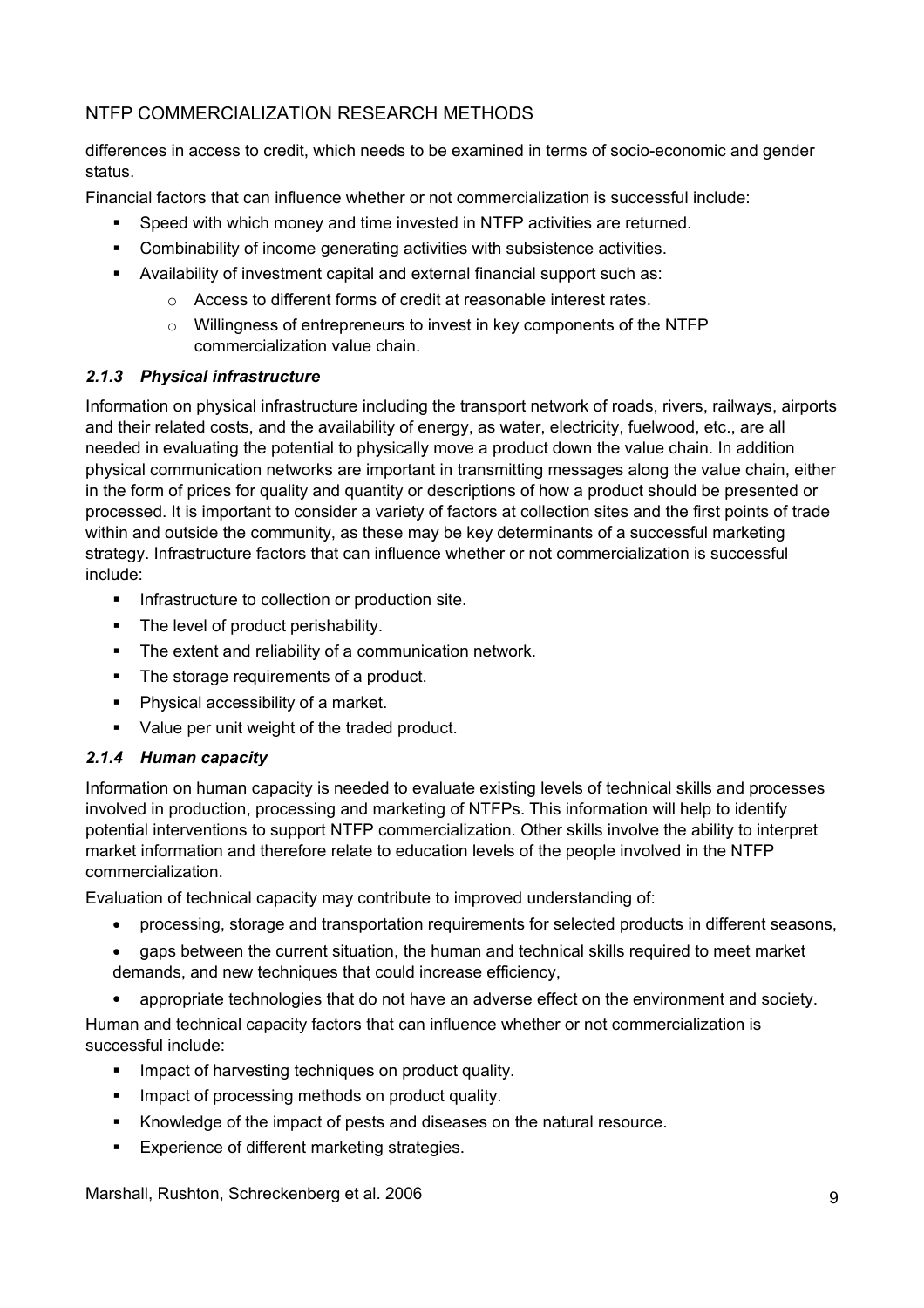Understanding variation in quality of the product or the raw material and its impact on price.

### *2.1.5 Socio-cultural and organizational issues*

Cultural, social and organizational issues are important in determining the direct and indirect benefits of NTFP commercialization for different social groups and between men and women. This includes distribution within individual households or across the community, via income generation, employment generation, and preservation of traditional resource use. Ideally potential commercialization activities should have a positive, or at least a neutral impact, on the most vulnerable members of the community.

Socio-cultural and organizational factors that can influence whether or not commercialization is successful include:

- Women's involvement in NTFP commercialization and their control over NTFP generated income.
- Availability of NTFP relative to labour availability.
- Community or cultural norms that facilitate NTFP commercialization.
- **•** Organization of access to the resource.
- Organization of the commercialization of the NTFP.

### **2.2 ENTERPRISE BUDGETS**

An enterprise budget is a useful tool for compiling all the costs and income of an activity and for assessing its economic profitability. Within a household, particularly poor ones, there are likely to be a number of activities that when combined provide an income. An enterprise budget provides a snap shot of costs, and provides key information on opportunities and constraints of an enterprise, allowing an assessment of factors that may be constraining, or conversely facilitating commercialization, e.g. credit provision. Factors that can be assessed by undertaking an enterprise budget, thereby providing background information on success, include:

- $\blacksquare$  Magnitude of variable and fixed costs<sup>1</sup> as a proportion of total costs at producer level.
- **Estimating the value of local labour, and how much of it is needed.**
- **•** Domestication of NTFP species and associated costs in order to compare the returns of domestication with alternative agricultural activities in the region.
- The value of the processed NTFP in order to estimate its value per unit weight.
- **Energy requirements for NTFP commercialization.**

### **2.3 MARKET ANALYSIS AND MARKET TRENDS**

NTFP producers and processors in communities do not exist in isolation, they are linked to the outside world by markets for both inputs and outputs. Analysis of these markets will provide information on whether they are efficient in transmitting information on consumer preferences to the producers and processors. This requires a combination of data collection and analysis at the community level and also at local, national and international levels. Therefore, this part of the manual process does not involve the community at all stages, but information generated obviously needs to be returned and used by the community in its decision making process.

Market and market trend analysis can provide information on:

 Ability of the producers and processors to respond to better prices for NTFPs in the main markets, which is related to:

l

 $<sup>1</sup>$  These concepts are defined in Chapter 5 on enterprise budgets.</sup>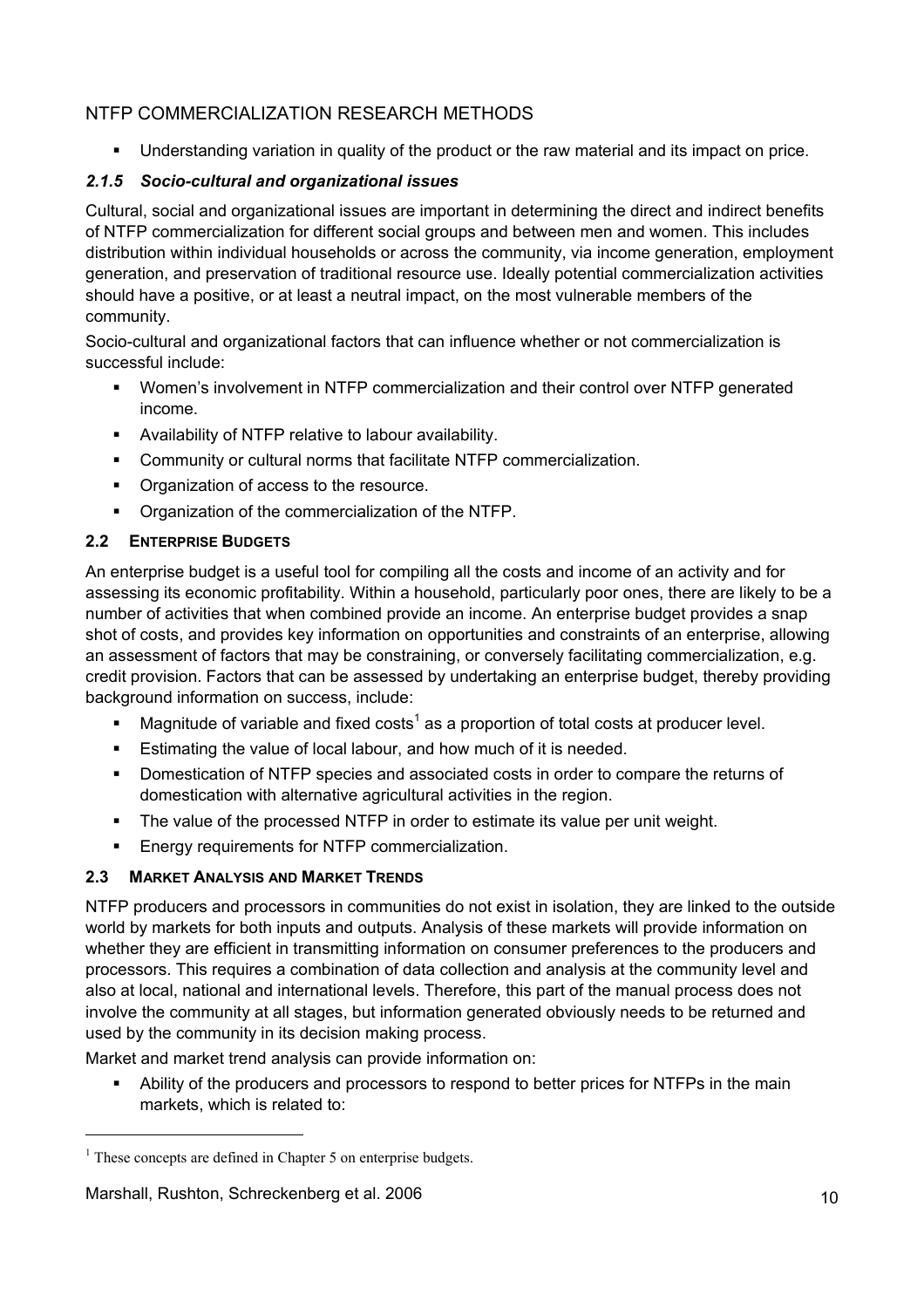- $\circ$  Access to market information, i.e. whether producer and processor NTFP prices reflect consumer demand and preference.
- $\circ$  Ability of the producers and processors to interpret changes in market demand.
- o Access to input markets for materials, tools and facilities for NTFP commercialization.
- Characteristics of the buyers and sellers and their links in terms of:
	- o Experience of the communities in trading other goods.
	- o Traditions of using and selling the NTFP within the community.
	- o Consumer preferences for products.
	- o Number of sellers and buyers.
	- $\circ$  Traditional links between producers and consumers, including direct selling and whether an organization links the two.
- Technically related issues with regards to the product in terms of:
	- o Perishability of the product.
	- o Storage requirements, particularly prior to first point of sale.
	- o Processing required between producer and first point of sale.
- Trends in the market at local, national and international levels that should cover:
	- o Fluctuations of NTFP prices over recent years.
	- o Responses to changes in NTFP price, income and price of substitutes on demand.
- **•** Degree of product substitution and brand identity.

### **2.4 VALUE CHAIN ANALYSIS**

From the collection of an NTFP to the final use or consumption of this product by a consumer there are often various people involved as the product moves along a value chain. These people, called actors throughout much of the document, have different functions such as processing, storage, packaging, marketing and selling of the product, and at each stage they add value to the product. Each actor plays a role that is important in the successful commercialization of the product, and each actor has different incentives and abilities to influence the NTFP value chain. Value chain analysis is important firstly to identify the actors, describe their roles, understand their incentives for involvement in the chain and also their power to work within and influence that chain. Value chain analysis can provide information on:

- The number of processors and traders.
- The presence and roles of entrepreneurs.
- **Level of horizontal or vertical integration of the value chain.**
- The dependence of the NTFP value chain on the value chains of other products.
- Proportion of the NTFP that is harvested from cultivated and non-cultivated sources.
- The institutional context which relates to transaction costs such as:
	- $\circ$  Regulations by which the NTFP is collected, processed, marketed and sold.
	- $\circ$  Characteristics of the traders in terms of age, experience, education, skill level and social networks.
	- $\circ$  Community level infrastructure including transport and communication networks.
	- $\circ$  Access to market information and technical support, including on how to best harvest and process the NTFP with regards to environmental sustainability and market demand.

Marshall, Rushton, Schreckenberg et al. 2006 11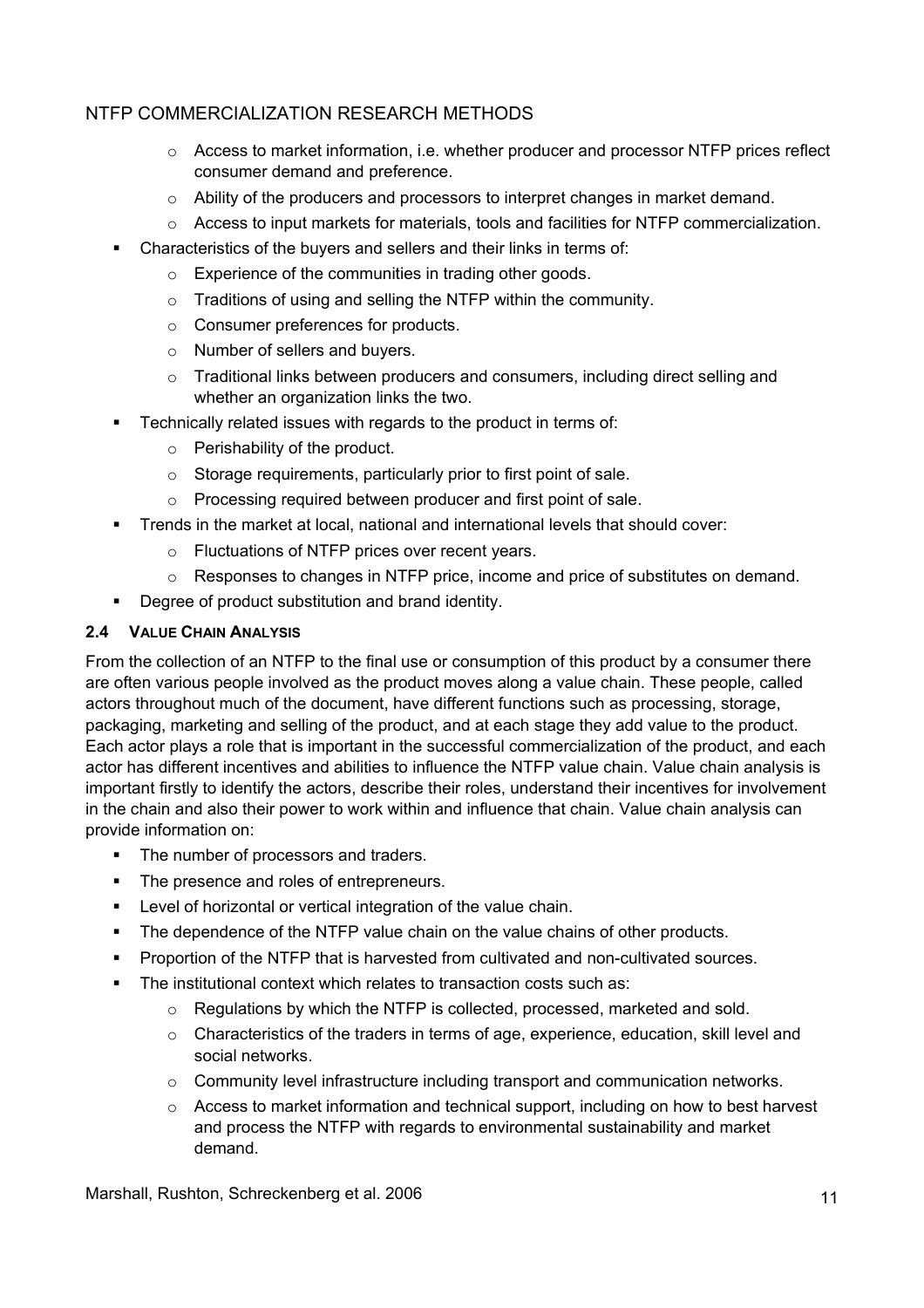- Economic context of the NTFP value chain in terms of:
	- o Equitable distribution of benefits along the NTFP value chain. This requires information from the enterprise budgets for each actor and the markets they work in.
	- o The level of integration of producers into the cash economy.
- Governance of the NTFP value chain in terms of the role of entrepreneur or organizations in:
	- o Providing financial capital (loans and credit) for NTFP collection, processing and commercialization.
	- o Facilitating NTFP commercialization through the provision of market information and contacts.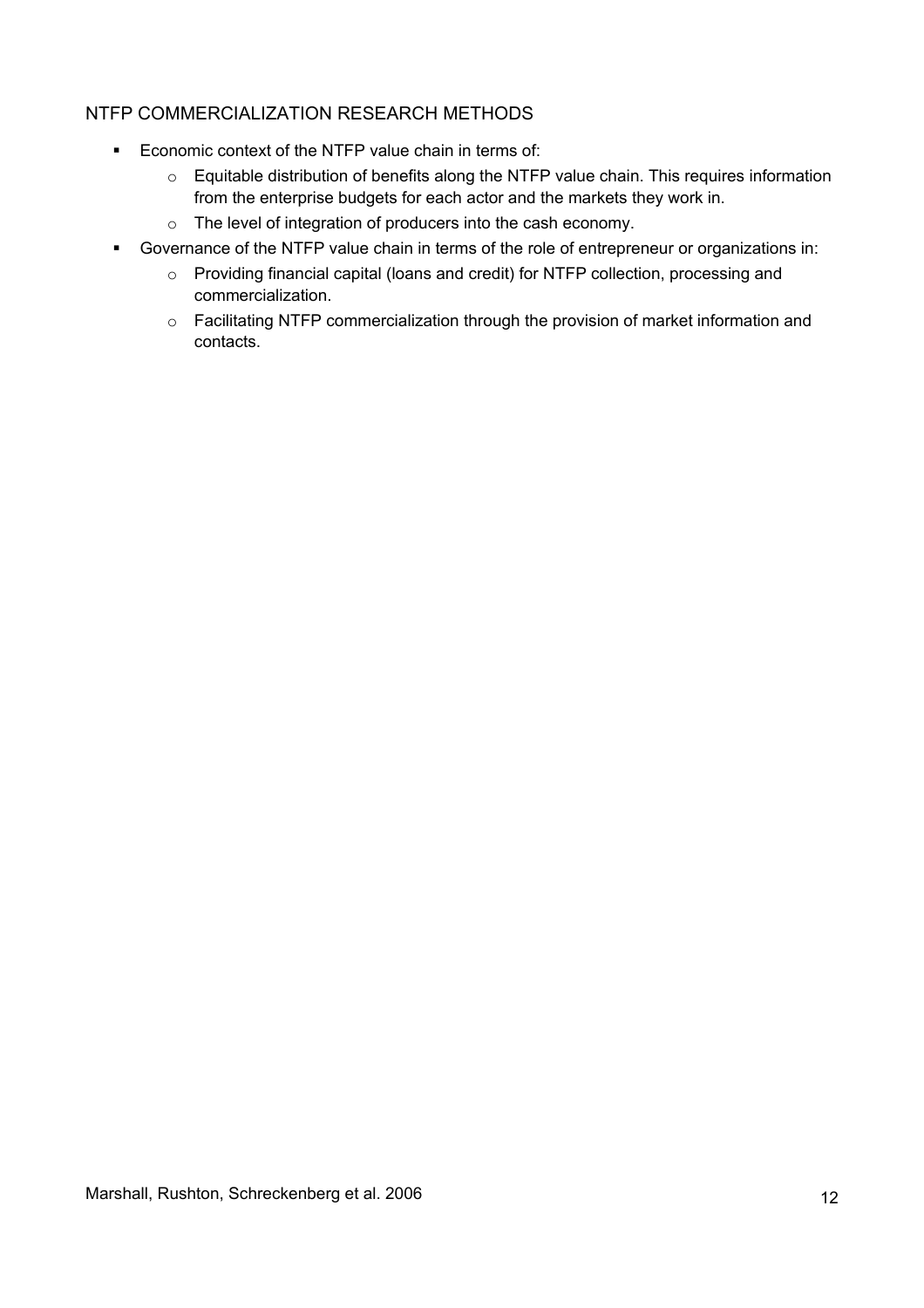### **3 MANAGEMENT OF DATA COLLECTION AND ANALYSIS**

#### **3.1 PLANNING THE WORK: TIME AND RESOURCES**

The time needed for the field research will depend on:

- the size of the area and community where the research will be conducted;
- the number and complexity of the products;
- the number of people undertaking research and their skill level;
- the complexity of the market channels at community level for the chosen products and the accessibility of market information. It may be possible to undertake an initial assessment of community resource use, livelihood activities, and the value chains for key products in a week or two;
- Finally, it is important to be aware of seasonality. For products that are not traded throughout the year, it will only be possible to gather market information during those months when the product is available for collection and trade.

The key costs involved will be largely composed of:

- staff time, transport and communication, depending on whether the research team will follow products along the value chain physically or via telecommunications, or use observers at set points.
- If the product is traded only locally or regionally, the costs of staff time, transport and communication will be kept lower, but if the final consumers are distant from production, surveys will take longer, incur higher transport and communication costs, and may require international communications.

The human resources required will depend on the methods used:

- Participatory research tools work best when used by a team of people with different disciplinary backgrounds;
- A minimum of 2 people is needed and for some exercises 3-4 are better. It may be useful to have 2 people who are considered to be the 'core' team members, with others joining in for different activities as available and needed. It may also be that, in different communities, certain community members (or other key informants) can act as part of the team for certain exercises;
- It can be very effective to combine external researchers with community-based or locally experienced NGO staff to bring both research experience and local experience and trust relationships to bear;
- **Different key activities can be assigned to specific team members. These may include** organization of logistics, acting as research monitor and coordinating note taking as outlined in Table 1.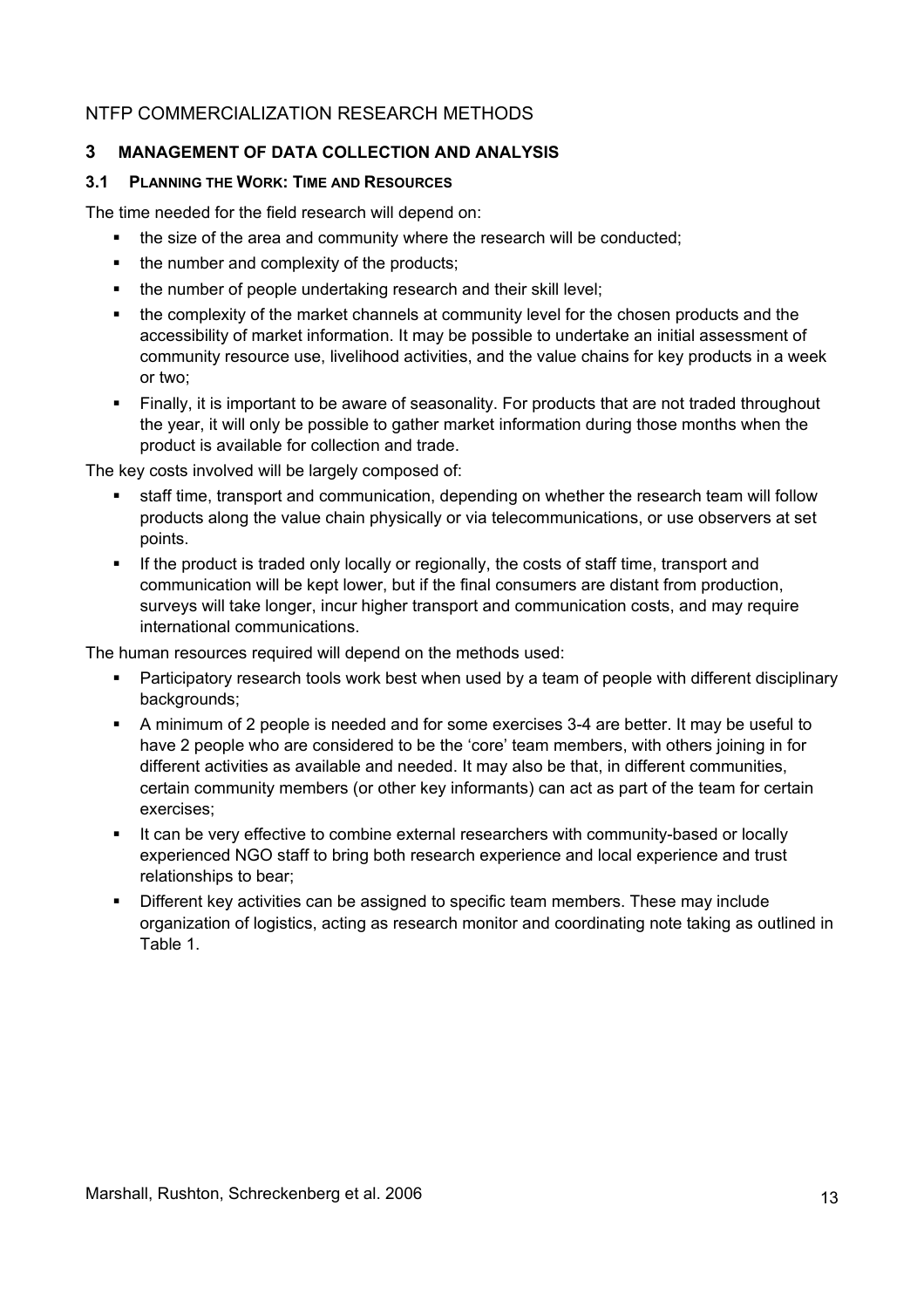| <b>Logistics</b>                            | <b>Research monitor</b>                                | <b>Note taking</b>                             |
|---------------------------------------------|--------------------------------------------------------|------------------------------------------------|
| One member of the core                      | One member of the core team should be                  | One member of the core team should             |
| team should be                              | responsible for implementation of the                  | be responsible for ensuring a                  |
| responsible for the                         | research activities. Responsibilities include:         | consistent recording format across all         |
| logistics of the                            | Assigning team members to different<br>$\bullet$       | research communities if a case study           |
| community-level work.                       | research activities.                                   | comparison is to be undertaken. In             |
| Responsibilities include:                   | Ensuring exercises are carried out in a<br>$\bullet$   | addition, full notes (both results and         |
| Organize pre-visits                         | logical sequence.                                      | process) should be collected for each          |
| with local authorities                      | Ensuring there is a facilitator and note-<br>$\bullet$ | activity. Notes should include the             |
| and key informants.                         | taker for each activity.                               | following information:                         |
| Organize first<br>$\bullet$                 | Ensuring the teams understand the<br>$\bullet$         | Date and place, names of<br>$\bullet$          |
| community-level                             | objectives for each activity and have                  | participating team members.                    |
| meeting (including                          | copies of checklists where appropriate.                | Title of activity.<br>$\bullet$                |
| refreshments).                              | Arranging briefing meetings with whole<br>$\bullet$    | Names and gender of participating<br>$\bullet$ |
| Organize transport<br>$\bullet$             | team prior to research activities to                   | individuals from the community,                |
| /accommodation for                          | ensure data and information from                       | marketplace, etc.                              |
| all team members.                           | individuals and communities are                        | Comment on level of participation.             |
| Organize per diems<br>$\bullet$             | collected in a systematic and consistent               | Notes on the process of the<br>$\bullet$       |
| (as necessary) for                          | manner.                                                | exercise, particularly any                     |
| team members and                            | Arranging daily team debriefing to<br>$\bullet$        | deviations from the guidelines and             |
| compensation for key                        | discuss the findings, note contradictions              | any prompts used.                              |
| informants.                                 | or other points needing clarification, plan            | Notes on the findings of the<br>$\bullet$      |
| Organize<br>$\bullet$                       | activities for following days. A useful time           | exercise.                                      |
| compensation for the                        | to collate field notes in a structured                 | Clear copies of any diagrams<br>$\bullet$      |
| community in                                | format (large boxes for collating verbal               | produced during the exercise.                  |
| agreement with other                        | comments, copying diagrams, etc.)                      |                                                |
| team members.                               | Capturing sets of results in the same                  |                                                |
| Ensure availability of<br>$\bullet$         | format helps researchers analyse data.                 |                                                |
| sufficient large paper,                     |                                                        |                                                |
| card, scissors, beans<br>or other counters, |                                                        |                                                |
| coloured pens,                              |                                                        |                                                |
| notebooks and A4                            |                                                        |                                                |
|                                             |                                                        |                                                |
| paper.                                      |                                                        |                                                |

*Table 1. Key activities required within a research team* 

Finally, the tasks of note taking and reviewing them frequently in order to adapt or add further research tools to fill in gaps or provide additional information to allow for triangulation should not be underestimated! It is also important to rotate these roles between team members trying to have at least one woman team member in exercises involving research with female producers, or traders, and taking into account any particular language skills within the team. Table 2 illustrates the difference between 'Findings' and 'Process' notes in an exercise of seasonal income sources with a group of women.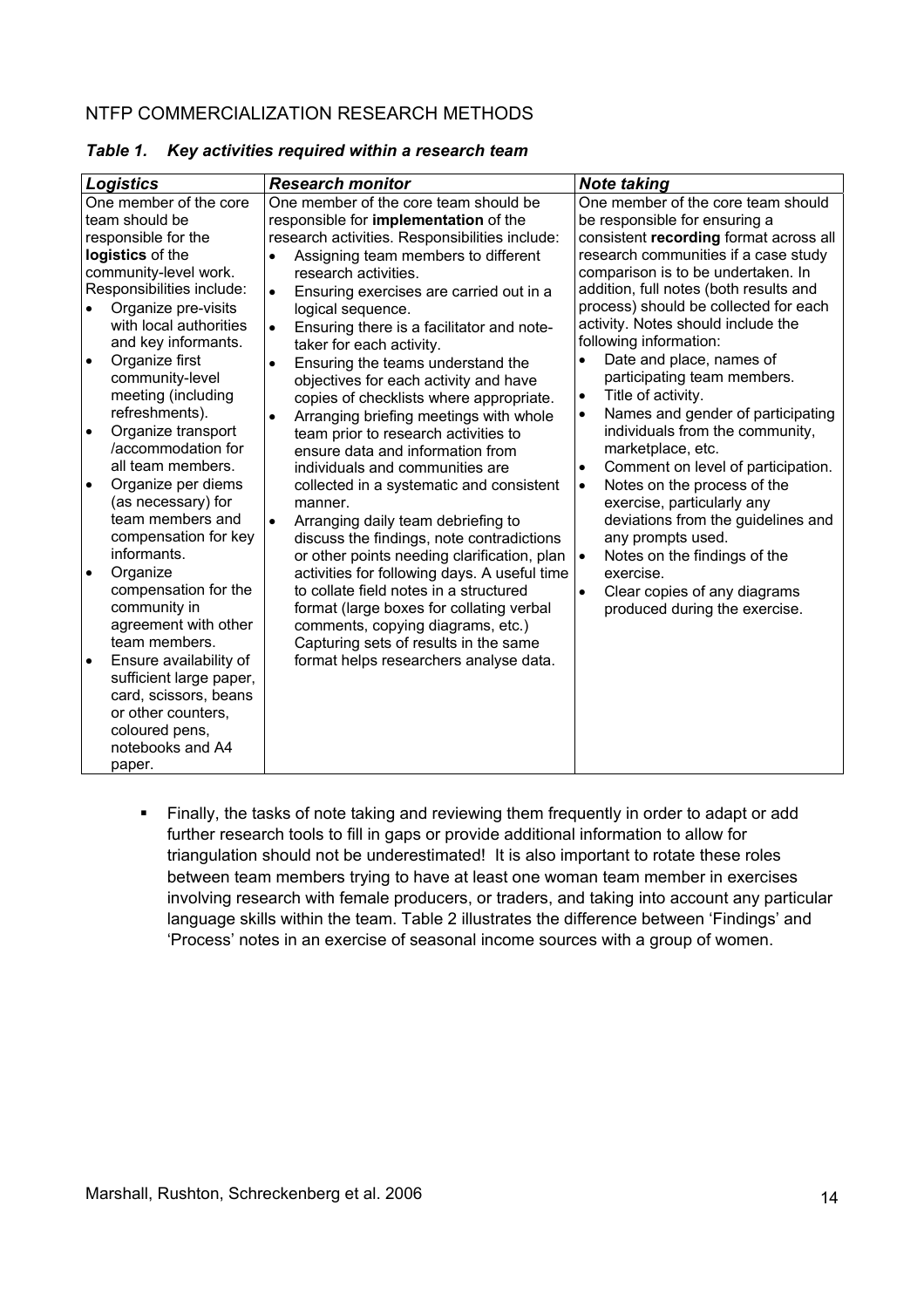|  | Table 2. 'Findings' and 'Process' notes |  |  |  |
|--|-----------------------------------------|--|--|--|
|--|-----------------------------------------|--|--|--|

| <b>Findings notes</b>                                                                                                                                                     | <b>Process notes</b>                                                                                                                                                                                                                                                                                                                                                                                              |
|---------------------------------------------------------------------------------------------------------------------------------------------------------------------------|-------------------------------------------------------------------------------------------------------------------------------------------------------------------------------------------------------------------------------------------------------------------------------------------------------------------------------------------------------------------------------------------------------------------|
| Time and date of meeting<br>Names of participants<br>List of income sources plus any specific<br>information provided about each one<br>Annotated copy of income calendar | The group consisted of 5 older women and 3<br>younger women. The younger women hardly spoke<br>throughout the meeting, even when questions were<br>directed specifically at them.<br>Women only mentioned 3 income sources (food<br>2.<br>crops, chickens, coffee) by themselves; all the<br>others (NTFP, oranges, petty trade) had to be<br>prompted)<br>3. At first, women were confused about exact timing of |
|                                                                                                                                                                           | different income sources – resolved the problem by<br>marking the main rainy and dry season on the<br>calendar.                                                                                                                                                                                                                                                                                                   |
| <b>Analysis:</b>                                                                                                                                                          | Analysis:                                                                                                                                                                                                                                                                                                                                                                                                         |
| Indication of timing of different incomes as<br>perceived by older women show that NTFP<br>provides the only income in Sept-Oct.                                          | 1. Results only reflect older women's perceptions so<br>need to repeat exercise with a group of young<br>women                                                                                                                                                                                                                                                                                                    |
|                                                                                                                                                                           | Need to carry out an exercise (e.g. preference<br>2 <sub>1</sub><br>matrix) to discuss advantages and disadvantages of<br>different income sources                                                                                                                                                                                                                                                                |
|                                                                                                                                                                           | When using calendars, show the rainy and dry<br>3.<br>season.                                                                                                                                                                                                                                                                                                                                                     |

### **3.2 WORKING WITH INFORMANTS**

Participatory research at community level, or in the market place, can be undertaken through workshops, smaller focus groups, and / or with key informants. Some of these methods will be more familiar to researchers working in communities. The same approach is required when working with groups of traders, or processors, outside of a community.

### *3.2.1 Starting the field work*

- Once a research area has been selected, arrange the introductory meeting to obtain permission with the local leaders, or authorities. If appropriate, explain that you would like to invite everyone to the first and last meetings but that you would only work with small groups of people and individuals for the remainder of the research.
- Use the first meeting to introduce the project and consult with the community, or trader group about its information needs. If the number of participants is manageable, carry out one or more of the participatory tools (such as maps, timelines, well-being ranking). If there are too many people, explain that you would like to work with smaller groups of people and arrange to meet them later or in a different place.

### *3.2.2 Focus groups*

- Most exercises only need 4-8 people and having more can make it difficult to control the process.
- Try to ensure that the smaller groups are fairly randomly selected from the whole community when trying to get a representative mix of people. However, for topics where it is useful to work with a specific group, e.g. specialists in NTFP processing, cultivating or trading, these can be identified using the 'snowball' technique, in which one specialist provides the name of another, and so on.
- In some cases, the perspectives of different groups may be important: gender, age, ethnicity, wellbeing (e.g. when trying to gauge the possible impact of different NTFP management strategies on more or less poor households, or part-time traders).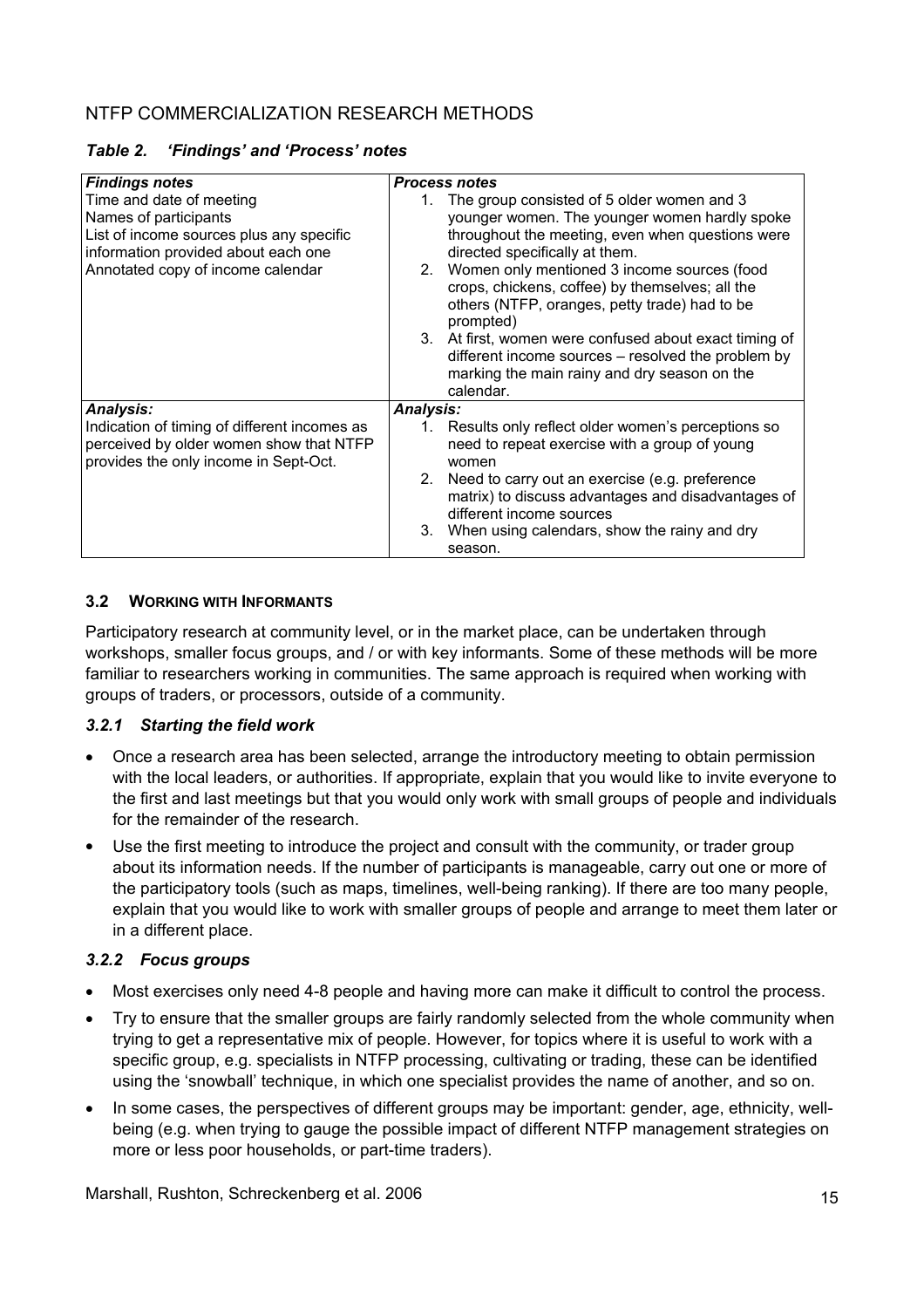- Groups of people can be placed into different well-being classes using participatory well-being ranking (see Pretty et al., 1995; or Geilfus, 2000, for methods). A similar number of representatives (e.g. households, individual traders, processors etc) can then be selected at random from each group and exercises carried out separately with each group.
- It is not necessary that the same people are involved in all the exercises but it is important to agree how individuals are selected for the different exercises. Where research is being carried out in different communities, the method of selecting focus groups for a particular activity should be as consistent as possible across the different communities. This will help ensure that the results are not biased by the method of selection being different in the different communities. It is also important that all the participants of the exercises understand the overall process they are part of (i.e. are invited to the introductory and feedback meetings).

### *3.2.3 Key informants*

- May be internal or external to the community, market place, etc
- Include people in positions of authority (e.g. chiefs, teachers, forest officers) as well as individual specialists identified by word-of-mouth (e.g. specialist producers, particularly successful traders, innovative processors, etc.)
- Important not to rely entirely on information from a single person, but to check against other info sources.
- Do not solely work with more dominant or vocal individuals!

### **3.3 ANALYSIS**

The aim of participatory rural appraisal (PRA) tools (as detailed in chapter four) is for at least a preliminary level of analysis to be carried out with the communities themselves, usually as a precursor to planning action by or with the community. PRA tools can also be used in a more extractive way (usually referred to as Rapid Rural Appraisal or RRA) if great care is taken not to raise community expectations that action will follow. Returning the information generated from such RRA work is important in building trust with the communities. Chapters six, seven and eight describe methods where there is probably need to take analysis outside the community. This should continue to be a participatory process. Where data analysis requires the use of computers and possibly professionals from outside, there is also a need to present back the results and discuss if the conclusions drawn fit with local reality. The following process is suggested:

- 1. Where possible analysis, even if only of a preliminary kind, should be carried out with the communities.
- 2. Where the research involves creating diagrams (e.g. maps, calendars), these should be copied for the communities and care taken to annotate any symbols or local names used so that somebody who was not present during the exercise can easily interpret them.
- 3. For analysis carried out outside the community, results should be presented back to validate the process of the analysis and to verify the results and information generated.
- 4. Information generated by both types of analysis should be returned in a format that will be useful for the communities in their future decision making processes.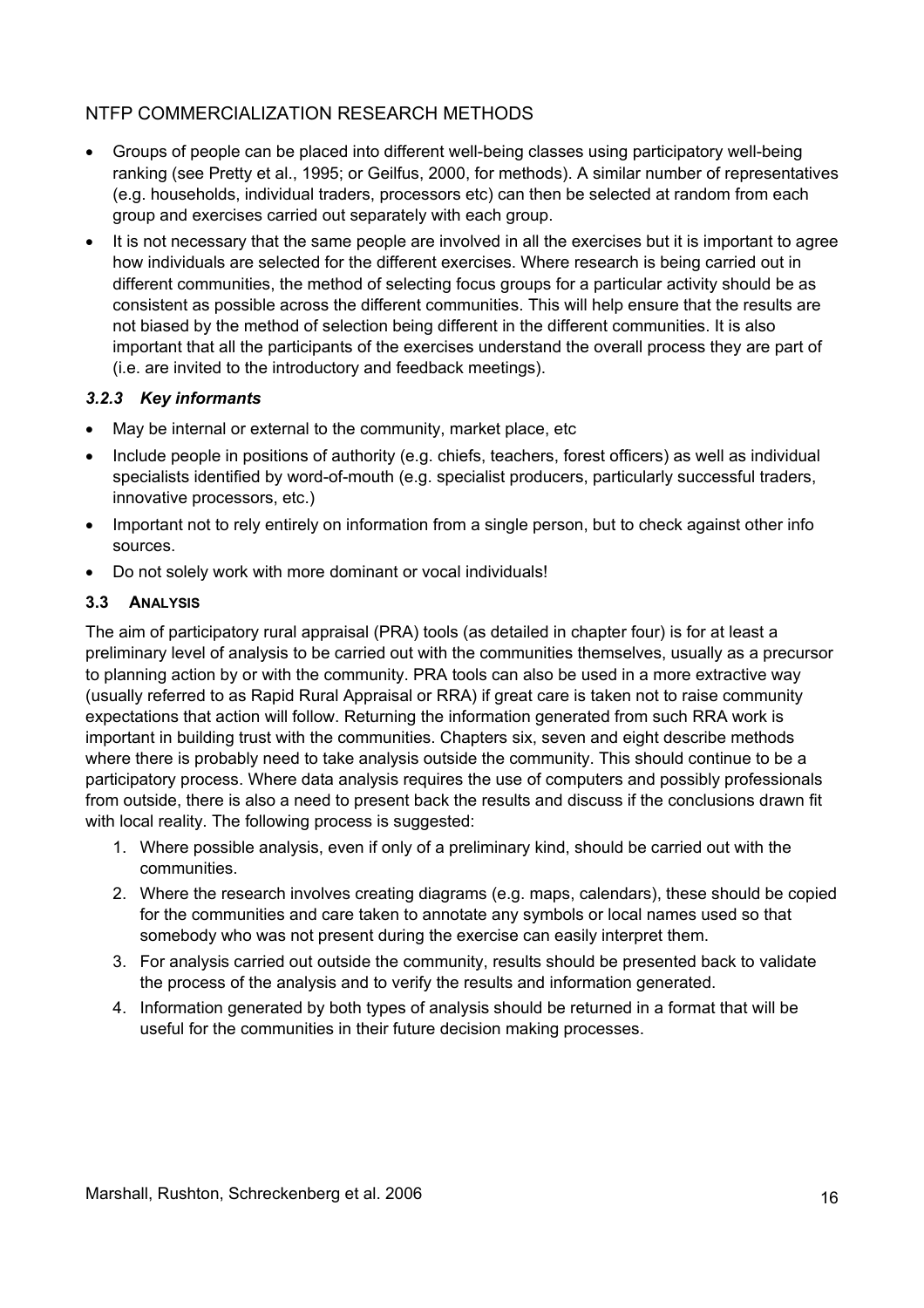## **4 PARTICIPATORY RESEARCH AT COMMUNITY LEVEL**

#### **4.1 INTRODUCTION**

This Chapter addresses key thematic areas that underpin successful NTFP commercialization at community level. The overall aim of this section is to provide the researchers with all the elements needed to undertake a value chain analysis at community level. This section aims to generate and analyse, contextual information pertaining to community organization, socio-cultural factors, resource use and management and technical capacity, providing the stepping-stone into a more quantitative analysis in sections five, six, and seven. These sections address enterprise budgets, market trends and value chain analysis respectively, using much of the background information generated, as commercialized products progresses along the value chain.

Outputs from this community level research phase include:

- Stakeholder expectations agreed and objectives of NTFP commercialization listed;
- Evaluation of the legal and policy framework within which the community is located;
- Identification of income generation activities and other livelihood activities, and details of expenditure;
- Evaluation of the natural resource base, tenure, access and use throughout the community across different user groups;
- Identification of products already collected and traded, and additional ones with potential;
- Evaluation of the technical capacity available for NTFP production processing and trading.

This manual will focus on providing sufficient information for readers with some exposure to RRA/PRA to carry out the methods, while highlighting issues of particular significance for NTFP commercialization. It is assumed that the research will be followed by some kind of action at community-level and therefore suggests the use of RRA/PRA methods. If no action is intended, researchers need to be very aware of the possibility of raising false expectations and modify the tools as necessary.

As with every exercise, the researchers should be aware of and be prepared to manage the following issues, for example:

- o mapping exposing boundary disputes,
- o seasonal calendars missing information if carried out in the 'wrong' season
- o institutional diagrams highlighting power imbalances
- o difficulties in eliciting information about what are formally considered to be illegal practices (e.g. harvesting certain resources might not be mentioned in transects or in timelines), etc.

The tools in this section draw heavily on rapid rural assessment and participatory research approaches (RRA / PRA). For general information on how to use these tools and methods suggested reading includes:

- o Pretty, J.N., Guijt, I., Thompson, J. and Scoones, I. 1995. A Trainer's Guide for Participatory Learning and Action. IIED Participatory Methodology Series. International Institute for Environment and Development, London.
- o Geilfus, F. (2000). Estrategias campesinas. *Marco de análisis para el desarrollo rural*. Programa PROLANCHO, Tegucigalpa, Honduras.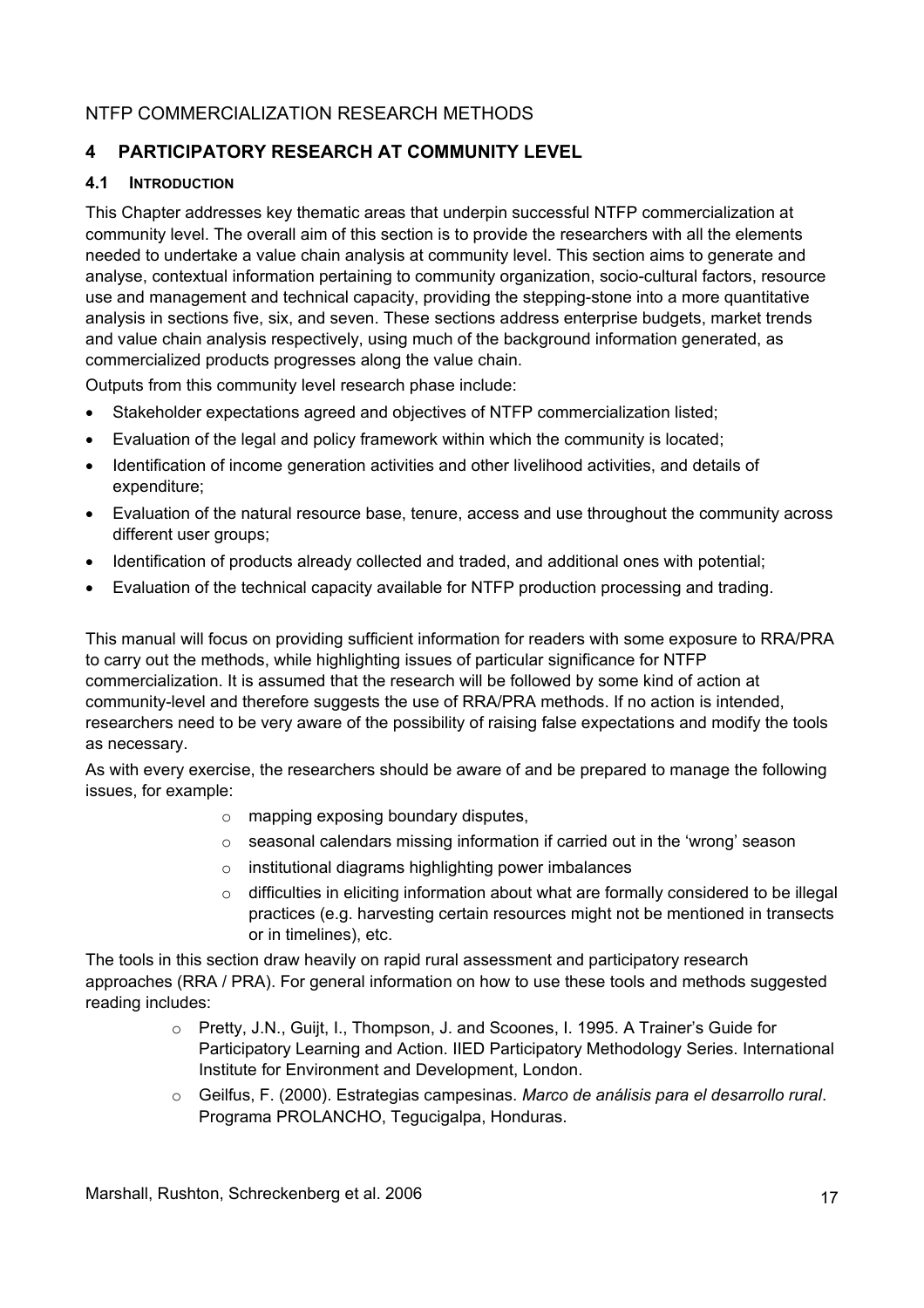Some of the key tools that were used by the CEPFOR project to collect and interpret community context data are presented below, with an indication of the kinds of questions that different tools can be employed to answer. The tools include:

- Setting community objectives
- Use of secondary data
- Resource mapping: product identification and access and tenure
- Timeline: community history
- Transect to discuss land use
- Matrix on NTFP production and land management
- Land and tree tenure discussion
- NTFP preferences
- Seasonal calendar: analysing activities and resources
- Income and expenditure calendar
- Institutional support discussion
- Interview checklist with producers and/or processors
- Trader interview checklist
- Preference ranking matrix
- Factor checklist.

This is by no means a definitive list of tools and methods, and the authors recognises that there are many different tools to collect information. However, the implementation of these tools and methods will provide a good basis for the community context of NTFP commercialization and key data and information for the quantitative analysis described in following chapters. The following sections provide a brief description of each tool or method.

#### **4.2 SETTING COMMUNITY OBJECTIVES**

At the outset of any intervention, research or project implementation, it is important to agree project expectations with project stakeholders and document their objectives for NTFP commercialization. Direct engagement with communities and other stakeholders in the NTFP value chain can identify criteria of success and discuss the trade-offs that might be needed between them. The tool can be used to explore a variety of issues including whether:

#### **Objectives**

- To gather detailed information about the potential impact of NTFP commercialization on producers, processors and traders, to establish community perspectives of successful NTFP commercialization.
- To identify aspects of livelihood which are directly affected by NTFP involvement.
- To establish if the community wants to:
	- $\circ$  improve commercialization of an existing NTFP, or start on a new one;
	- $\circ$  improve the lot of a few producers or wants everyone to benefit;
	- $\circ$  achieve its objectives through community organization or on an individual basis.
- To develop from these a series of culturally appropriate indicators based on community definitions of success that also reflect various capital assets. This forms the basis for a system to enable impact to be monitored on a continuous basis.

Marshall, Rushton, Schreckenberg et al. 2006 18 and 18 and 18 and 18 and 18 and 18 and 18 and 18 and 18 and 18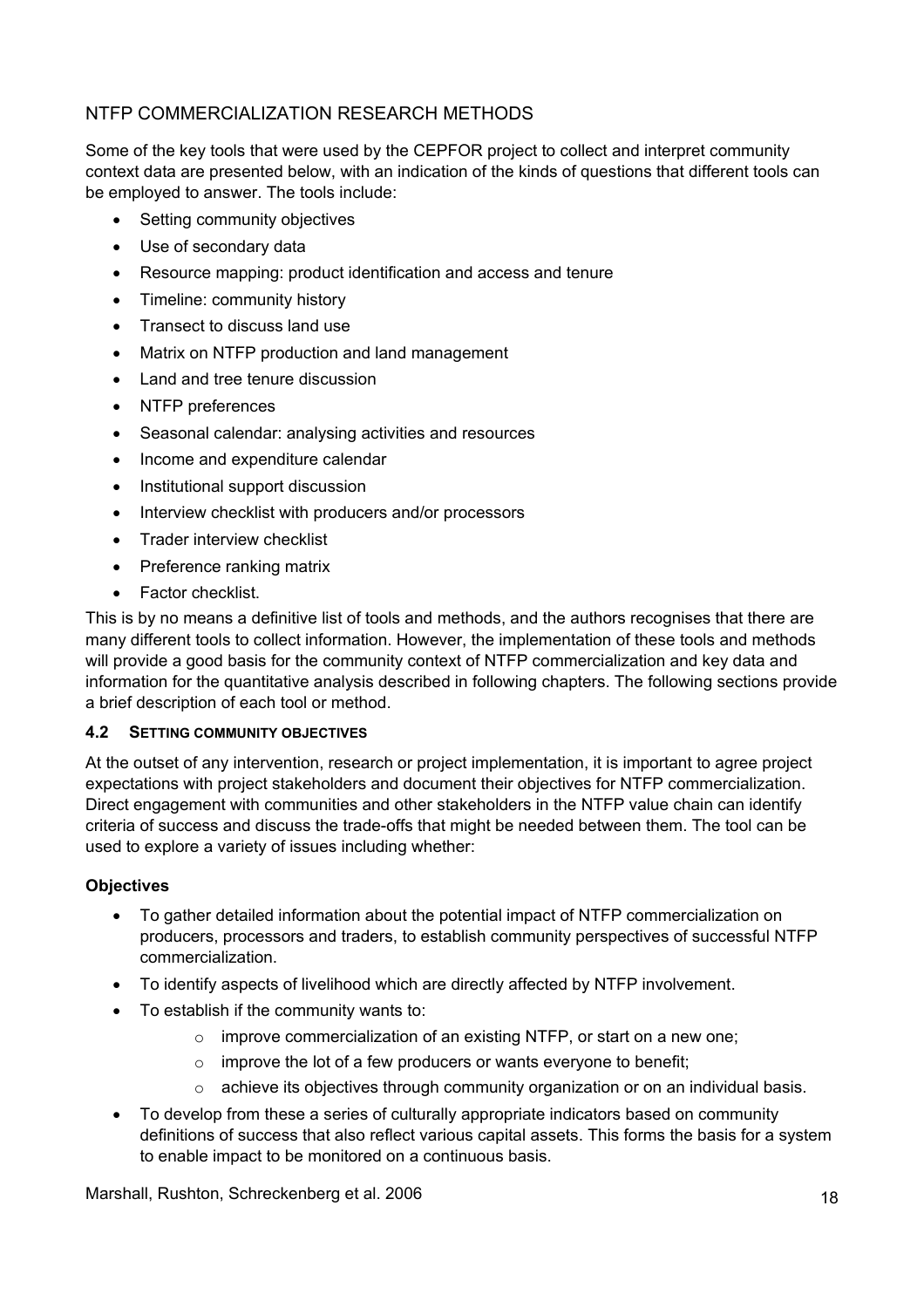- To select most appropriate facilitators for community evaluation and train them in basic methodological principles for future community evaluation sessions.
- To establish importance of community participation and evaluation and agree on most appropriate methods for recording.

### **With whom?**

We recognize that communities are socio-economically heterogeneous, and productive activities have distinct impacts on different groups. There is therefore the need to consult representatives from all relevant subgroups in order to capture distinct views and experiences. These should include poor/rich, young/old, men/women, NTFP collectors, producers and traders as well as people not directly involved in NTFP commercialization. The activity should be carried out with as many community members as possible, as well as the staff of relevant organizations providing community support in the field of NTFP commercialization.

### **How?**

- 1. Researchers should arrange for these different groups to meet together in a workshop scenario.
- 2. Beforehand, project researchers should identify an overall facilitator (*someone preferably with a social science background or with participatory planning experience and who is aware that what is needed is not an "expert" in the theme, but rather someone to direct the workshop sessions towards the achievement of their objectives and to ensure the widest participation possible*). In addition, facilitators will be needed for each of the working groups.
- 3. In a plenary session, get individuals to introduce themselves very briefly and identify their relationship to NTFPs (collectors, traders, etc). Explain the objectives of the workshop and the next session. Ask participants to list all the different groups of people who are involved in NTFP activities. Are they all represented amongst the current participants? Any additional groups of people affected by NTFP activities? This then constitutes a checklist against which the facilitator can later check that impacts have been considered.
- 4. Divide workshop participants into at least two groups, including at least one male and one female group, each including a mix of representatives from the different sub-groups. Seat them in a circle.
- 5. In these groups, individuals are asked to record on three separate reference cards, three ways in which their lives have changed as a result of NTFP commercialization. Attention should be paid to the literacy levels of group participants and help offered for those who would like assistance in noting these down. *It might help to get groups to think about before and after situations regarding the adoption of specific NTFP commercialization strategies in order to help them identify how livelihoods may have changed*. Also, mention the need to identify not only the positive impacts of NTFP trade but also any possible social costs encountered (particularly relevant to women, who may face situations such as increased conflict with husbands or increased pressures on their time as a result of their involvement in commercialization processes)
- 6. Individuals place these cards on a table or on the floor in the middle of the group. Through discussion, each group then works to sort their cards into related themes and to rank them according to degrees of importance.
- 7. In a plenary session, the focal groups then share their sets, posting them on the wall. A general discussion follows, with additional comments made by the facilitator who will prompt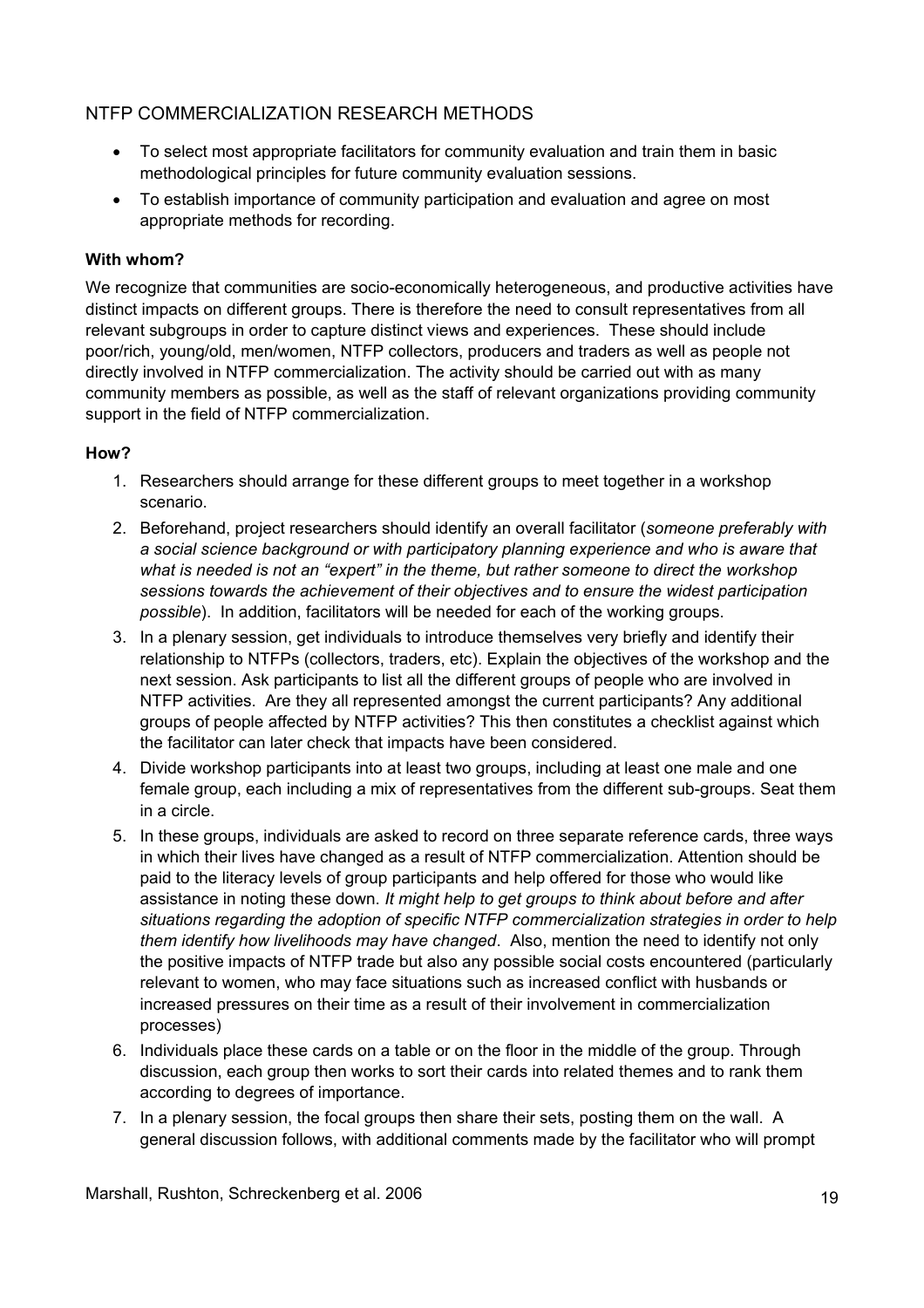the session to consider additional livelihood assets (identified during the project by partner organizations) if these have not yet been raised and with a view to maximize components covered.

- 8. The facilitator should then attempt, but not push, to get consensus on the most important impacts. In a general discussion, the facilitator should open discussion about the differences between men and women. Is it possible or even desirable to create one collective community list, or are the issues raised by the men and women so distinct that it is preferable to keep the two separate? Is it possible to identify the ten most important impacts? Have all the groups identified on the checklist from the first plenary been considered?
- 9. Individuals then return to their original groups and the facilitator will explain that by looking at the impacts of NTFP commercialization on different aspects of livelihoods, the above exercise contributes to our understanding of how human and ecosystem wellbeing interacts. Having already explored how the commercialization system impacts on livelihood, what is needed is to isolate the desirable impacts and to establish definitions of success by which the community can evaluate NTFP commercialization in the future. This will then help them define whether NTFP commercialization is desirable and what might need modifying or developing in order to achieve positive impacts.
- 10. Groups then discuss and define a set of definitions of success. Bear in mind that most of these will correlate directly to the ten most important impacts. Also be aware that where negative impacts were previously identified, these can be re-articulated in the opposite to represent a definition of success, such that, for example, an impact of "increased time collecting in the forest", could be converted into a definition of success as "less time away from the home". Likewise, the impact of "increased conflict between husband and wife" could be articulated as a success where there is "increased husband-wife collaboration".
- 11. In a plenary, the facilitator will attempt, but again not push, to establish agreement on priority definitions of success. How are these different from impacts? Is there are direct correlation between the impacts and definition of success?
- 12. The whole community should then be involved at the end of the research phase to help determine the plan of action. It can explore:
- the capacity of the group to respond to commercialization opportunities;
- the external factors which may prevent participation, including legal, which affects access and resource use, and migration;
- the internal factors which may prevent participation including community norms, well being, and traditional expectations of gender roles, the elderly, children etc within the same community, on resource use and access;
- 13. The direct and indirect potential impacts of the proposed; commercialization on the community i.e. to ameliorate any subsistence use being adversely affected by trade).
- 14. A second and final phase, developing indicators for monitoring and evaluation, is detailed in Chapter 8.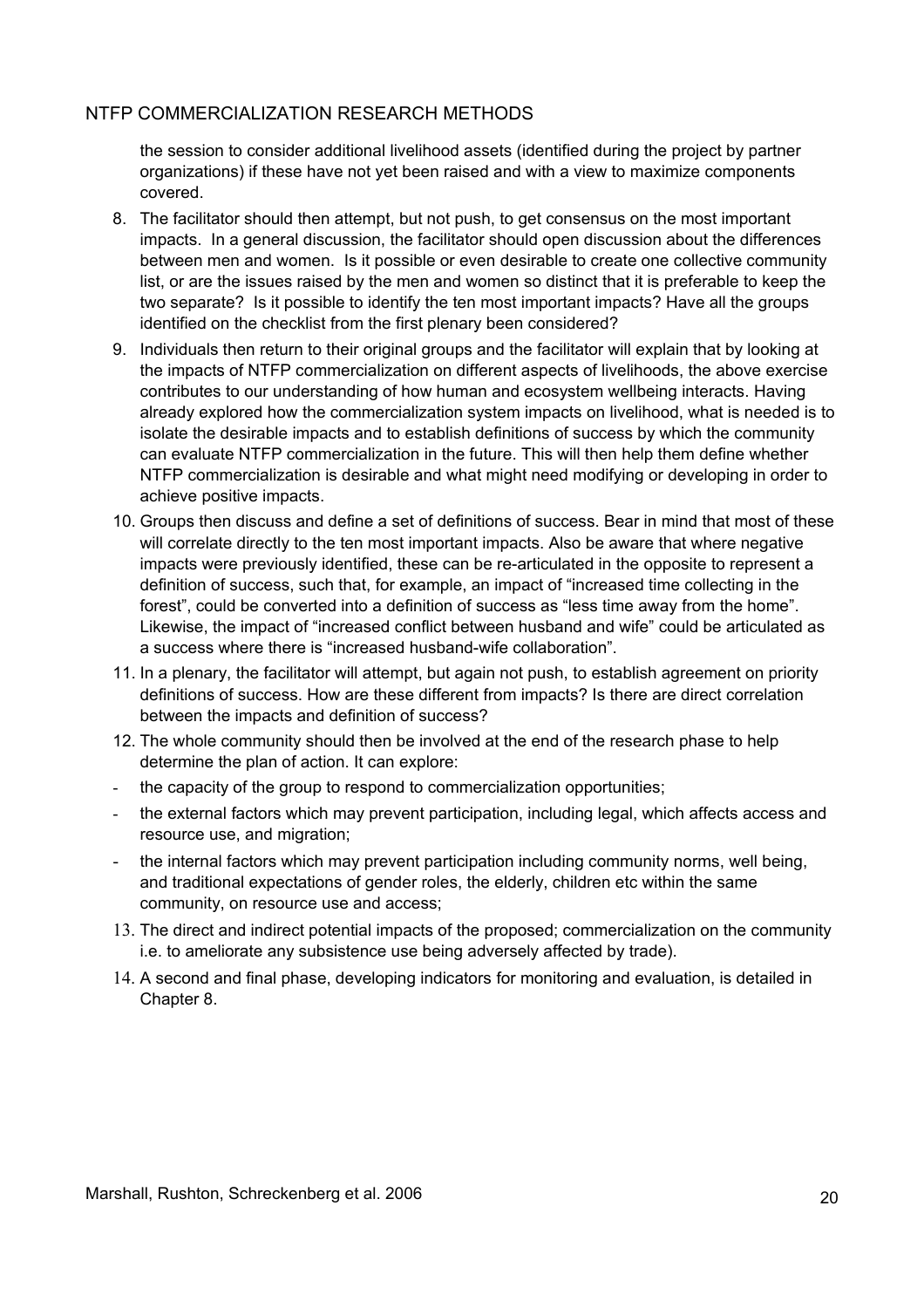#### **4.3 USE OF SECONDARY DATA**

#### **Objectives:**

- To provide a context for data collected in the community.
- To allow for triangulation between different data sources.

#### **With whom?**

• Literate members of the community or outsiders working in or with the community (e.g. teachers, pastors, NGO or government staff) may be able to help collect materials available nearby (e.g. census data, maps (e.g. from logging permit applications), school enrolment figures, health unit figures).

#### **What?**

- Maps (historical as well as present-day)
- climatic information, forest inventories
- aerial photos if available
- reports by other projects or local authorities
- dissertations
- household lists (someone may need to be sent to draw a sketch map with the households marked) and census information
- journal articles and newspaper reports

#### **Analysis**

The secondary data need to be analysed to extract information related to the main aims of the research, preferably before the bulk of the community level work starts.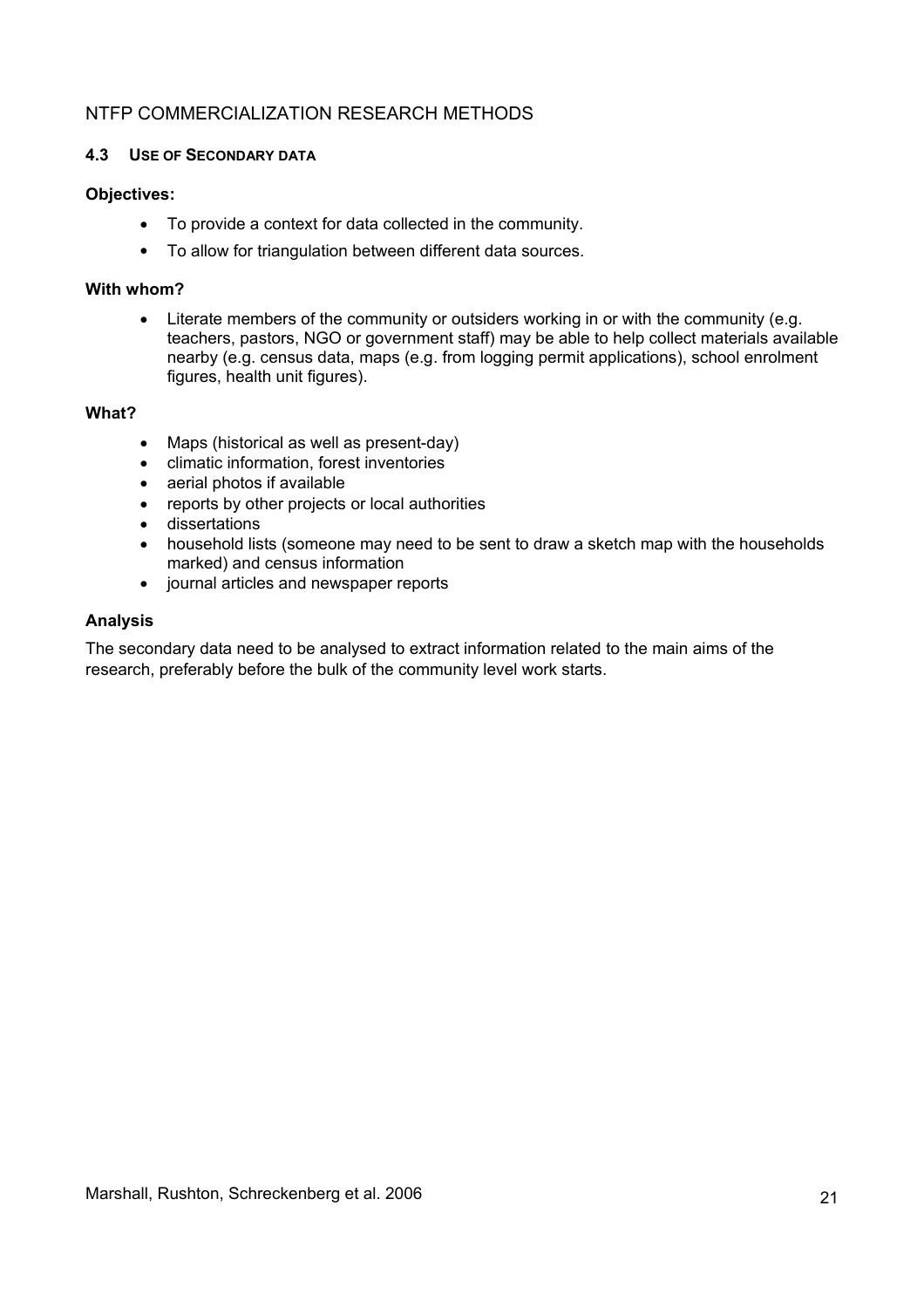#### **4.4 RESOURCE MAPPING: PRODUCT IDENTIFICATION AND ACCESS AND TENURE**

#### **Objectives:**

- To map basic community infrastructure and access routes.
- To identify the different types of land-use within the community, their distribution and their. tenure status (who owns them, who takes decisions about them)
- To investigate the distribution of NTFPs (both cultivated and 'wild') across different types of land use.
- To investigate access to different NTFP resources (including different forms of land/ tree tenure, where not too sensitive) by different groups of people.
- To identify different types of NTFP resource management.
- To discuss changes over time in all the above, through trend data.

#### **With whom?**

Preferably separately with a group of men and a group of women to understand their different viewpoints. As appropriate, can also do this with other obvious groups in the community (e.g. poor / rich, young / old, NTFP collectors / non-collectors).

#### **How?**

- 1. Identify a suitable area of ground for the map (or piece of paper if necessary).
- 2. Collect a few markers / indicators to compile a map (e.g. sticks, stones, wood ash, flowers, leaves etc.), agreeing what different objects represent.
- 3. Discuss reasons for wanting a map with participants.
- 4. Discuss different categories of land-use with participants (if they are not mentioned, ask about particular types of local land use, e.g. solar, food crops, fallow land, cocoa plantation, other plantation, forest of various types [list to be defined with key informants].
- 5. Ask people to choose one person to draw the map (try to avoid everyone trampling over the map), and hand over the stick / pen.
- 6. Help people get started with clear instructions (e.g. by suggesting they start with a river or a road), but let them draw the map themselves.
- 7. Do not worry about the scale or exact orientation the map is more important as a tool for discussion than as an exact image of reality.
- 8. Use symbols to indicate different land uses, etc, rather than drawing on paper as symbols allow people to change their minds more easily.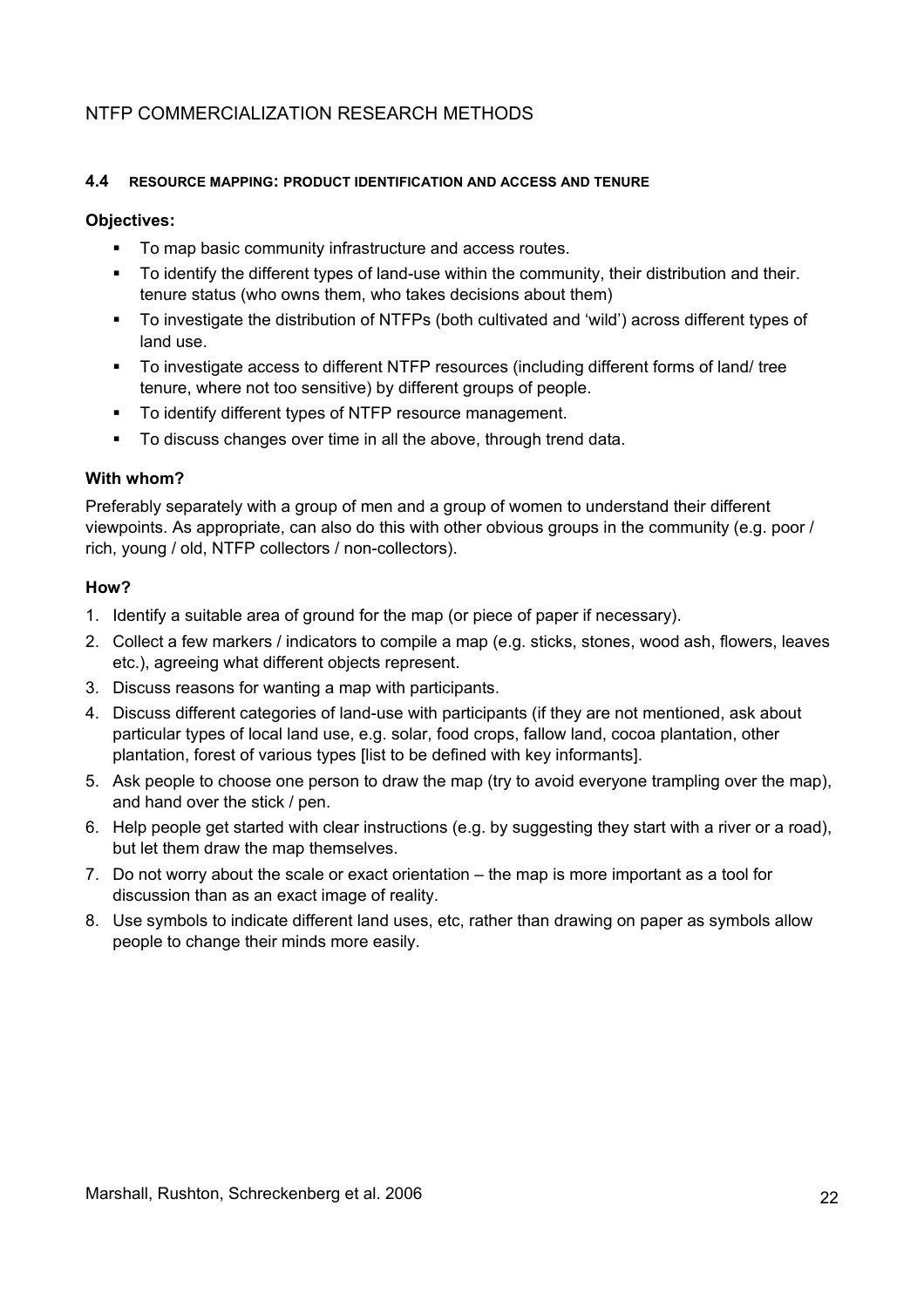'Interview the map', using a checklist of questions, that could include:

- Who are your nearest neighbours (in the community)?
- Where are the neighbouring villages and towns?
- Where is the main market? What kind of transport is available? How long does it take to get there?
- What infrastructure exists in the village (ask about church, school, meeting house, water sources)
- Where are your farmlands found?
- What types of crops are grown most?
- How do you grow them (in what combination)?
- Do men and women have their own/separate land?
- Where are the forests found?
- What types of NTFPs do you collect?
- From where are they harvested? Have they always been collected from here or has their distribution changed? [ask about some key dates (e.g. marked by a natural catastrophe or political event) in the past, identified with the help of a key informant or a historical timeline].
- How long does it take to get there (and back)?
- Is there anybody in the community who is regularly involved in collecting NTFPs from the forest? Who owns these resources? Are they managed in any way?
- Are these NTFPs only found in the forest?
- If also found on farms, are they planted or simply managed (i.e. natural regeneration)?
- 9. Suggest that the different groups present their maps to each other.
- 10. Make copies of the map for the community and for the research team.
- 11. Use the map to identify one or more areas to visit with community members, possibly at a different time, to follow up on the questions above.

#### **Further notes:**

- The map can form the basis of developing further tools. For example, the different land uses identified from mapping can be used with the cross rank matrix to further explore where different NTFPs come from, who has access, preferred products and why, etc.
- Caution! If boundaries or access rights are uncertain, this may be a sensitive subject and could lead to some heated discussion.
- Landless families, or those without title deeds, may feel their contribution to resource mapping exercise is limited, or less valued. Often these people can rely more extensively on "wild resources". Ensure that their views are captured in separate discussions.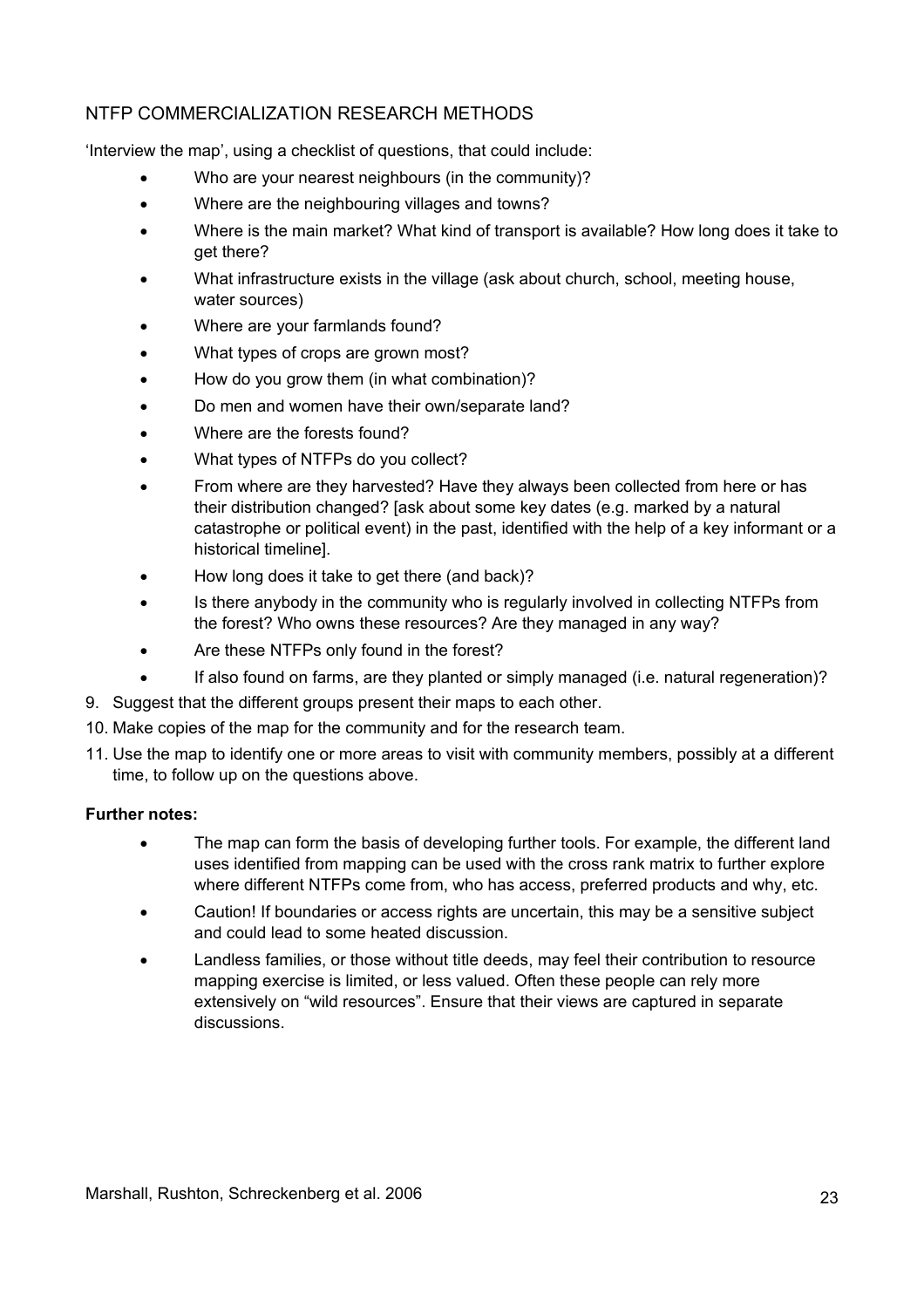### **4.5 TIMELINE: COMMUNITY HISTORY**

#### **Objectives**

- To understand the history of the community (or part of community).
- To identify and investigate events in the past (relating to resource use and market trends changes) which had a major impact on rural livelihoods and land use (particularly as relates to NTFP use).
- To establish reference dates/markers for use in other changes over time exercises.
- To help understand recent trends and long-term dynamics which may alert us to possible future changes.

### **With whom?**

Key informants (community leaders, elders); small groups of people - usually choose a few older people (can separate men and women) and one or two respected younger members of the community

### **How?**

- 1. Ask the person who has lived in this area longest to identify the first major event which changed people's livelihoods in this area
- 2. If possible, identify the date (rough estimate is ok) other key informants may be able to help later;
- 3. What were livelihoods like before this event? Use of NTFPs?
- 4. How did they change with the event? Why?
- 5. What was the next major event? Ideally, identify events at 10 to 15 year intervals, and distinguish between national and local events
- 6. How did livelihoods change? Why?
- 7. Continue the process...
- 8. Prompt with checklist:
	- Have there been any boundary changes in the community?
	- What is the ethnic make-up of the community? Have there been any changes over time?
	- Have there been any infrastructural improvements like new roads, schools or markets?
	- Has there been any project (church, NGO) intervention?
	- Any innovative new activities in the community?
	- Impact of national policies and administrative changes, e.g. on NTFP use.

#### **Analysis**

Analysis can be carried out and recorded in matrices with the communities e.g a chart to detail the date, describe the event, and examine community perceptions of the impact of that event (Table 3).

#### *Table 3. Example of a timeline that captures changes and trends in a Mexican village.*

| <b>DATE</b> | <b>EVENT</b>                         | <b>IMPACT</b>                                                                                  |
|-------------|--------------------------------------|------------------------------------------------------------------------------------------------|
| 1960        | New tarmac road from Oaxaca          | Easier access to market, therefore move from<br>growing food crops to growing crops for market |
| 1985        | School built in neighbouring village | Children no longer available to work on the<br>farm, therefore more use of hired labour        |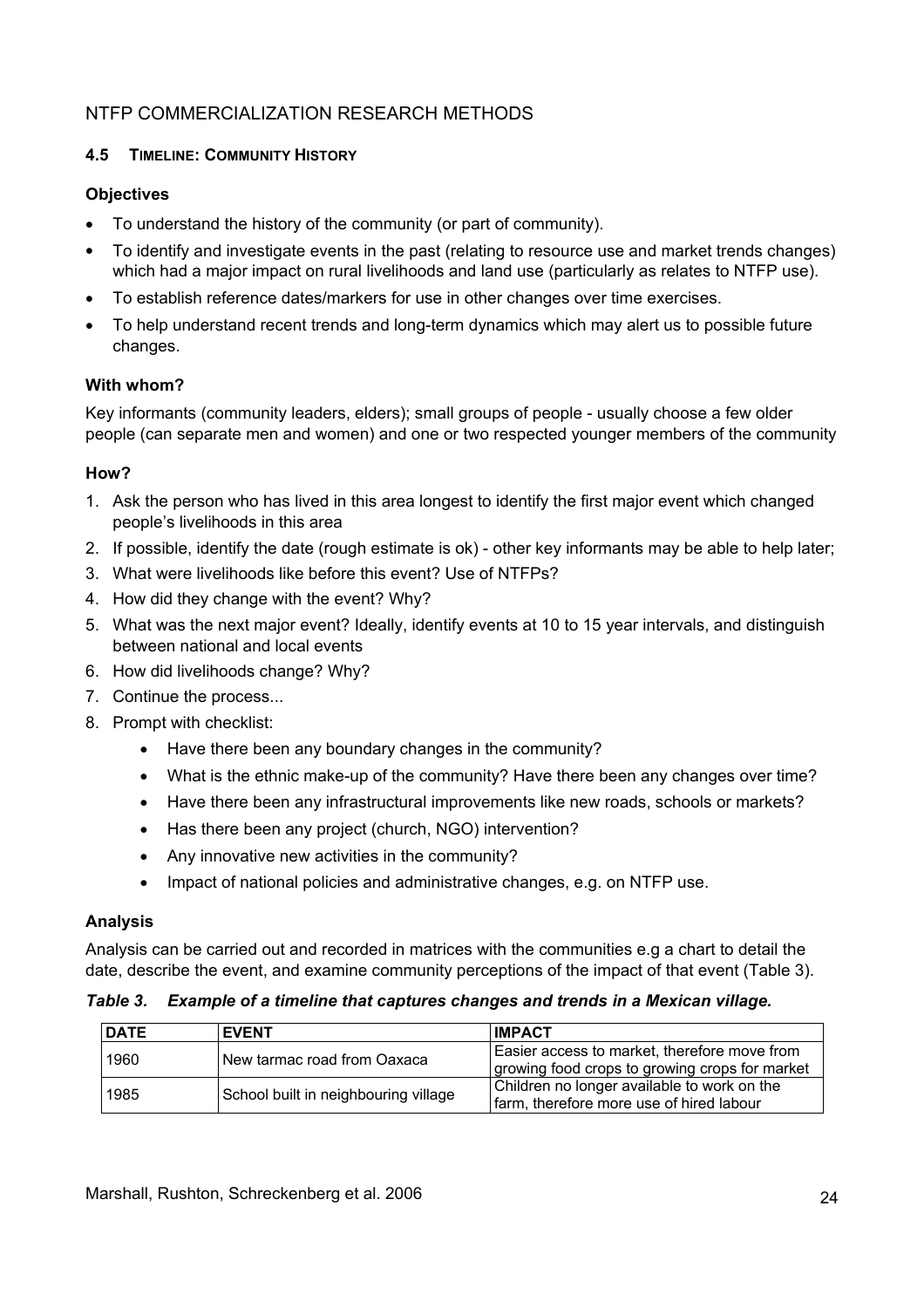#### **4.6 TRANSECT TO DISCUSS LAND USE**

#### **Objectives**

- To become familiar with the community's surroundings.
- To observe harvesting practices and areas.
- To discuss competing land uses and other pressures on the resource.
- To crosscheck information obtained during the mapping exercise and the timeline.

### **Who with?**

Following on from the community mapping exercise, choose an area to explore with a small group. Can be useful to carry this out separately with different NTFP users.

### **How?**

Allow participants to guide you to areas they consider interesting. Observe and discuss along the way. If the season is right, it may be useful to participate in harvesting expeditions. Use the checklist in the previous exercises as well as the following questions:

- 1. Who maintains paths or access routes?
- 2. Are there any threats to particular land uses?
- 3. Is there evidence of over-harvesting of the NTFP?
- 4. What are the particular challenges and costs of harvesting the NTFP?
- 5. What are the levels of NTFP production of different areas? How variable are yields between seasons and years?
- 6. Are there any problems with pests and diseases?
- 7. What kind of management is carried out?
- 8. How are outsiders excluded?

#### **Analysis**

Use information on production levels and harvesting costs (time and inputs) to help elaborate the enterprise budgets (Chapter 5).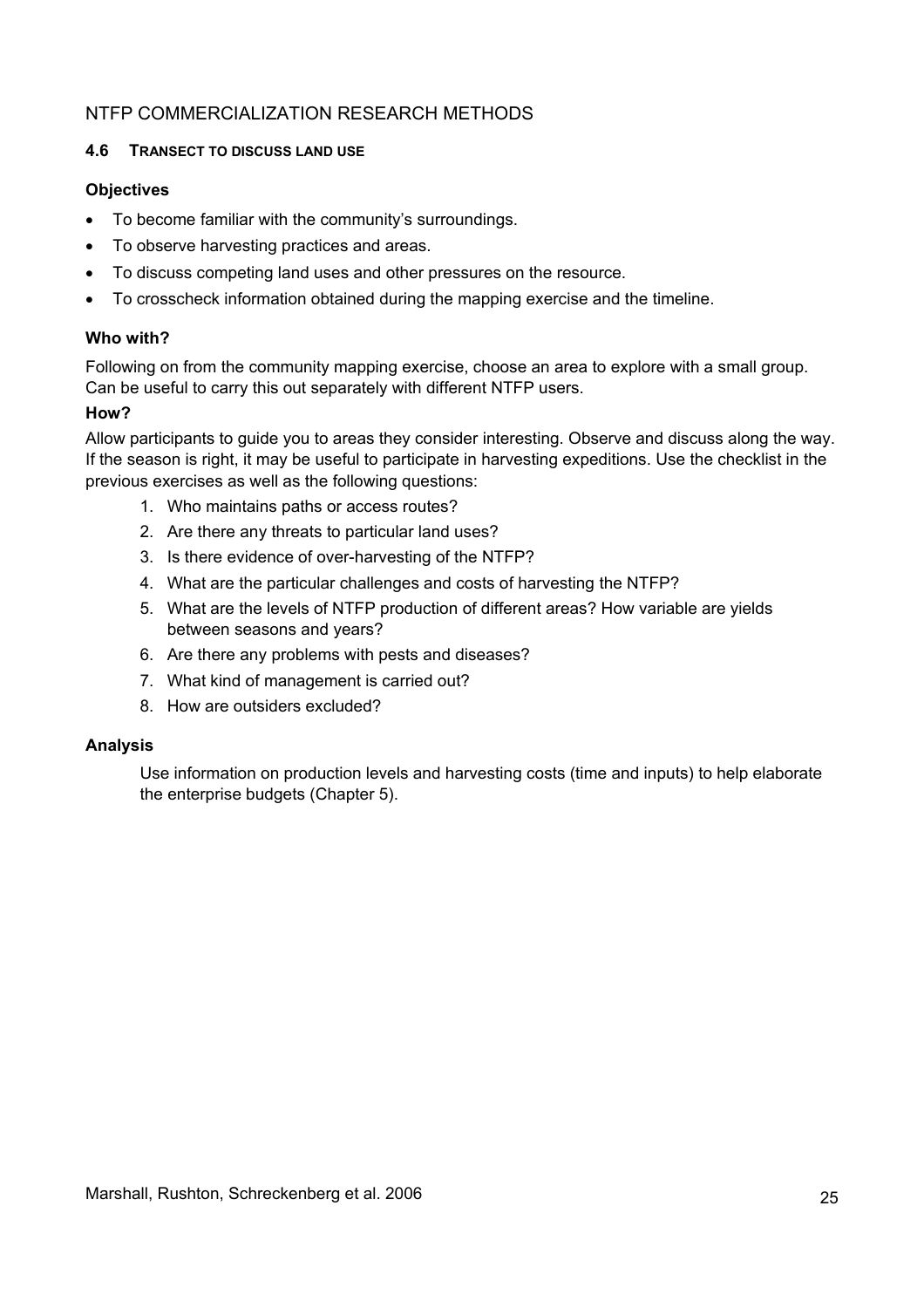### **4.7 MATRIX ON NTFP PRODUCTION AND LAND MANAGEMENT**

### **Objectives**

- To understand how community production and management (land use) has changed over time.
- To identify trends relating to availability (and quality) of NTFPs in the forest and cultivation of NTFPs on farms. Who is involved? If there have been changes, why have they occurred?
- To understand how land and tree/NTFP tenure works, and how this changes in space and time.
- To crosscheck information obtained during the mapping exercise and the timeline.

### **Who with?**

Can be done in a number of ways. Probably best as a semi-structured discussion with a small group of participants (possibly men and women separately, but mixed ages).

#### **How?**

- 1. Refer to the community maps and/or the timeline to remind participants of different land use types that exist in the community. Symbolise each land use type with leaves or fruit.
- 2. Draw boxes showing the different land use types. Ask participants to indicate the proportional sizes of each at the present time, putting different numbers of beans/stones on each type e.g.

| Maize /<br>Rice   | Fallow | Cocoa        | Coffee | <b>Bananas</b> | Forest            |
|-------------------|--------|--------------|--------|----------------|-------------------|
| <b>XXXXXXXXXX</b> | XXXXX  | <b>XXXXX</b> | XXXX   | XХ             | <b>XXXXXXXXXX</b> |

- 3. Discuss changes in land use over time by referring to certain marker dates in the past (from the timeline) and asking whether the land use proportions were the same at that time.
- 4. Also ask about overall changes in the size of land available to the community.
- 5. Discuss the location and quality of NTFP resources
	- Give participants a handful of beans and ask them to indicate on the ground in which land use type the NTFP occurs most frequently in the wild.
	- Has this distribution changed over time? (The distribution at different dates can be represented by additional lines added to the basic land use diagram above).
	- Has the quality of the NTFP changed over time? (e.g. it may be harder to find large/mature plants today than in the past; plants from certain environments may not be as tasty, etc.).
	- If they are planted, ask them to indicate in which land use types this occurs (e.g. by asking them to pretend the beans are seedlings and asking them to 'plant' them where they would like them – note that this exercise could be used to ask people how many NTFP trees/plants they 'actually' have in each land use type as well as how many they would 'ideally' like to have in each land use type. Both pieces of information would be useful.)
	- If people have the NTFP in their fields, is it simply protected during field clearance or is it planted? If planted, how many do people plant each year on average? Are they simply replacing old or non-productive individuals or are they adding to their stock?
	- Has there been a change in the quality of NTFPs people plant -different varieties available?

#### **Analysis:**

Determine in which types of land use (and tenure) the NTFP currently occurs, whether there are constraints to production levels and whether/where different people would like to increase access and/or production levels.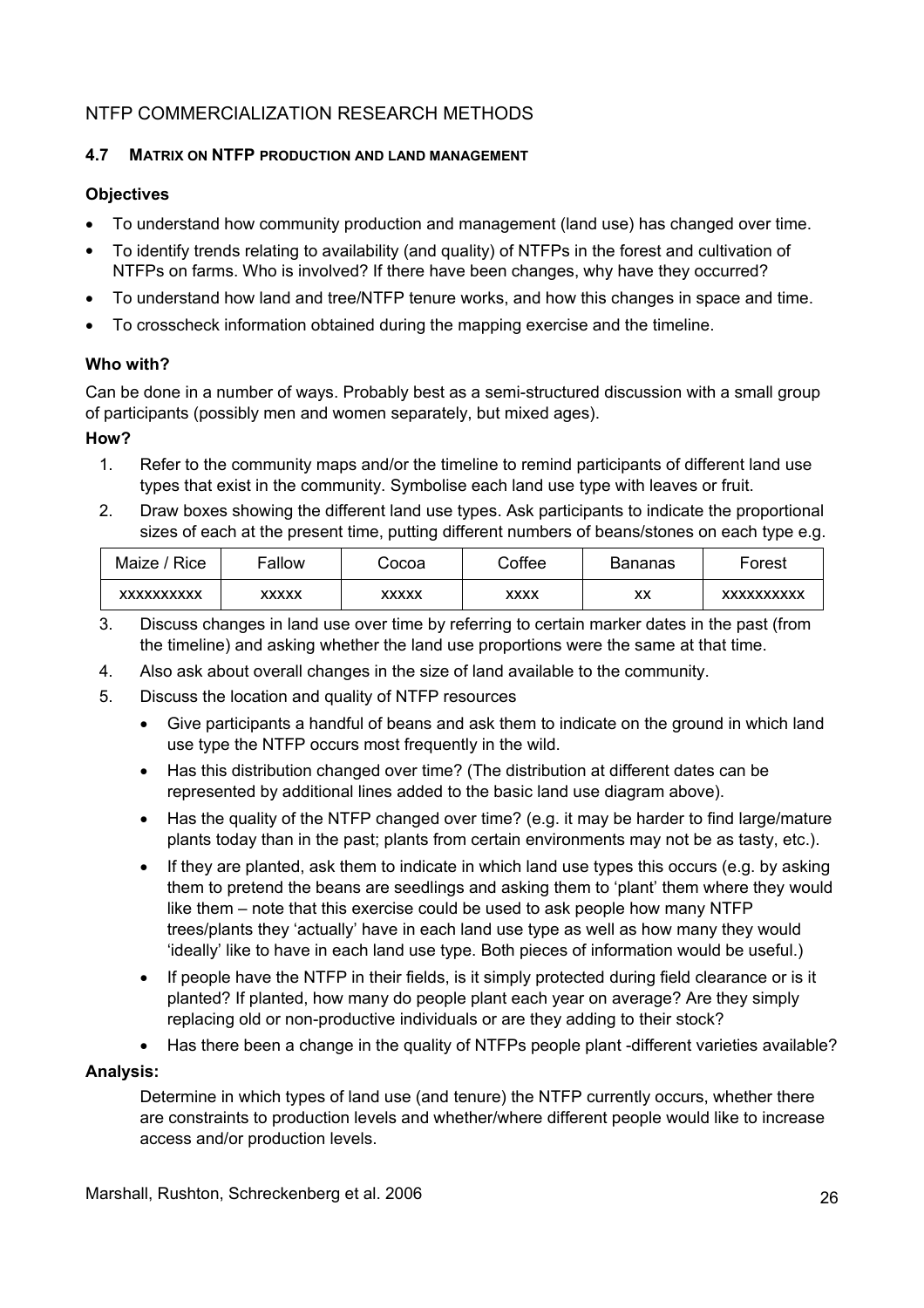### **4.8 LAND AND TREE TENURE DISCUSSION**

#### **Objectives**

- To understand specifically the prevailing land and tree tenure systems and how these have changed over time.
- To understand whether the tenure system may be a constraint to NTFP use by different groups of people (both internal and external to the community).

### **Who with?**

This exercise could be done as a continuation of the timeline or the community mapping with the same group of people. Otherwise select another small group of people with some older and some younger members, and triangulate findings with the resource map exercise.

### **How?**

- 1. Ideally ask one or more key informants about the land and tree tenure situation before-hand in order to determine whether there are any difficult topics that need to be approached carefully.
- 2. Refer back to the timeline and the community maps and prompt with a checklist of questions:
	- What is the land tenure situation? Is there enough land for all?
	- How do trees fit into this system [This is particularly relevant if the NTFP is a tree product; otherwise also ask about bromeliads, mushrooms or whatever plant form the NTFP is extracted from]? Who can plant/harvest/cut/sell trees?
	- Is tree tenure different if a man or a woman plants the tree? Does it make a difference if the land belongs to a man or a woman?
	- Go on to ask broadly about harvesting non-timber forest products Who has rights? Who does it? Why?
	- How are tenure and access rights enforced? Are they changing? (it may be, for example, that trees are becoming increasingly 'privatised' as their market value increases)
	- Specifically ask about the NTFP concerned Do they use the products? Do they collect from the wild or cultivate the plant/tree? When did they start planting? On what kind of land? What happens to the plants/trees if land use changes?

#### **Analysis**

Determine the main forms of tenure in which the NTFP occurs, and which ones are most easily accessible for any people who are particularly dependent on use of the NTFP. Discuss whether further development of the NFP resource (e.g. domestication and/or management) should be concentrated on any particular tenure type.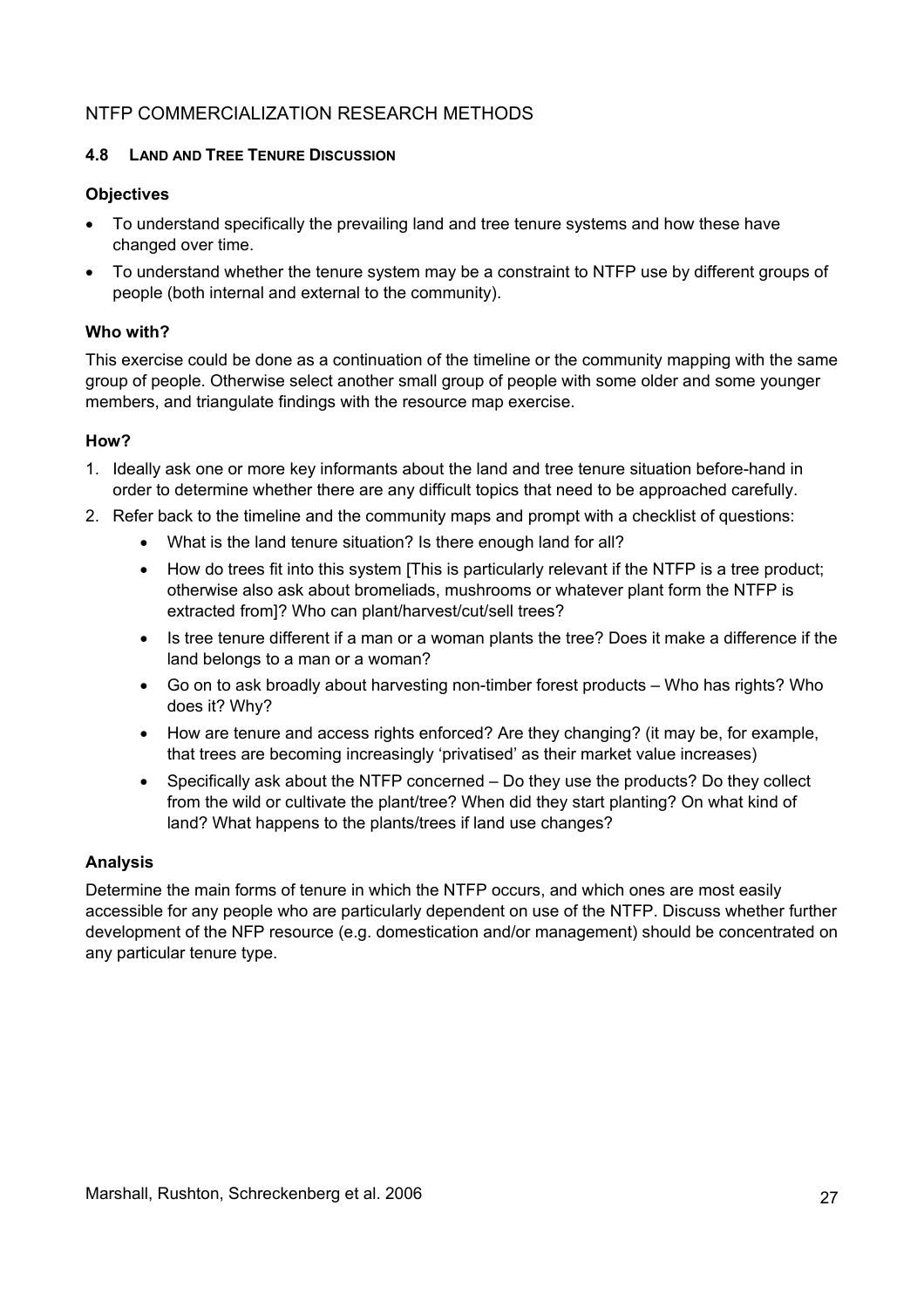## **4.9 NTFP PREFERENCES**

## **Objectives**

- To establish a list of NTFPs used in the community and identify which are preferred and why.
- To compare results between different groups, e.g. men/women or rich/poor.
- To be used if the community is trying to decide which NTFP, out of several, to select to take forward and commercialize.

### **Who with?**

Separately with groups of men and women, and maybe also with old, young, poor, rich.

### **How?**

- 1. Ask the participants to list all the NTFPs they use. Prompt with additional species [from a checklist based on key informant information] if necessary.
- 2. Discuss which are the most important NTFPs overall. Make a list of the 6-8 most important species. If the main NTFP being investigated by the project is not included, ask for it to be added to the list but be sure to note that this was your choice rather than the participants'.
- 3. Collect leaves or fruit to symbolise each species.
- 4. Discuss the advantages and disadvantages of each of the species. If necessary, prompt with questions about:
	- o Market value
	- o Consumption value
	- o Medicinal value
	- o Wide availability of (and access to) the resource
	- o Reliability of production from year to year
	- o Easy harvesting/processing
	- o Where relevant, ease of domestication
- 5. Be sure to note which criteria participants mentioned, and which you had to prompt for.
- 6. Make a list of these criteria. Turn negative criteria into positive ones (e.g. 'has inconsistent yield' should be phrased as 'has consistent yield'). Make sure that the criteria are independent and can apply to all or most of the species.
- 7. Draw a matrix with the species along the top and the criteria down the side. Find symbols to identify the different criteria (e.g. coins for market value, spoon for food value, etc.). Note that you may end up with different species and criteria in the men's and women's matrix.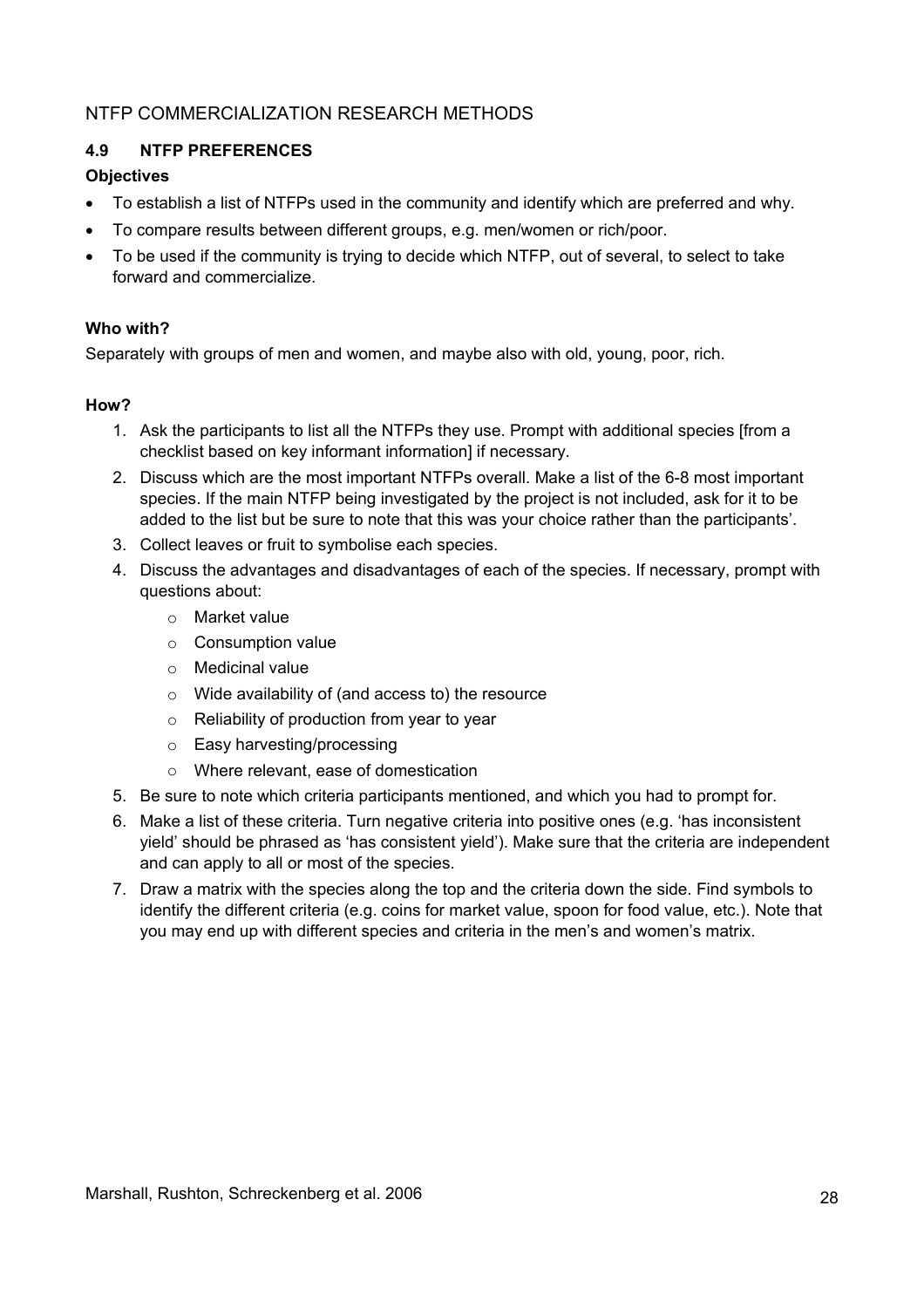8. Ask the participants to fill in the table. A different person can fill in each row. Give them a fixed number of beans per row (approximately 5 per cell) to distribute across the row. The number in each cell reflects how well a particular species meets that criterion.

| $\circ$ |  |  |  |  | e.g. Using 20 beans per row: |  |
|---------|--|--|--|--|------------------------------|--|
|---------|--|--|--|--|------------------------------|--|

|                | Pita         | Hongos              | Copal         | Ornamentales  |
|----------------|--------------|---------------------|---------------|---------------|
| Market value   | XX           | <b>XXXXXXXX</b>     | <b>XXXX</b>   | <b>XXXXXX</b> |
| Consumption    | <b>XXXX</b>  | <b>XXXXXXXXXXXX</b> | XX            | <b>XX</b>     |
| Reliable yield | <b>XXXXX</b> | <b>XXXXX</b>        | <b>XXXXXX</b> | <b>XXXX</b>   |
| .              |              |                     |               |               |

9. Try to get the group to reach a consensus decision, but follow-up any obvious disagreements with more questions to discover why.

### **Analysis**

- Discuss relative importance of different criteria but don't do a separate matrix for this. Give group beans to rank the criteria in order of importance [or carry out preference ranking activity – see 4.15].
- Ask participants about possible substitutes for each of the species they consider important, e.g. if the NTFP did not yield well in a particular year, would they purchase it from elsewhere or invest in some other product/activity instead?
- Try to reach a consensus decision about which NTFP(s) to focus on
- Make a copy of the matrix for the group/community before leaving. This can then be used as background information for exercise on the preferred characteristics of the main NTFP being investigated.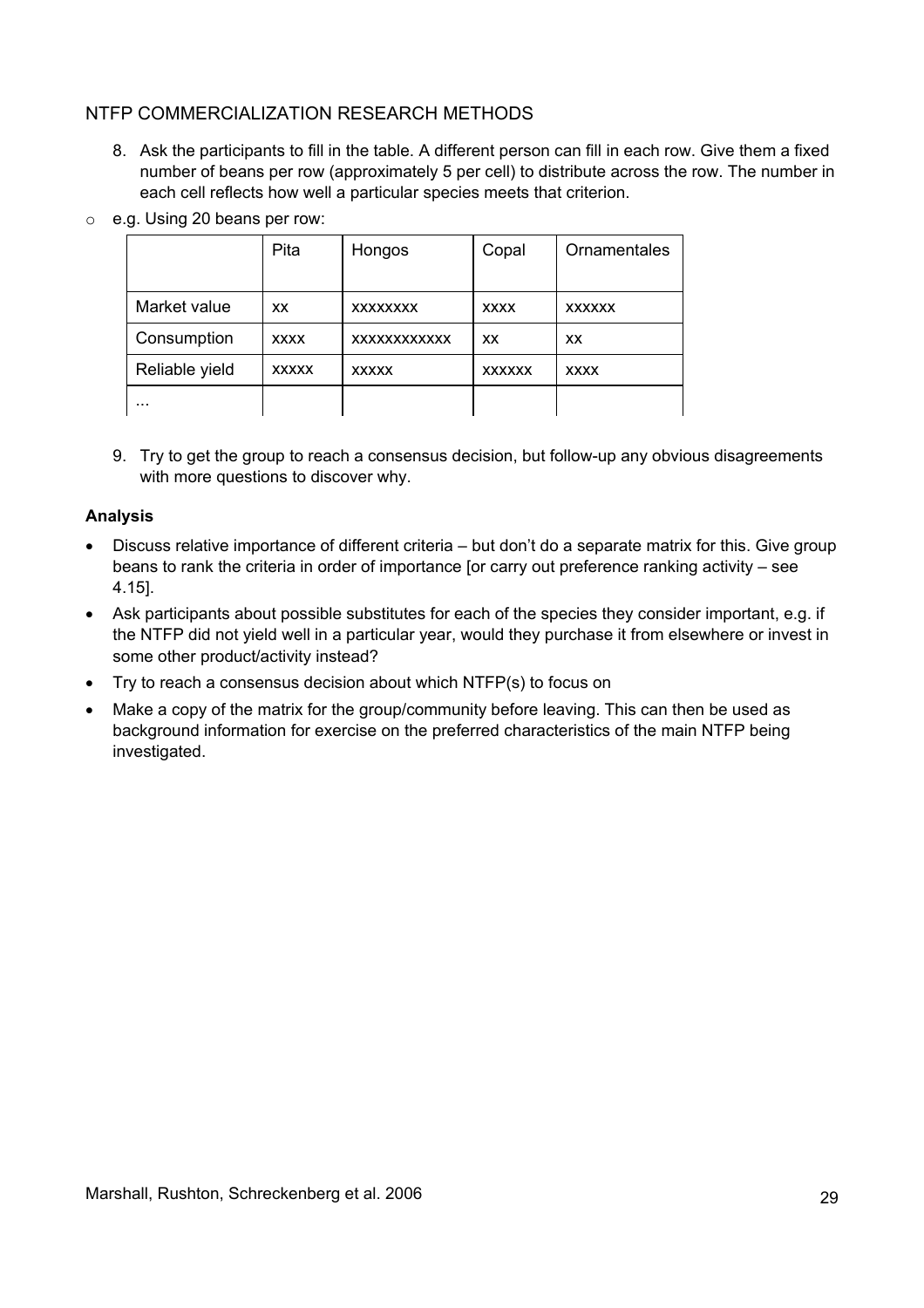### **4.10 SEASONAL CALENDAR: ANALYSING ACTIVITIES AND RESOURCES**

### **Objectives**

- To establish a list of all the main activities carried out in the community and identify when these activities are carried out and by whom (distribution of workload between men and women).
- To establish regular cycles or patterns of activities involving tree and forest products over a given period.
- To identify the main labour bottlenecks during the year and periods of the year at which labour is less of a problem.
- To understand whether NTFP activities occur at 'difficult' or 'easy' times of the year.
- To present diverse information in a common time frame (compares monthly village activities).

### **Who with?**

Separately with men and women, producers, processors, etc (as appropriate). The informants from the target group should be diverse, so that there are men and women and young and old people, and that income, ethnicity, etc.), is represented which will facilitate comparison between different groups.

### **How?**

- 1. Discuss the different seasons of the year with participants. Establish whether participants are happy talking about months or whether they prefer to talk about seasons or particular 'marker' activities. What month or season do they consider to be the 'beginning' of the year?
- 2. Draw a table with the seasons/ months in the top row, starting with the 'beginning' of the year as specified by the participants.

| Main activities (below) $ \text{Jan} $ Feb $ \text{Mar} $ Apr $ \text{May} $ Jun $ \text{Jul} $ Aug $ \text{Sep} $ Oct $ \text{Nov} $ Dec |  |  |  |  |  |  |
|-------------------------------------------------------------------------------------------------------------------------------------------|--|--|--|--|--|--|
|                                                                                                                                           |  |  |  |  |  |  |

- 3. Ask participants to list the activities they (or other members of the community) carry out during the year, choosing symbols to represent the main ones, with a separate row for each activity.
- 4. Ask participants to indicate the labour involved in each activity during the year, using different amounts of beans to represent the intensity of work. Ask who does which activity (men, women, children, hired labour).
- 5. Ask about activities related to the NTFP and when these occur (planting, maintenance, harvesting, processing, storage, marketing, selling). Discuss who carries out the different activities and how. Do these activities vary greatly from year to year (e.g. what happens if there is a very poor or very good harvest?). Ask what forest and tree products are harvested/collected, when, and by whom.
- 6. After finishing all the individual activities, give participants a pile of 50 beans (you need not mention the number) and ask them to distribute them across a final row to indicate the busiest months/seasons for labour overall. Are there periods of labour shortage or surplus?

#### **Analysis**

- If they wanted to increase their NTFP-related activities, how would this affect the overall labour calendar? Who decides how labour should be allocated? How could any labour constraints be resolved?
- Make a copy of the diagram for the participants.

Marshall, Rushton, Schreckenberg et al. 2006 30 30 30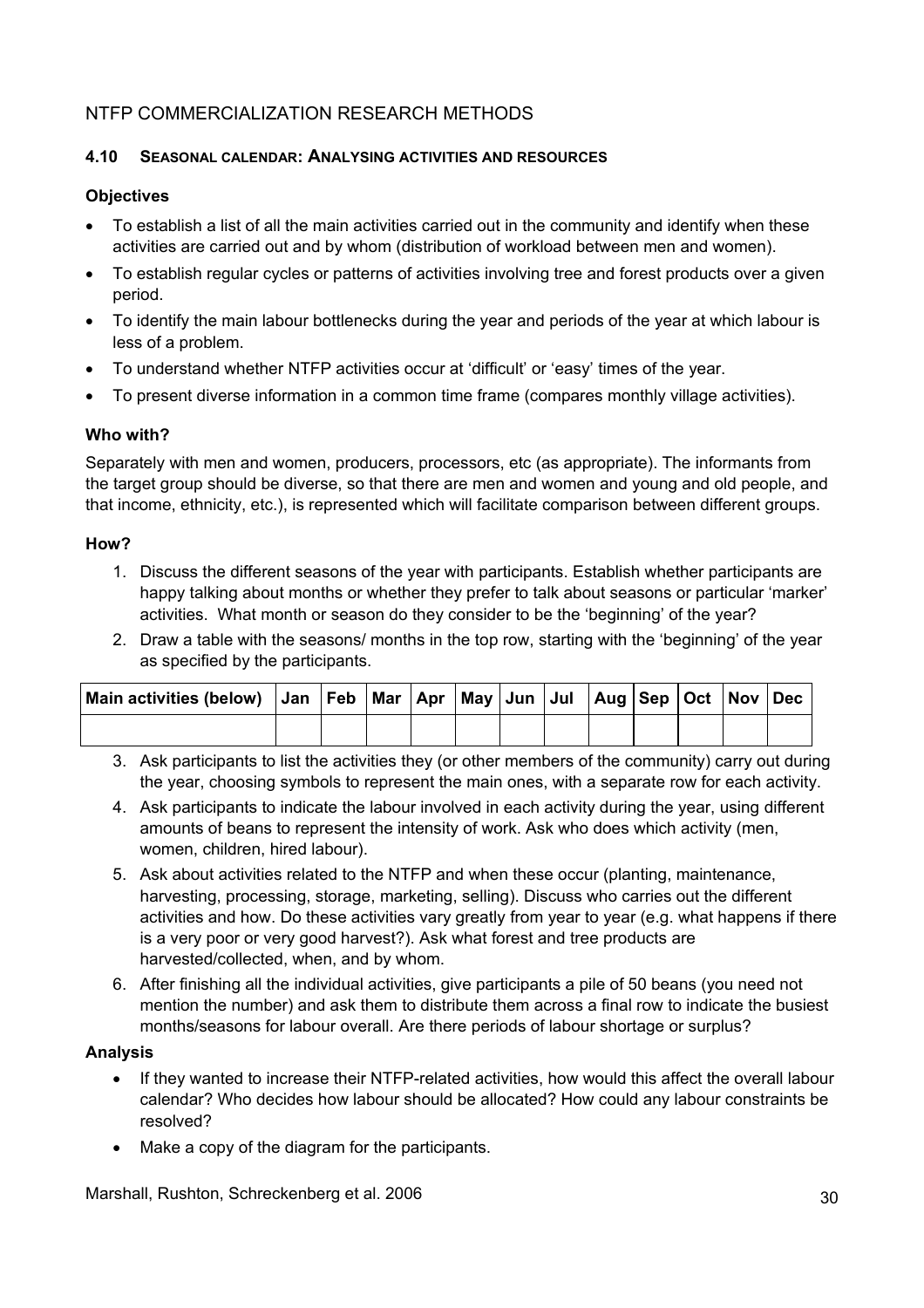#### **4.11 INCOME AND EXPENDITURE CALENDAR**

#### **Objectives**

- To identify the main sources of income and reasons for expenditure in the community, and the time of year at which they occur.
- To see how NTFP-related activities could contribute to improving incomes or overcoming expenditure bottlenecks.

#### **Who with?**

Income and expenditure discussions can be sensitive. Therefore, first work with key informants to establish which are the most important (or most difficult) issues. Then work with a small group of participants (4-8), separating men and women.

#### **How?**

- 1. To avoid embarrassing participants, talk about *relative* income and expenditure rather than *absolute* amounts.
- 2. Ask participants to list the kind of income-earning activities they do. Draw a matrix with the main (6-10) activities down the side, each represented by a symbol. If the NTFP activity is not mentioned, ask whether it can be added to the list (but note that this is your choice).
- 3. Ask participants to indicate the relative importance of the different activities by giving them a fixed number of beans to distribute between the boxes. Make sure that participants have a clear idea of what 'important' means, a suggested definition would be the total income that can be earned from an activity in a year.
- 4. Mark the months/seasons across the top of the matrix (if you are working with a group which has already done a labour calendar, you can use the same system; otherwise you will need to discuss the participants' perception of time first). Ask participants to indicate (using as many beans as they wish) at what time of year they earn expenditure from each activity.
- 5. Repeat the same exercise to ask about main items of expenditure in a year, their relative importance and their timing. Expenditure items can be shown on the same calendar underneath the income-earning activities, or drawn on a separate calendar. You can prompt by asking about the following items:
	- Agricultural inputs
	- Food
	- Drinking, Entertainment
	- Education
	- Health
	- Transport
	- Household goods
	- Building materials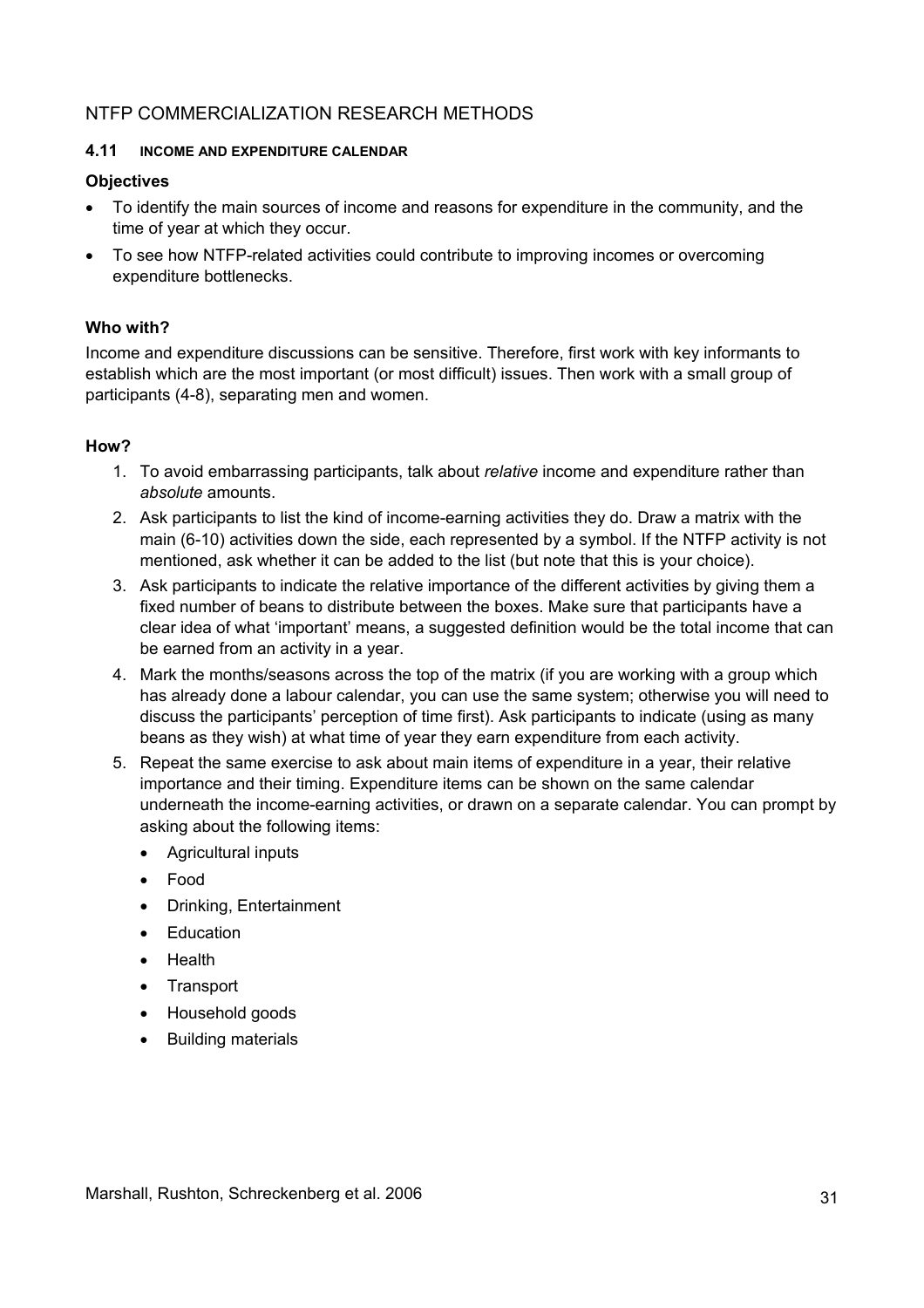### **Analysis**

Analyse the calendar with the participants, using the following checklist:

- Are there times of year when there is high expenditure but low income?
- How could these difficult periods be overcome?
- Are NTFPs an important source of income for farmers? Are they more important for some people than for others?
- Who do they provide an income for (men/women/elderly/rich/poor)?
- What kind of income is it (all-year round/seasonal/emergency)? How does this fit in with other sources of income?
- What proportion of total income is provided by NTFPs? Can this be substituted by other activities?
- How important is this income relative to expenditure?
- How many (and what kind of) people rely on this kind of income?
- For products that can be consumed or sold, ask about the balance between consumption and sale. Does this vary depending on how good or bad the harvest is in a particular year?
- How much investment is required to achieve NTFP income?
- How do market prices/structures influence the income obtained?

Make a copy of the diagram for the participants.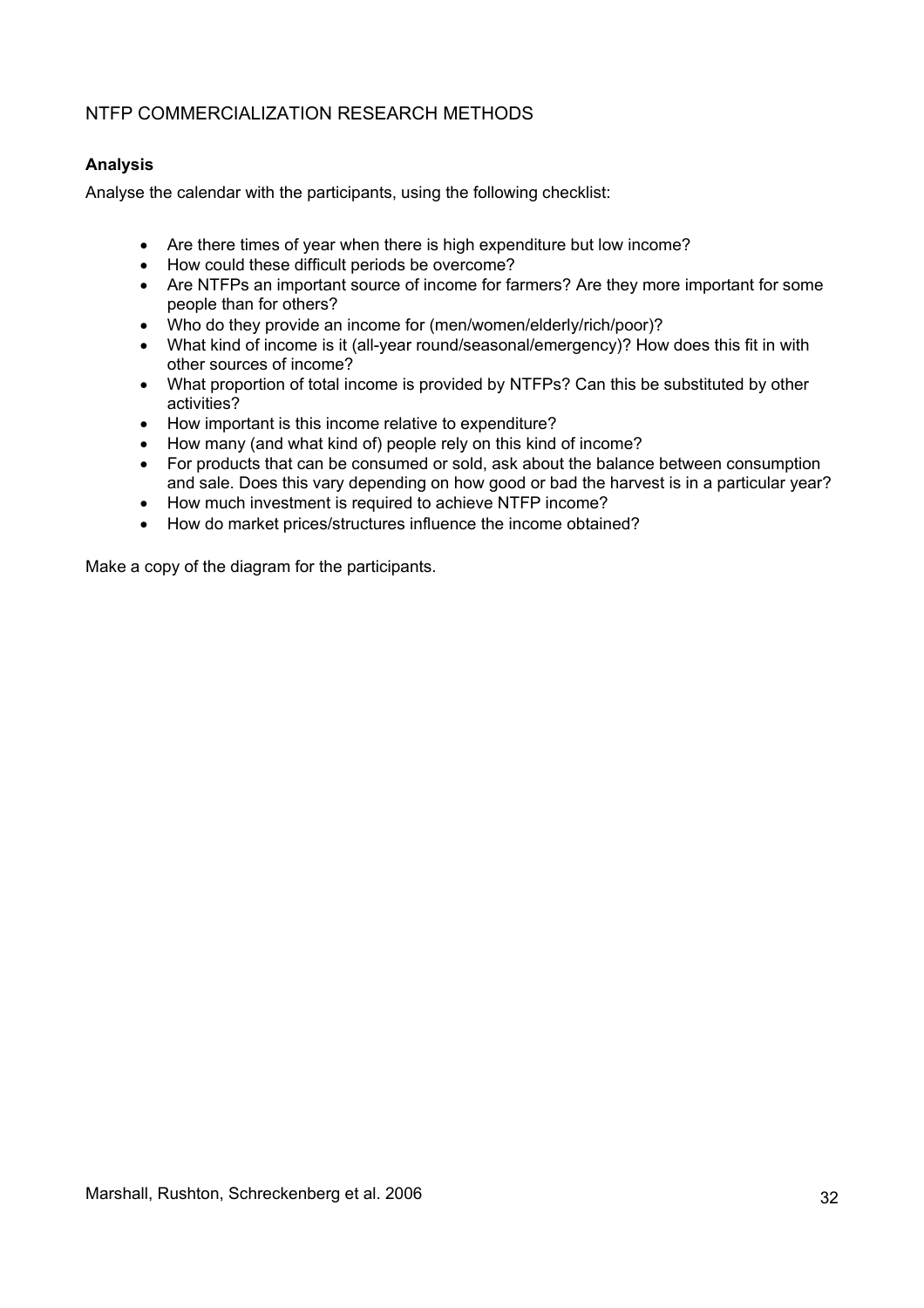### **4.12 INSTITUTIONAL SUPPORT DISCUSSION**

### **Objectives:**

- Discuss information sources.
- Discuss sources of credit and other inputs required for NTFP commercialization.
- Analyse role (current, past and desired future) of various community organizations in supporting commercialization.
- Understand how the national legal and policy framework impacts on local practices.
- Address issues of social capital, impact of commercialization on community networks (also more specifically on gender and other community groups).

### **With whom?**

Work with a small group of people representing different stages in the value chain within the community.

### **How?**

- 1. It may be useful to refer back to the community map, if this indicated support infrastructure (e.g. NGO or other office, community meeting space, etc.). It can also be helpful to draw a circle representing the community (or a specific group of producers or processors) and indicate their links to support networks or organizations through short or long lines to other circles.
- 2. Discuss using the following checklist:
	- What technical or other support is available for NTFP commercialization (at producer / cultivator, processor and trader levels)?
	- Are there any community-based organizations, external organizations, or key individuals providing support?
	- Who benefits from any support that is provided?
		- o Women?
		- o Ethnic groups?
		- $\circ$  Members only? If so, who are members and how do you become one?
	- Are there any other organizations that could become interested in NTFP commercialization?
	- What are the key information constraints in producing, processing and marketing the NTFP?
	- What are the key normative constraints in producing, processing and marketing the NTFP?

### **Analysis**

Identify key bottlenecks in information provision and possible organizations that might be able to provide different kinds of support.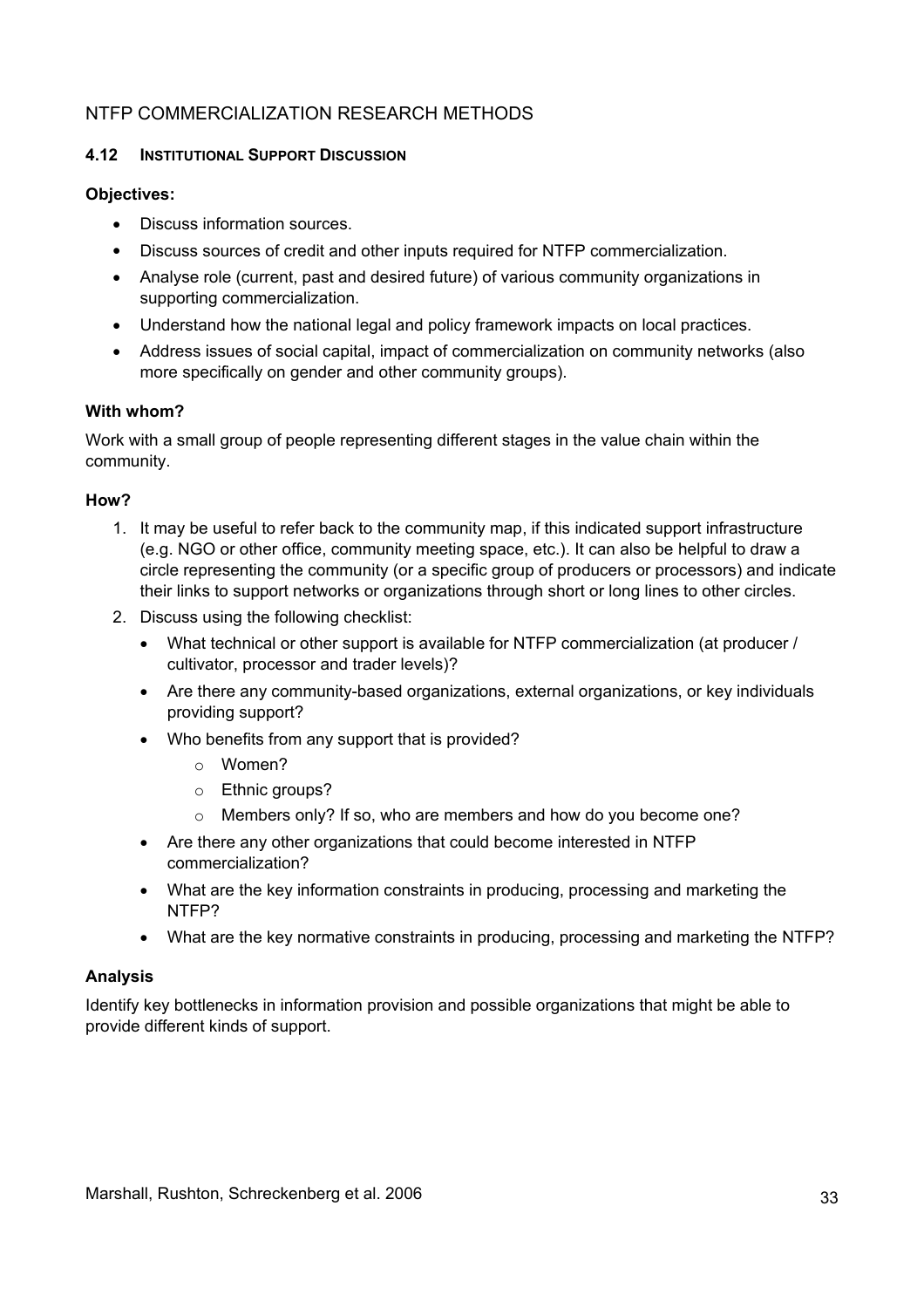#### **4.13 INTERVIEW CHECKLIST WITH PRODUCERS AND/OR PROCESSORS**

#### **Objectives:**

- Obtain more in depth information around a particular area, such as NTFP harvesting production, cultivation, domestication, preferences, presence of substitutes, market trends, etc. from a "specialist group".
- As appropriate for the product and community, investigate detailed costs and benefits of resource management, harvesting, processing and trading.
- Identify all the costs associated with each activity including labour, costs of permits, access to information, etc. [think in terms of social capital].
- Identify all the benefits associated with each activity.
- Define profit margins for different types of 'actors'.

#### **With whom?**

• Identify the specialist group you wish to interview – this could be collectors, cultivators, processors or different sub-groups of these.

#### **How?**

- 1. Convene meetings when it suits the participants. If discussing harvesting or processing, be prepared to participate in the activity
- 2. Prompt with the following checklist:
	- o Describe the whole process of production/processing.
	- o What are the key challenges?
	- o What are the costs involved, including time?
	- o What are the benefits, including non-cash benefits if any?
	- o What losses are encountered during harvesting, transport, processing?
	- o How do qualities vary? What impact does this have on price?
	- o Who sets prices?
	- $\circ$  Are production/processing activities combined with other activities? Who does them?
	- o Are producers and/or processors organized in an association? What is its role?
	- o Are there community regulations/norms relating to the production/ processing of the NTFP?
	- $\circ$  Is there equitable access to the resource in the community?

#### **Analysis**

• Determine key challenges for producers/processors and opportunities for overcoming any constraints.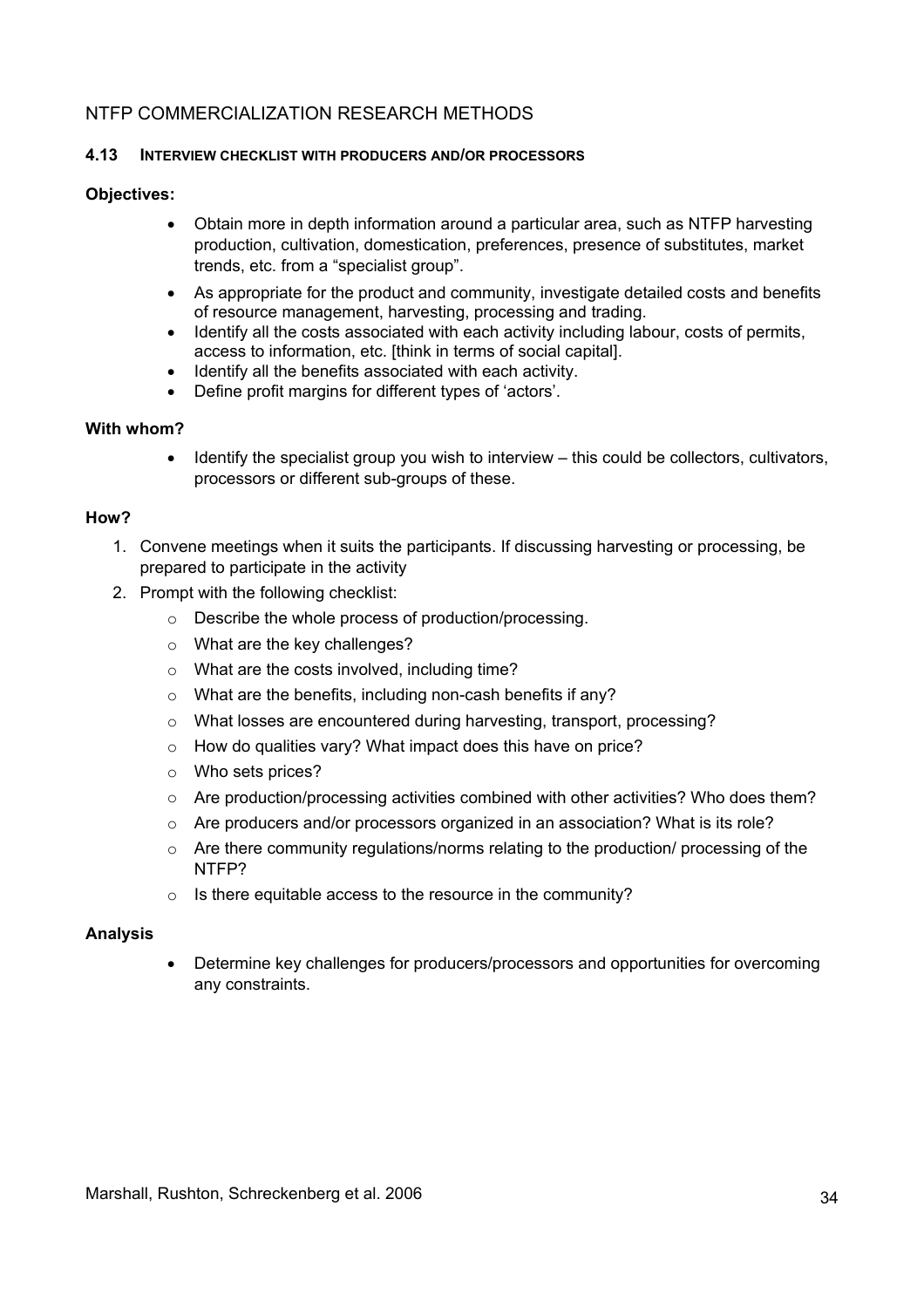#### **4.14 TRADER INTERVIEW CHECKLIST**

#### **Objectives:**

- Obtain more in depth information around a particular area, such as NTFP grades, trends in prices and volumes sold, consumer preferences, clarification of activities performed, etc., from a "trader". This type of interaction is more likely to occur in an individual rather than group setting, as some information may be sensitive.
- Confirm and compare the information gathered from focus groups, for community level trade, and participant observation from the market place. This triangulation of data from different sources helps to ensure the reliability of data interpretation.

#### **With whom?**

• Identify the traders you wish to interview – they may be seasonal / part -time, mobile, fixed to one location, trade a variety of goods. Where traders are women, try and have a female interviewer, and again, try and identify several people at each interview location to improve representativity where possible.

#### **How?**

- 1. If time permits, try to establish a rapport, purchase goods, visit the marketplace regularly, and talk informally to traders. If possible do not produce an interview checklist until you have met several times informally, and gathered notes.
- 2. Convene meetings when it suits the trader.
- 3. Be prepared and have a checklist of questions ready, but always ask permission to write things down.
- 4. Maintain flexibility for them to have their own questions.
- 5. Prompt with following checklist:
	- How did the trader begin in this trade?
	- What kinds of characteristics are important to succeed as a trader?
	- **Membership of networks or trader organizations?**
	- What are the challenges of being a trader?
	- **Who sets prices? How do they vary by quality?**
	- How do prices vary over time? By season and year?
	- How do volumes vary? Typical sales amounts?
	- What are the foreseeable trends in demand and supply? Where do traders obtain such information?
	- Is trade of the NTFP linked to trade of other products?
	- Are there any substitutes on the market?
	- Are there competing trade routes?
	- Does this trade have a future or are there better livelihood options?

#### **Analysis**

Determine what kinds of transaction costs traders face. How secure are current trade routes? What potential is there for traders to organize themselves and/or for them to cooperate more with communities?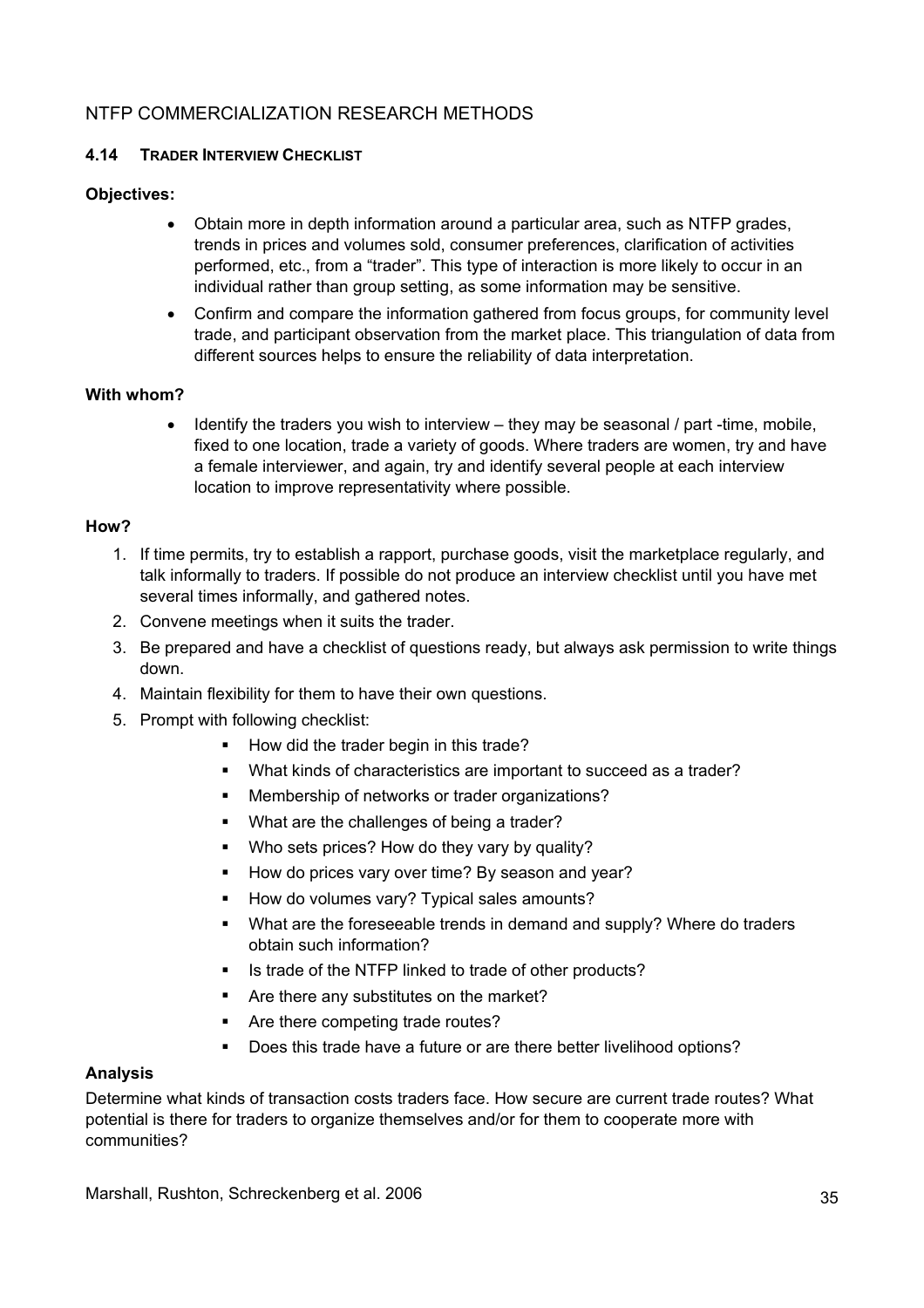### **4.15 PREFERENCE RANKING MATRIX**

#### **Objectives**

- To understand why different people like (or dislike) the principal NTFP selected for research.
- To explore how disadvantages of the NTFP might be countered (e.g. through better management of the resource, domestication, different processing, new marketing routes).
- To investigate whether differences in quality can lead to differences in price obtained.

#### **Who with?**

• Separately with different community groups as appropriate, e.g. men and women, collectors, processors, traders.

#### **How?**

- 1. Discuss the different characteristics participants like and don't like about the NTFP. Be very clear about why they do/don't like particular characteristics (e.g. for commercial value or subsistence use). If they are not mentioned, prompt with questions relevant to the NTFP, e.g:
	- Ease of collection, processing, trading
	- Use for home consumption and for sale
	- Others may be taken from the matrix on preferred NTFPs (see activity 4.9)

Be sure to note the characteristics mentioned by participants and those you have to prompt for.

- 2. Try to make sure that the characteristics are independent of each other. If too many characteristics are mentioned, ask participants to reduce the list to the 6-8 most important.
- 3. Find symbols (or use pictures drawn on small cards) to indicate each characteristic.
- 4. Draw a matrix with the characteristics along the bottom and along the side (in the same order).
- 5. Fill in half of the matrix (other half is a mirror image). For each pair of characteristics ask the participants to decide which is most important for them and mark the cell with a symbol/picture of that characteristic. Count the numbers of times each characteristic has appeared inside the matrix and assign ranks:

### *Table 4. A preference ranking matrix to identify the most important characteristic which determines market value of copal.*

|                              | Smell | Purity          | Size of<br>lumps       | Consistent<br>quality | Colour          | Ignitability    |
|------------------------------|-------|-----------------|------------------------|-----------------------|-----------------|-----------------|
| Smell (S)                    |       |                 |                        |                       |                 |                 |
| Purity (P)                   | S     |                 |                        |                       |                 |                 |
| Size of lumps (L)            | S     | P               |                        |                       |                 |                 |
| Consistent quality (Q)       | S     | P               | Q                      |                       |                 |                 |
| Colour (C)                   | S     | С               | C                      | C                     |                 |                 |
| Ignitability (I)             | S     | P               |                        |                       | C               |                 |
|                              |       |                 |                        |                       |                 |                 |
| Number of times<br>mentioned | 5     | 3               | 1                      | $\overline{2}$        | 4               | 0               |
| Rank                         | ⊿st   | $3^{\text{rd}}$ | $\mathbf{5}^\text{th}$ | $4^{\text{th}}$       | 2 <sup>nd</sup> | 6 <sup>th</sup> |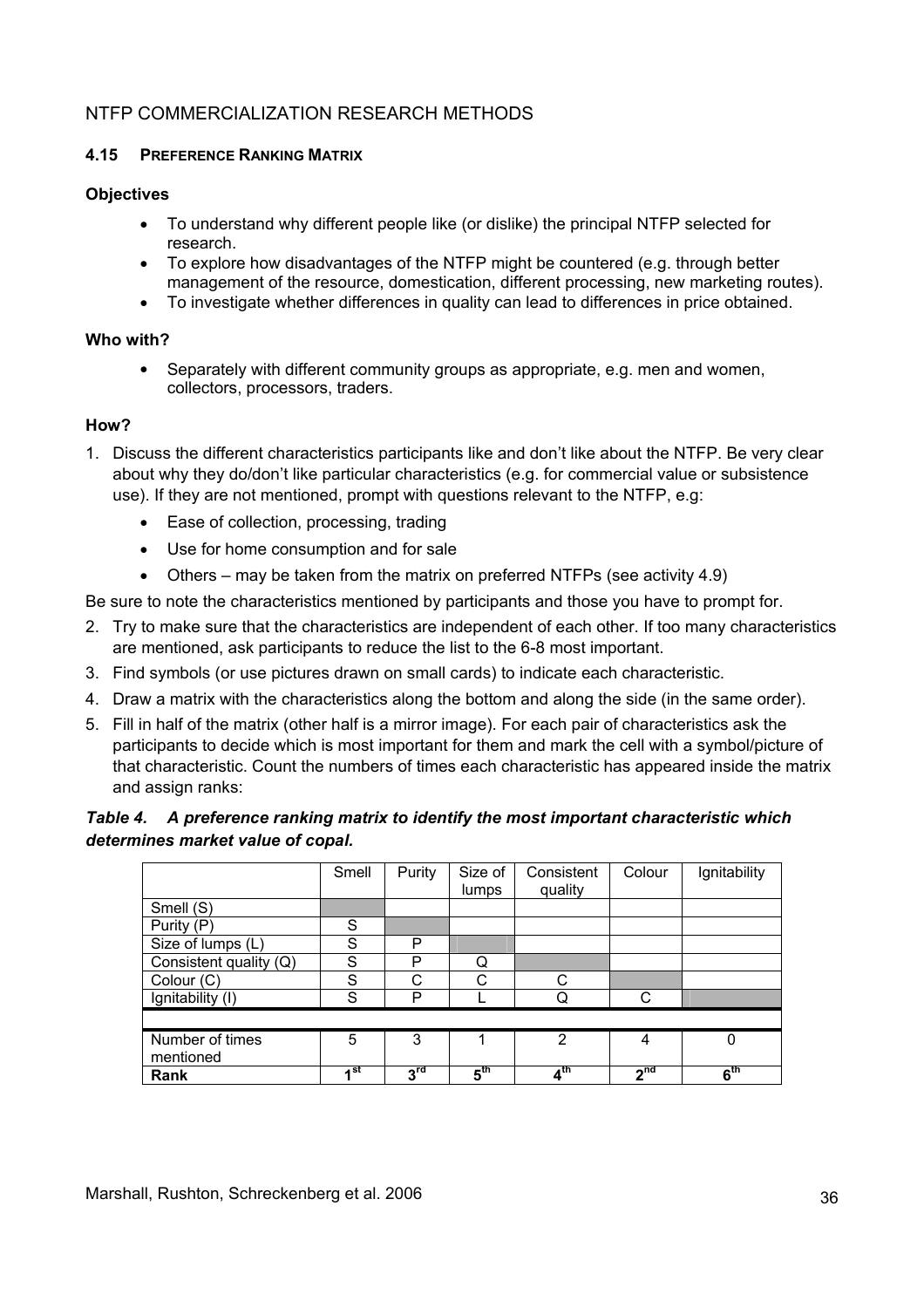### **Analysis**

- Have a more general discussion with the participants about the results to investigate their technical knowledge about these different characteristics; how can the good ones be maximized? are they aware of the existence of varieties with better qualities? do they know of management techniques that can be applied to improve the desired characteristics?
- Make a copy of the matrix for the participants.
- A similar matrix could be used to investigate the main constraints faced by different people in marketing the product.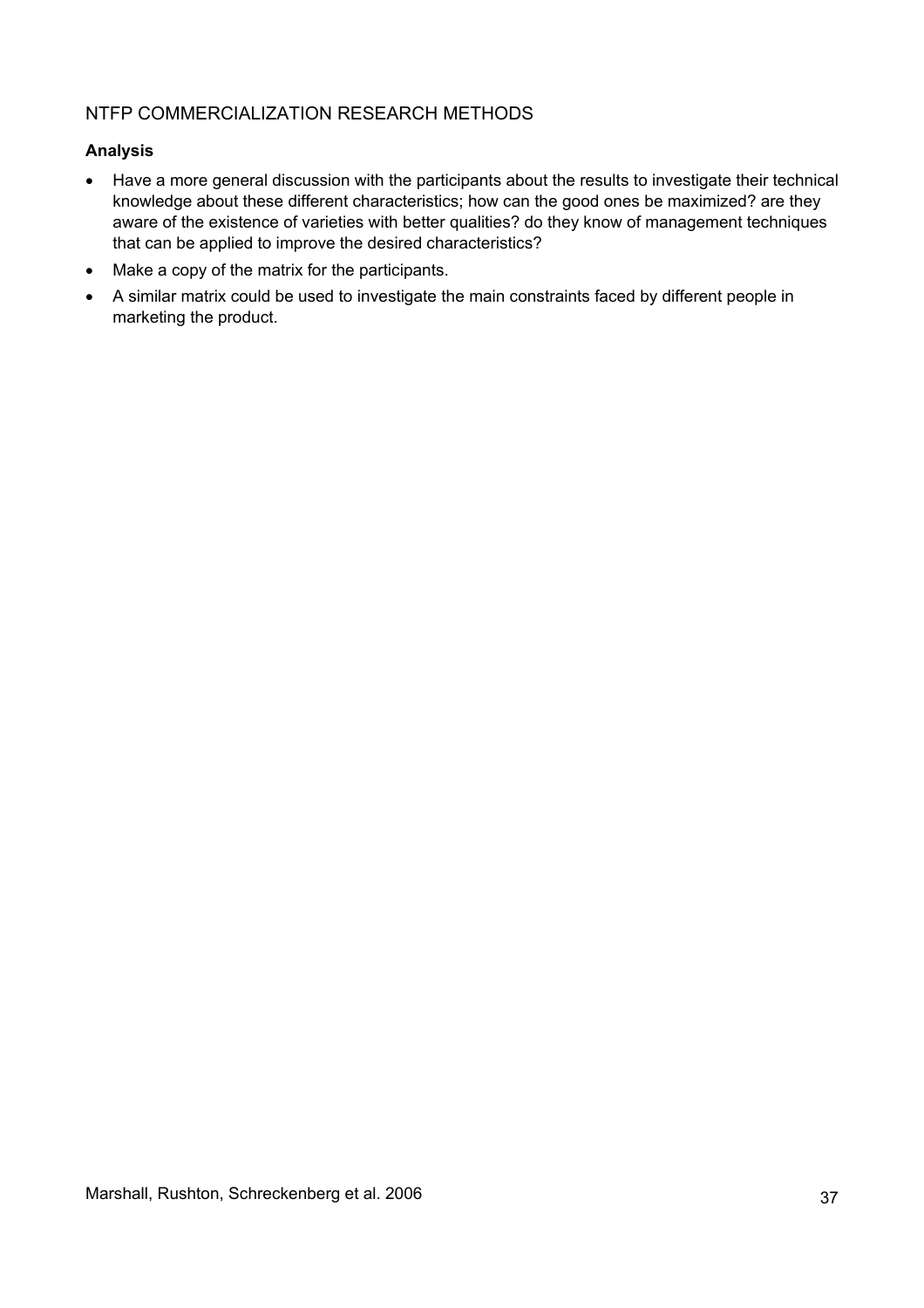#### **4.16 FACTOR CHECKLIST**

Presented in Appendix I is a matrix of all the factors influencing success, with suggested tools for data collection and analysis. The matrix serves as a comprehensive checklist of all the factors identified by CEPFOR as influencing success, and illustrates how many of the factors can be researched using different tools, and those in italics can be answered using several methods*.* It can also be used to evaluate how information from one tool can feed into the next, and where there is more than one tool to gather information on a factor, it provides the opportunity to triangulate the information, i.e. cross check it, and explore it further. The matrix also highlights which factors influencing success will be more difficult to research and analyse, which may be useful in designing and implementing a research plan. Depending on the tools, research and analysis may be undertaken with a key informant (KI), or as a small working group, or "focus group". A focus group may comprise of specialists on particular issues, e.g. enterprise budgets, gender, access and tenure, community norms, etc. Working with focus groups may be a first step in researching a factor, and can provide the opportunity to identify additional key informants for further individual research.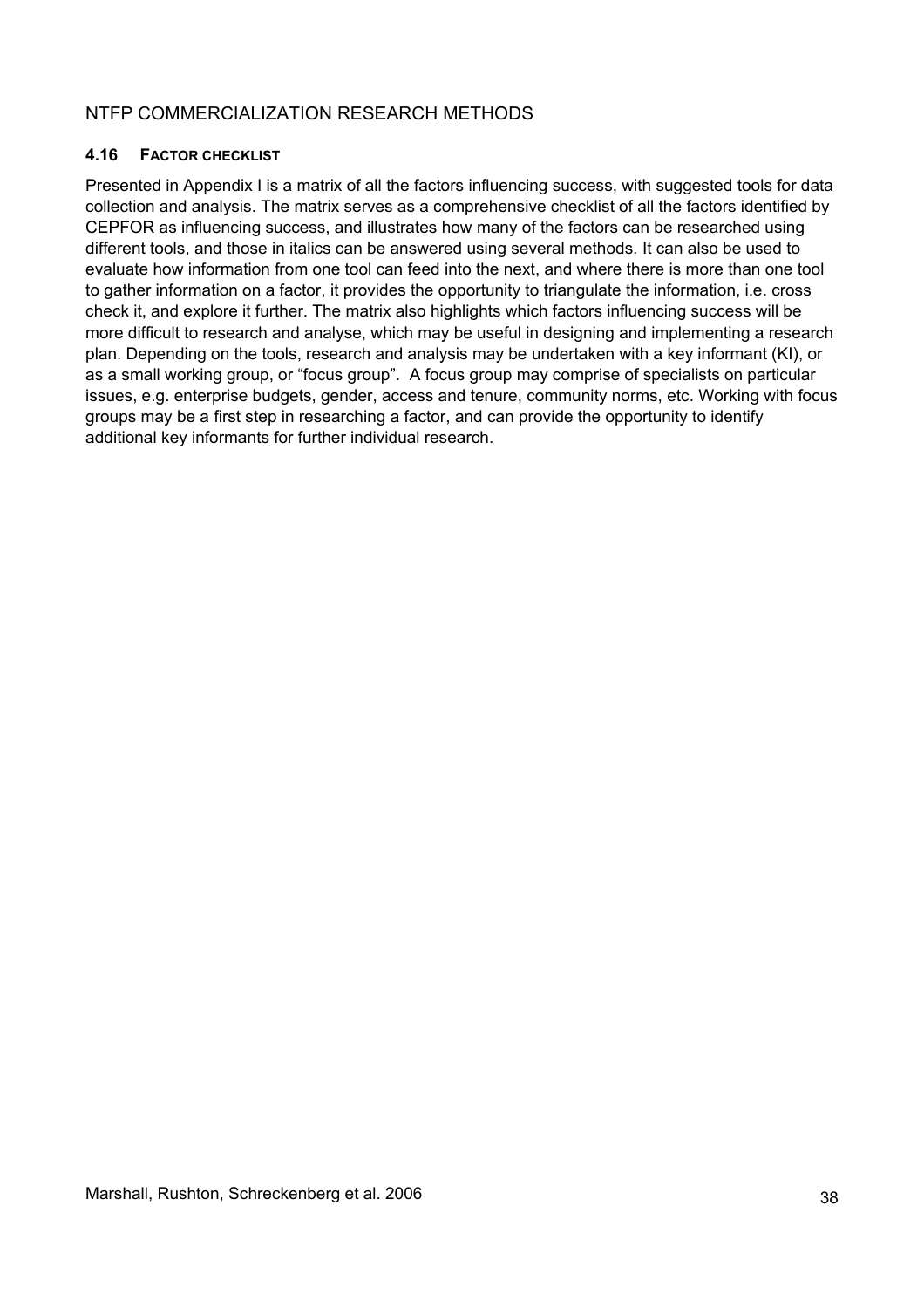# **5 DEVELOPING AND ANALYSING ENTERPRISE BUDGETS**

An enterprise budget is an economic representation of an activity, be it the collection, processing or marketing of an NTFP. It is a relatively simple tool, which makes it ideal when working with communities (see Galpin et al 2000 for a careful description of how it can be used as a participatory method). If well used, an enterprise budget can also be very powerful in identifying opportunities and constraints of NTFP activities.

## **Objectives**

The objectives of an enterprise budget are to:

- **•** Describe an NTFP activity through the simple representation of its inputs and outputs.
- Determine important inputs and examine efficiency questions of the key outputs and inputs.
- Compare the economic profitability and efficiency of different actors in the value chains. This requires that data have been collected from different collectors or actors in the NTFP value chain.
- Assess if changes from one form of NTFP activity to another are profitable and attractive.

#### **With whom?**

The enterprise budget can be used in two ways:

1. Within the community an enterprise budget can be developed using a modified seasonal calendar as described above. The interview could either be with a key informant or group with a focus on an NTFP activity. The participants would be asked to identify the outputs, labour and other inputs detailing their quantities, values and when they occur. The layout for this calendar would be as shown in Table 5.

*Table 5. Seasonal calendar format to develop a participatory enterprise budget.* 

| Output – Inputs                       | Jan | Feb                                        | Mar | Apr | May | Jun | Jul | Aug Sep | Oct | <b>Nov</b> | <b>Dec</b> |
|---------------------------------------|-----|--------------------------------------------|-----|-----|-----|-----|-----|---------|-----|------------|------------|
| <b>Outputs</b>                        |     |                                            |     |     |     |     |     |         |     |            |            |
|                                       |     |                                            |     |     |     |     |     |         |     |            |            |
| Labour Inputs                         |     |                                            |     |     |     |     |     |         |     |            |            |
|                                       |     |                                            |     |     |     |     |     |         |     |            |            |
| Other inputs                          |     |                                            |     |     |     |     |     |         |     |            |            |
|                                       |     |                                            |     |     |     |     |     |         |     |            |            |
| <b>Estimation of</b><br>profitability |     | Value of outputs minus the value of inputs |     |     |     |     |     |         |     |            |            |

- 2. Data from the communities, supplemented with secondary data on prices can be used by an analyst who would perform enterprise budget analysis outside the community. The purpose of this is to carry out more detailed estimation of costs, their importance and the impact of changes in the availability of inputs and changes in demand for NTFPs.
- 3. To be of real value the information generated from the exercises described in 1 and 2 should be returned and retained by the communities and disseminated amongst forestry policy decision makers.

#### **How?**

The following section will describe how to develop an enterprise budget. This will be illustrated with an example of an enterprise budget developed for latex rubber processing in a community in Bolivia.

Marshall, Rushton, Schreckenberg et al. 2006 39 39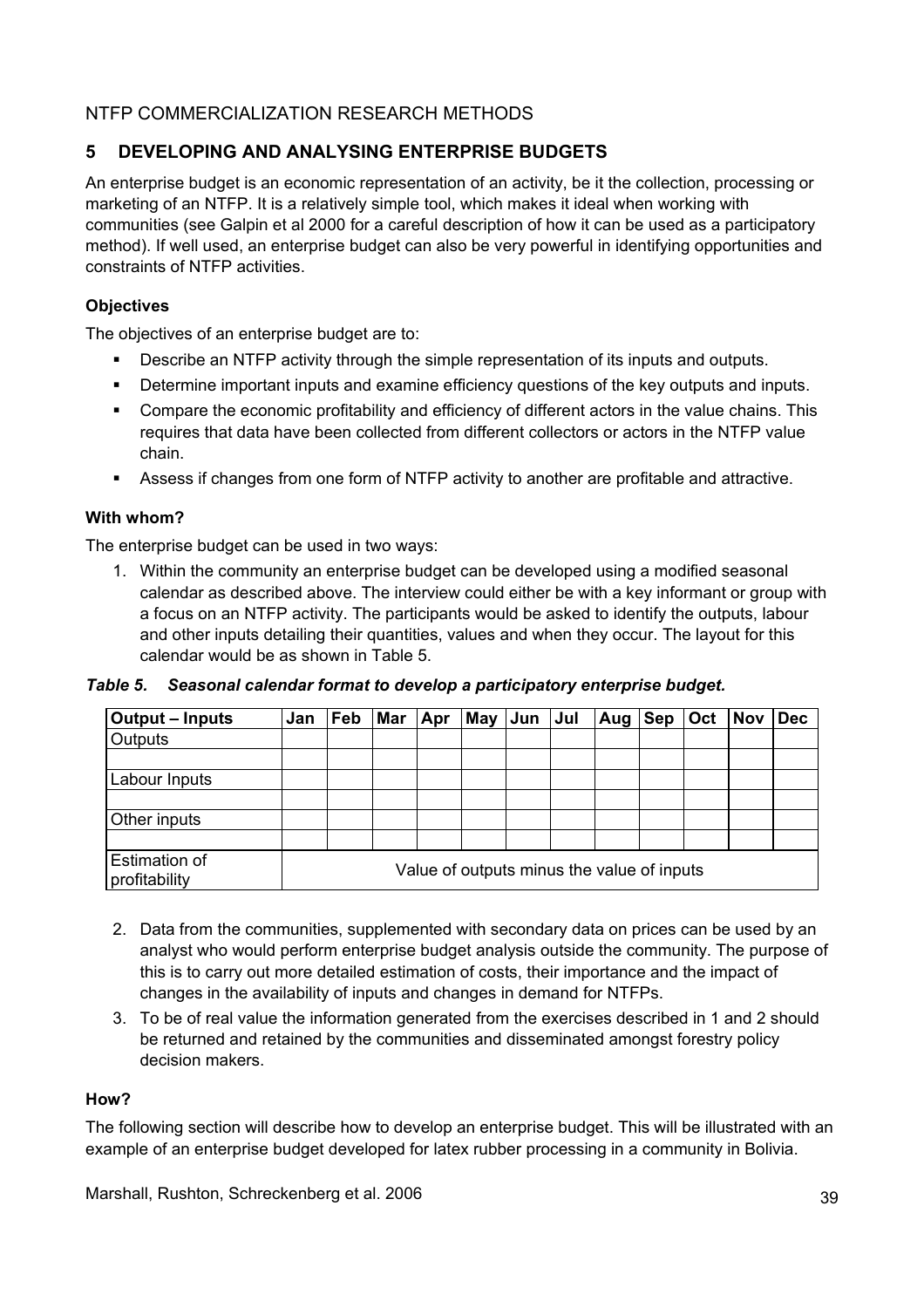#### *Step 1: Outputs*

The first step in the construction of an enterprise budget is the identification of all the products from the activity, the quantity produced and value per unit of each product. It is also recommended basic raw materials are taken into account at this stage, but there is flexibility on this point. Some analysts prefer to include these basic inputs in the variable costs that will be described below.

It is recognized that some NTFP activity outputs maybe used within the same household, such as the consumption of mushrooms, or given away as gifts as part of a social obligation within the community. An enterprise budget includes these outputs and where possible places a value on them either by taking the local market value or asking the communities what value they would place on these outputs. Even if they are not valued they should still be included in the list of outputs.

In the latex rubber processing activity there were two products: bags and jackets. There was also the purchase of the latex to make these products. Table 6 presents the total or gross sales from this activity.

#### *Table 6. Estimation of the output for a rubber processing activity in a Bolivian community (modified from Rushton et al, 2004).*

|                                  |      |                      |             | Value       |
|----------------------------------|------|----------------------|-------------|-------------|
|                                  |      | <b>Unit Quantity</b> | Price Total |             |
| <b>Output</b>                    |      |                      |             |             |
| Bags for rice (bolsas)           | Unit | 185                  |             | 10.47 1.937 |
| Miners Jackets (sacos)           | Unit | 160                  |             | 19.85 3,176 |
| Less the cost of the latex litre |      | 425                  |             | $4 - 1,700$ |
| <b>Total sales</b>               |      |                      |             | 3,413       |

This simple calculation provides information on the scale of the enterprise and can also be combined with key inputs and costs to examine efficiency issues. The latter will be discussed in more detail below.

#### *Step 2: Variable costs*

The next step is to identify the costs that directly relate to the NTFP activity and that vary with the amount of NTFP produced. These costs are called *variable costs*. In general the most important variable costs for NTFP collecting activities are labour, but due to the difficulties of assigning values to family labour inputs these will be discussed separately in the following section.

In the rubber processing activity a number of variable costs were identified and these are presented with the quantities used, their unit price and their total value in Table 7.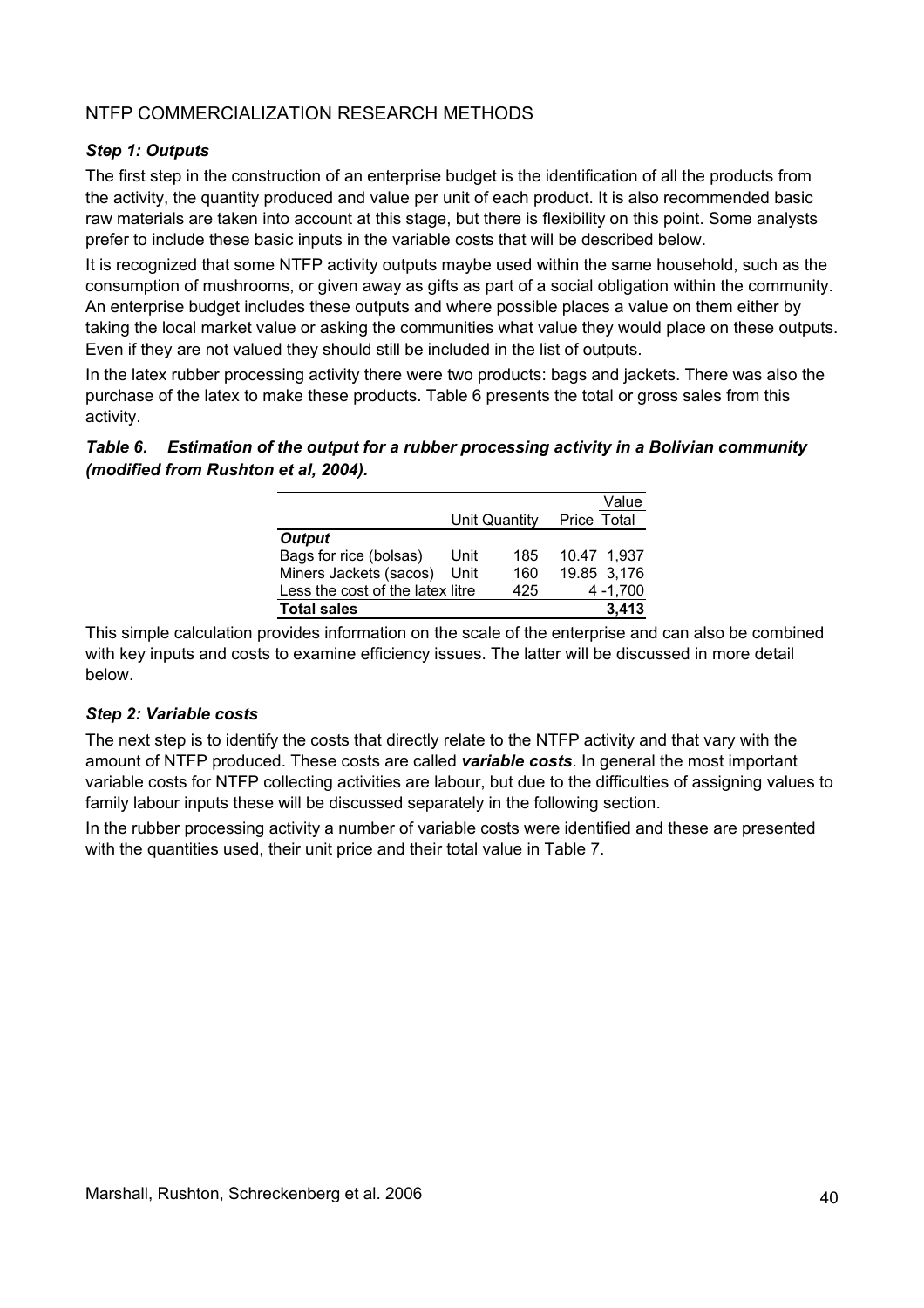|                                |      |               |                    | Value |
|--------------------------------|------|---------------|--------------------|-------|
|                                |      | Unit Quantity | <b>Price Total</b> |       |
| <b>Variable costs</b>          |      |               |                    |       |
| Fabric moulds for bags         | Unit | 247           | 2.5                | 617   |
| Sulphur for bags               | Kilo | 3.08          | 12                 | 37    |
| Thread for bags                | Unit | 6.17          | 3                  | 19    |
| Paint                          | Unit | 6.17          | 5                  | 31    |
| Firewood                       | Unit | 6.17          | 5                  | 31    |
| Vinegar                        | Unit | 6.17          | 34                 | 210   |
| Fabric moulds for jackets Unit |      | 267           | 2.5                | 667   |
| Thread for bags                | Unit | 5.33          | 3                  | 16    |
| Paint                          | Unit | 5.33          | 5                  | 27    |
| Firewood                       | Unit | 5.33          | 5                  | 27    |
| Vinegar                        | Unit | 5.33          | 34                 | 181   |
| Total variable costs           |      |               |                    | 1.861 |

*Table 7. Estimation of the variable costs for a rubber processing activity in a Bolivian community (modified from Rushton et al, 2004).* 

Again this simple calculation can be used to determine the relative importance of individual variable costs and the variable costs in general.

#### *Step 3: Labour costs*

Step 3 involves the identification of labour used by the activity. While this sounds simple it is important to remember that labour may vary in terms of whether it is supplied by men, women or children, the skill levels of the labour used and if the labour input is seasonal. All these issues need to be taken into account in order to put a value on the labour as labour rates will vary with gender, age, skill and season that they are supplied. The seasonality of labour inputs is particularly important where NTFP commercialization activities are combined with agricultural activities that generally have seasonal peaks in labour demand.

In the case of the rubber processing activity only women's labour was used and there was no seasonality in the activity. The estimation of the costs of labour for this enterprise is presented in Table 8.

#### *Table 8. Estimation of the labour costs for a rubber processing activity in a Bolivian community (modified from Rushton et al, 2004).*

|                      |      |               |                    | Value |
|----------------------|------|---------------|--------------------|-------|
|                      |      | Unit Quantity | <b>Price Total</b> |       |
| <b>Labour costs</b>  |      |               |                    |       |
| Women (bags)         | Days | 31            | 20                 | 617   |
| Women (Jackets) Days |      | 27            | 20                 | 533   |
| Total labour costs   |      |               |                    | 1.150 |

Other activities will be more complex than the example provided above where there are labour inputs from men and women with different skills at different points in the year. What will be examined in more detail for this example in the analysis section is the estimation of returns to labour inputs.

#### *Step 3: Fixed costs*

Some costs involve the purchase of equipment that lasts for more than one year, and which can be used by different activities within the family economy or livelihood strategy. For example a machete will probably last for 2 or 3 years and be used in the harvesting of NTFPs, the chopping of firewood and the harvesting of grain crops. Obviously it would be incorrect to assign the whole cost of this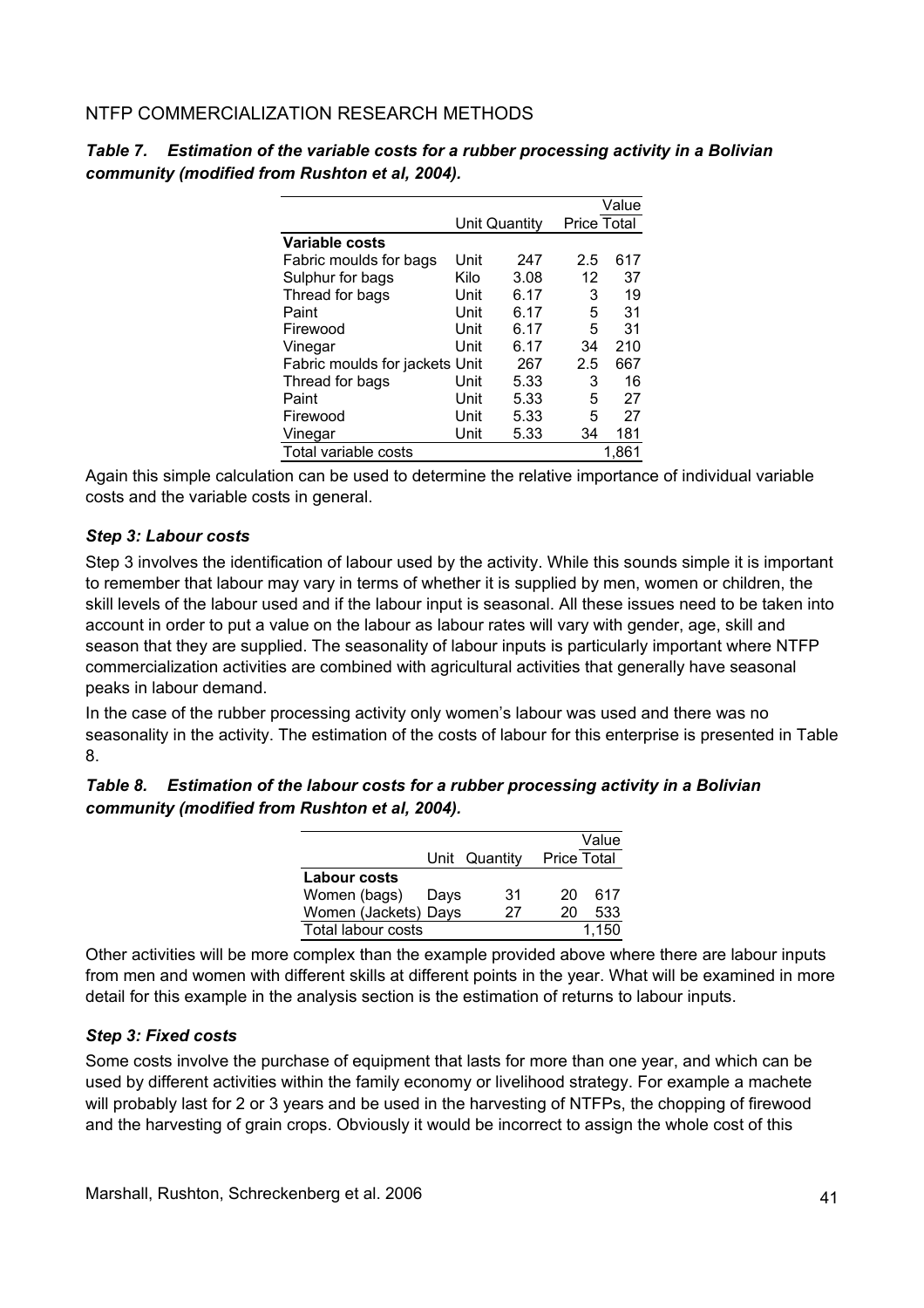machete to an annual NTFP activity, as the machete will be used for more than a year and also in other activities.

These types of costs are called *fixed costs* and usually include:

- regular paid labour or permanent staff including both paid labour and an estimate of the value of any unpaid (usually family) labour,
	- $\circ$  Where family labour inputs are divided into gender and age this should be recognized in the analysis and labour inputs separated into men, women and children
- depreciation on equipment, machinery, vehicles, some buildings etc. (see below for a further explanation of this concept and how to calculate depreciation),
- maintenance and repairs.
- fuel and oil costs, where these cannot be assigned to a particular enterprise,
- rent (both paid rent and estimated or 'notional' rent on land owned by the actor in the chain),
- gas, water, electricity costs where these cannot be assigned to a particular enterprise,
- paid management costs,
- paid interest (see below for a complete explanation).

While discussing payments to labour, it is worth mentioning payments in kind. Where casual or permanent paid staff are paid partly with produce, the *value* of such payments should be included as a fixed cost.

## *What to do about depreciation?*

Depreciation is not a cash value cost, but an estimate of the amount by which the value of a capital item falls in a given period. Therefore it represents a cost of ownership of that item. The inclusion of such a cost in an enterprise budget is to recognize that in the future when this object needs to be replaced there is sufficient money available to do so. Where depreciation is not taken into account and the contribution of capital items is important there can often be a false sense of making large profits in the early years of a business. If this money is not reinvested during this period, problems could well arise when capital items need to be replaced. One of the common problems of many businesses is that replacement costs for capital items are not taken into account.

Depreciation may occur for three reasons:

1. Obsolescence

l

- 2. Gradual deterioration with age
- 3. Wear and tear with use.

The first two factors limit the economic life of a machine or capital item and the third limits the life of the item in terms of hours or days of use. In a NTFP context where capital items are of relatively low technology the most important reason for depreciation to occur is wear and tear with use. Therefore, where the NTFP activity is seasonal and practised for short periods of time each year, the number of years of life is likely to be much longer than for an activity that is increasing in intensity.

There are three common methods of calculating depreciation of which the diminishing balances and sum-of-the-digits methods are relatively complicated in comparison to the straight line method<sup>2</sup>. These complicated methods are also more applicable where there is a need to calculate depreciation for an item with a large degree of obsolescence. For example, in the case of a lorry, a computer or a processing machine where technologies change rapidly the value of such an asset will decline rapidly

 $2^2$  See Annex ?? for an explanation on how to use these methods to calculated depreciation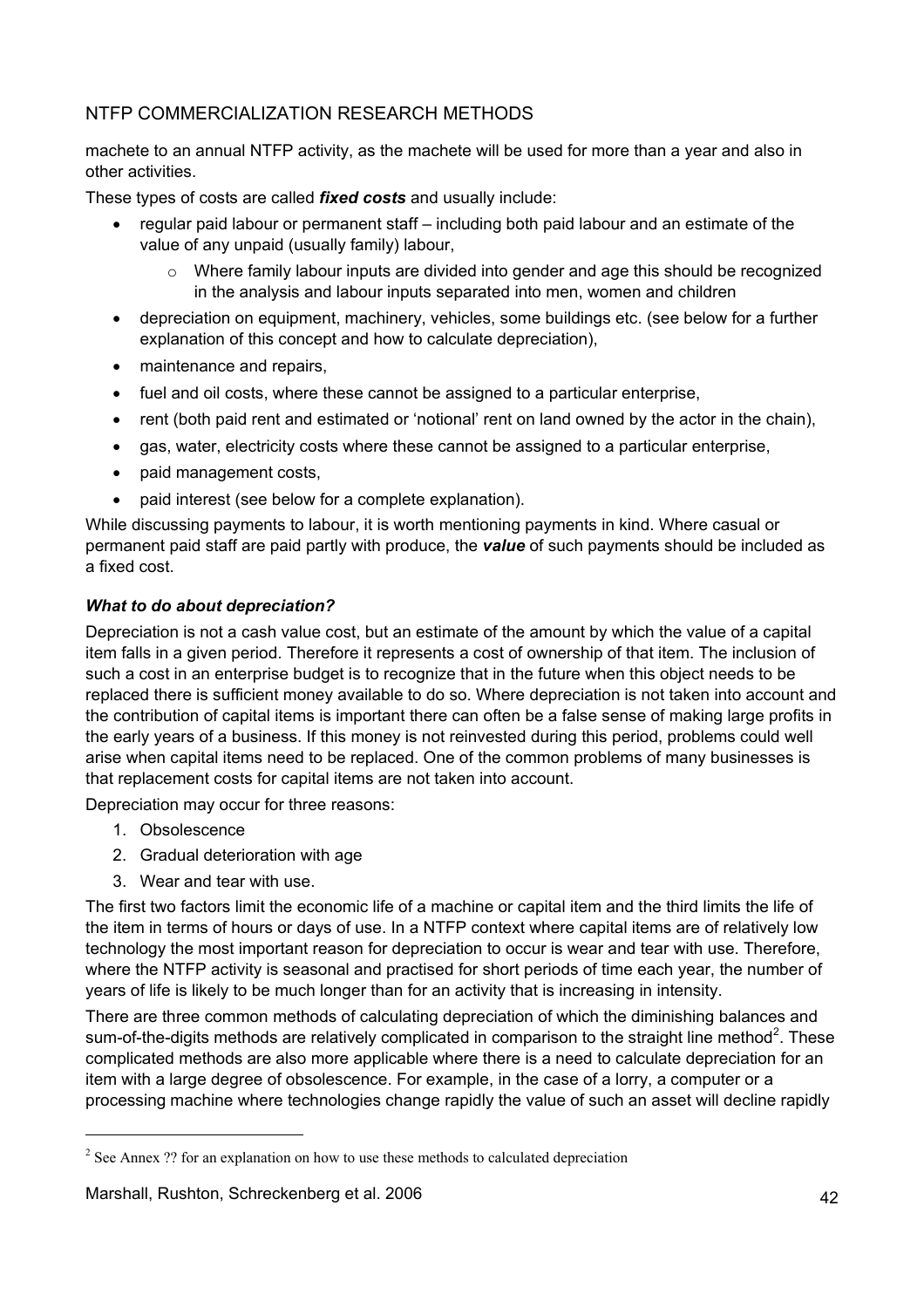in the first year of life due to the purchased item being quickly replaced by newer versions with different technologies. For capital items such as basic tools, machetes, spades, etc., or buildings, the straight line method is preferred. It is generally more appropriate with many of the basic technologies used in the collection of NTFPs and household or village level processing. However, further along the value chain other depreciation methods will be needed for capital equipmentwith rapidly changing technologies to take into account the sharp decrease in their value in the early years of life.

In the example of the rubber processing activity, a sewing machine was identified as an important fixed cost. The cost of buying the machine was 500 Bolivianos<sup>3</sup>, which for a small NTFP activity would be a very large cost to bear in one year. However, the sewing machine was estimated to have a useful life of 20 years, but with no salvage value at the end of this period. Using the straight line depreciation method an annual cost of 25 Bolivianos was estimated for the sewing machine ((500- 0)/20=Bs.25/year, see Table 9).

#### *What to do about interest?*

In an enterprise budget it is a common convention to estimate interest as the interest charged on half the initial cost of any capital item<sup>4</sup>. For example the family involved in the rubber processing activity are estimated to have invested 573 Bolivianos in equipment, and the interest rate in the region was 20%. The interest included in the enterprise budget for this activity is (573/2)\*20% = 57 Bolivianos per year (see Table 9).

Table 9 presents an estimation of the fixed costs for the rubber processing activity in a Bolivian community.

|                                |      |                   |          |         |              | Value |
|--------------------------------|------|-------------------|----------|---------|--------------|-------|
|                                | Unit | Quantity          |          |         | Price        | Total |
| <b>Fixed costs</b>             |      |                   |          |         |              |       |
| Equipment depreciation         |      | Unit Number Price |          |         | Life (years) |       |
| Sewing machine                 | Unit |                   | 500 20   |         | 25.00        | 25    |
| <b>Needles</b>                 | Unit |                   |          | 0.2 0.2 | 1.00         | 1     |
| Frames for bags                | Unit | 30                | 1        | 1       | 1.00         | 30    |
| Frames for jackets             | Unit | 30                | 1        | 1       | 1.00         | 30    |
| <b>Bucket</b>                  | Unit |                   | 13       | 5       | 2.60         | 3     |
| Transport                      | Unit | 6                 |          |         | 50.00        | 300   |
| Transaction costs (other) Days |      | 1                 |          |         | 20.00        | 20    |
|                                |      |                   | Rate     |         | Amount       |       |
| Interest                       | Unit |                   | 1 20.00% |         | 57.32        | 57    |
| <b>Total fixed costs</b>       |      |                   |          |         |              | 466   |

## *Table 9. Estimation of the fixed costs for a rubber processing activity in a Bolivian community (modified from Rushton et al, 2004).*

Similar to variable costs, this calculation allows the identification of important individual fixed costs and whether fixed costs in general are important in the cost structure of the activity. Where fixed costs are relatively high in relation to other costs there is a need to increase the volume of NTFP collected, processed or marketed to reduce the cost per unit of NTFP produced.

#### **Analysis**

l

The analysis structure of an enterprise budget estimates the output or gross sales, and splits costs into:

 $3$  Boliviano is the official Bolivian currency. In November 2005 the exchange rate was US\$=Bs.8

<sup>&</sup>lt;sup>4</sup> Note that this simple method assumes simple rather than compound interest.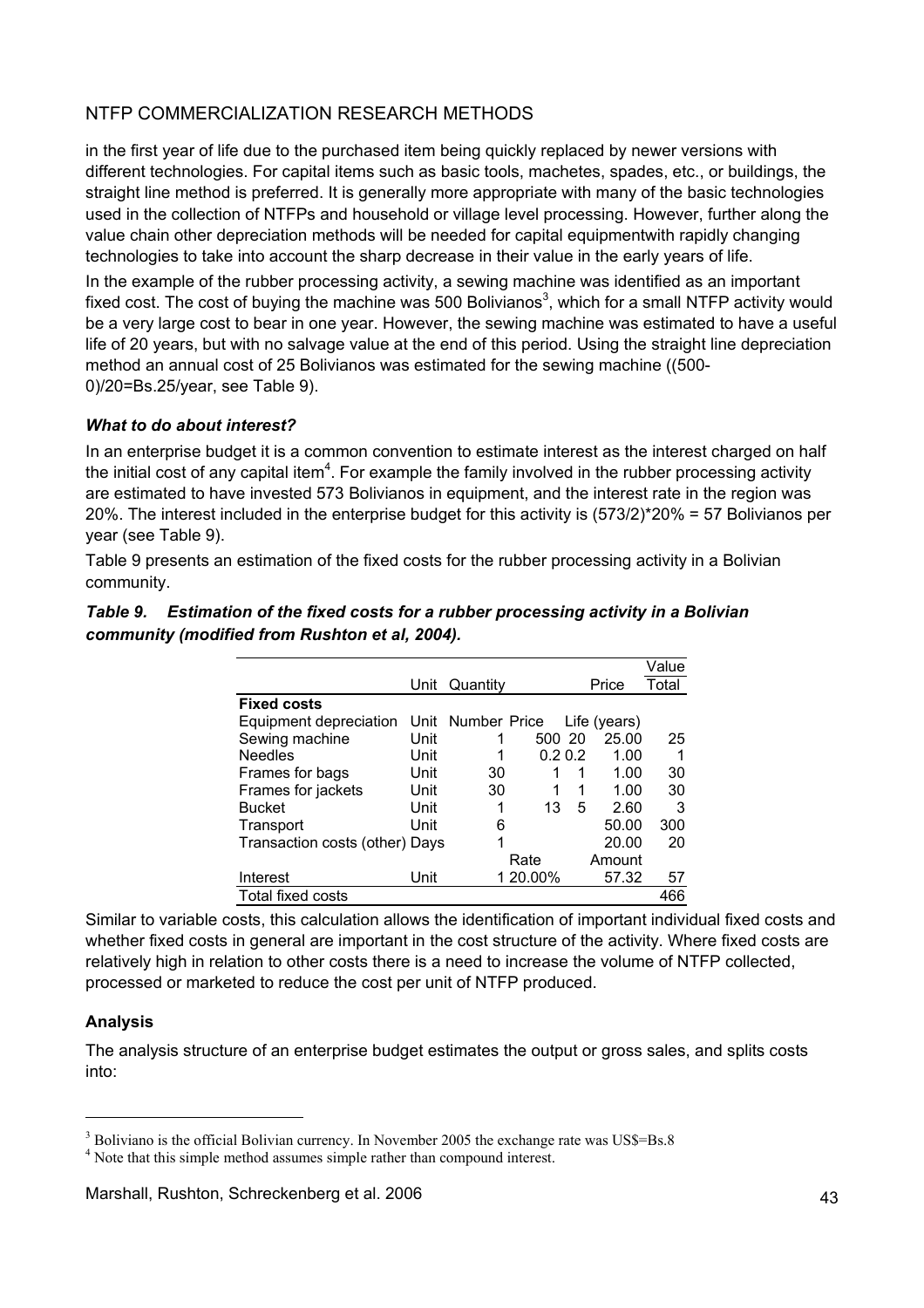- 1. Variable costs (The purchase of raw material has been included in the output section);
- 2. Labour costs (divided into men, women and children, skills and seasonality); and
- 3. Fixed costs (where equipment is used and this equipment has a usable life, straight line depreciation is generally used to calculate the costs, and interest costs are calculated based on half the value of the equipment multiplied by the lending interest rate).

However, further analysis is required to determine various measures of economic profitability and productivity measures. In addition, by combining information on total costs it is possible to identify key inputs to the NTFP activity, which should focus attention on how these costs can be controlled or reduced. Sensitivity analysis can be carried out on these costs to assess how far prices of these inputs can vary before making the activity unprofitable. A brief description of these key analysis methods is provided in the following sections.

#### *Gross margin analysis*

A gross margin is defined as the enterprise output less its variable costs:

#### **ENTERPRISE GROSS MARGIN = OUTPUT - VARIABLE COSTS**

In the NTFP analysis this should be varied a little to have a gross margin as explained above and a gross margin less labour costs:

#### **ENTERPRISE GROSS MARGIN (less labour) = OUTPUT - VARIABLE COSTS - LABOUR COSTS**

#### *Enterprise profit*

An enterprise budget is the difference between the total value of the outputs and the total costs (variable, labour and fixed). The answer is the profit from the NTFP activity:

## **ENTERPRISE BUDGET (PROFIT) = OUTPUT - VARIABLE COSTS - FIXED COSTS**

In our example of the rubber processing activity the gross margin and enterprise profit are presented in Table 10.

#### *Table 10. Estimation of the gross margin and enterprise profit for a rubber processing activity in a Bolivian community (modified from Rushton et al, 2004).*

|                                   | Total (Bs) |
|-----------------------------------|------------|
| <b>Total output</b>               | 3,413      |
| Raw Latex Costs                   | 1,700      |
| Total variable costs              | 1,861      |
| Gross margin                      | 1,552      |
| Total labour costs                | 1,150      |
| <b>GM less labour costs</b>       | 402        |
| Total fixed costs                 | 466        |
| Total costs including raw latex   | 5,177      |
| <b>Enterprise Budget (Profit)</b> |            |

The rubber processing activity has a positive gross margin even when taking into account labour costs, but makes a small loss when taking into account the fixed costs. Note that the outputs and costs are all detailed in Tables 6 to 9.

#### *Identifying the important inputs*

The enterprise budget details all the inputs and their costs. Each input has its own importance in terms of ensuring that the NTFP activity produces an output that can either be used, consumed or sold. However, not all inputs are of equal importance in terms of their impact on the economic profitability of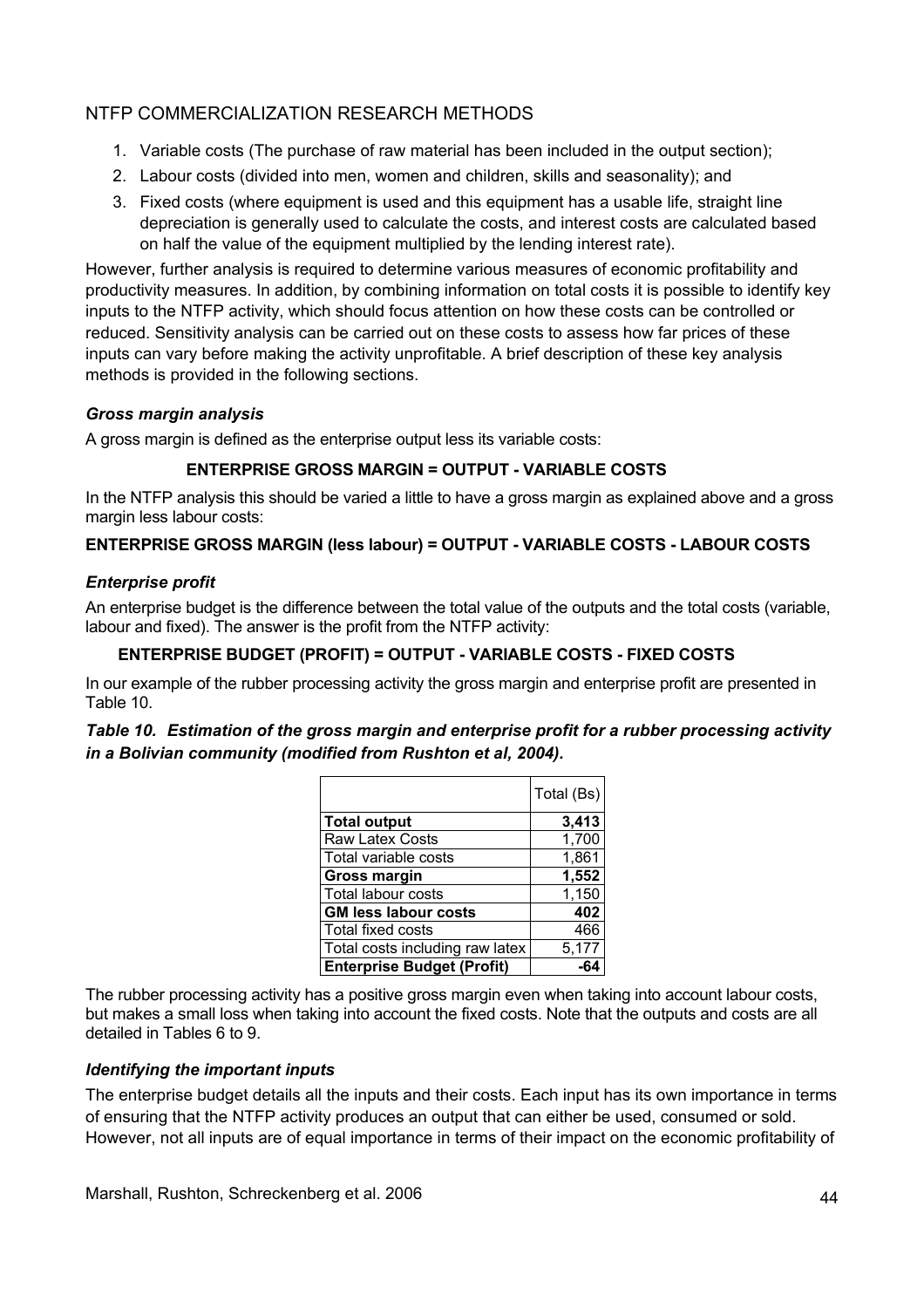the NTFP activity. To identify which inputs are of greatest importance with regard to economic profitability it is recommended that the percentage of total costs for each input is calculated:

## **Percentage of Total Costs for Input 1 = (Cost of Input 1/Total Costs) x 100**

Applying this analysis to the rubber processing activity the most important costs are the raw latex, the fabric moulds for the bags and jackets and labour, with fixed costs being of low importance (See Table 11).

## *Table 11. Estimation of the cost structure for a rubber processing activity in a Bolivian community (modified from Rushton et al, 2004).*

| Cost Item                          | Cost       |      |
|------------------------------------|------------|------|
|                                    | Value (Bs) | $\%$ |
| Raw latex                          | 1,700      | 32.8 |
| Fabric moulds for bags and Jackets | 1,284      | 24.8 |
| Other variable costs               | 578        | 11.2 |
| Total variable costs               | 1,861      | 35.9 |
| Total labour costs                 | 1,150      | 22.2 |
| Total fixed costs                  | 466        | 9.0  |
| Total costs                        | 5.177      |      |

This activity has a cost structure where the costs that vary with the scale of the activity are the most important in terms of total costs. It is possible to infer from this that there is very little capital required to establish a rubber processing activity and therefore credit constraints are unlikely to be that important.

## *Productivity and efficiency measures*

Gross margins and the enterprise budget are absolute measures, which indicate if an NTFP activity will make money. However, they give no indication of how well the NTFP producers, processors or traders use resources or their cost per unit produced. To estimate how well resources are used we need to identify the most important input and use this as a denominator to measure the productivity of an enterprise.

# **(Enterprise Profit plus the Key Input Cost) Enterprise Productivity Measure** <sup>=</sup> **Number of Units of the Key Input**

In many of the NTFP collecting and local processing activities studying by CEPFOR labour was the first or second most important input. One of the difficulties faced during the research was how to value the labour as it was supplied by the household. Many people involved felt that the local labour rates were not applicable so the analysis estimated the productivity of labour used in the NTFP activities using the procedures described above (see Table 12).

| Table 12. Estimation of the returns to labour for the different actors in a rubber value chain in |
|---------------------------------------------------------------------------------------------------|
| <b>Bolivia (modified from Rushton et al, 2004).</b>                                               |

| Actor            | Enterprise<br>Profit (Bs.) | Cost of key<br>Input - labour<br>(Bs.) | Profit plus<br>Labour cost<br>(Bs.) | Number of<br>labour days | Returns to labour<br>(Bs. per day) | Labour Rate<br>(Bs. per day) |
|------------------|----------------------------|----------------------------------------|-------------------------------------|--------------------------|------------------------------------|------------------------------|
| Collector        | 512                        | 2,310                                  | 2,822                               | 92.4                     |                                    | 25                           |
| <b>Processor</b> | -64                        | .150                                   | 1,086                               | 58                       | 19                                 | 20                           |
| Trader           | 580                        | 2,100                                  | 2,680                               | 70                       | 38                                 | 30                           |

It can be seen that the estimation of the productivity of labour used in processing rubber is slightly below but very close to the local labour rate for women, whereas the rubber collecting and trading

Marshall, Rushton, Schreckenberg et al. 2006 45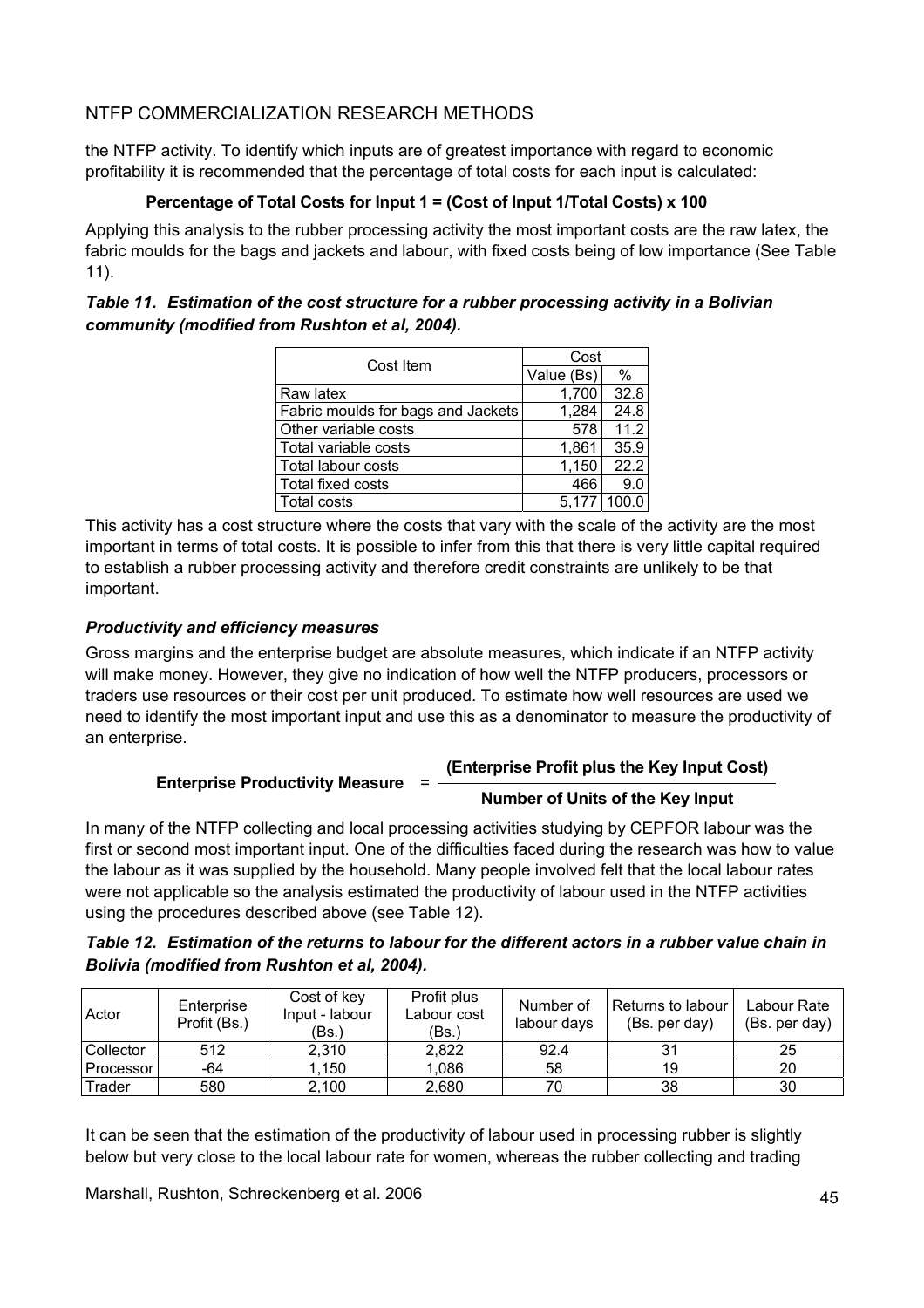activities generate a labour productivity higher than local labour rates. The latter were male dominated activities.

With regard to the measure of efficiency it is necessary to calculate the cost per unit of producing the key NTFP output for the activity in the following way:

| <b>Enterprise Efficiency Measure</b> |  | <b>Total Costs</b>                     |
|--------------------------------------|--|----------------------------------------|
| (cost per unit output)               |  | <b>Number of Units Output Produced</b> |

Alternatively we can estimate the efficiency in terms of the profit generated per unit of key output produced:

| <b>Enterprise Efficiency Measure</b> | <b>Enterprise Profit</b>               |  |  |
|--------------------------------------|----------------------------------------|--|--|
| (profit per unit output)             | <b>Number of Units Output Produced</b> |  |  |

Difficulties arise where the analysis would like to compare the efficiency of the NTFP activities along the value chain, but the key output for each activity changes as the product is processed. In the rubber example the analysis used latex rubber as the key output measure. It was necessary in this calculation to estimate how much latex was used in the production of each of the rubber products. The efficiency measures for the actors of this rubber chain are shown in Table 13.

*Table 13. Estimation of the cost and profit per unit of latex produced or used by the different actors in a rubber value chain in Bolivia (modified from Rushton et al, 2004).* 

| Actor     | Enterprise | Total  | <b>Estimated number of  </b> | Per litre of latex |                       |  |
|-----------|------------|--------|------------------------------|--------------------|-----------------------|--|
|           | Profit     | costs  | litres of latex              |                    | Cost (Bs) Profit (Bs) |  |
| Collector | 512        | 2,945  | 864                          | 3.41               | 0.59                  |  |
| Processor | -64        | 5.177  | 425                          | 12.18              | $-0.15$               |  |
| Trader    | 580        | 10,166 | 585                          | 17.38              | 0.99                  |  |

It is interesting to note that in this example the costs per unit of key output increase along the chain. The cost structures for the different NTFP activities also vary where the collecting and processing activities are dominated by variable costs, whereas the trading activities involve significant costs in the purchase and storage of the rubber products.

## *Sensitivity analysis*

The above analyses are static, which means that the quantities and prices for inputs and outputs do not vary. In real situations this is not the case and it is important to assess what would happen if there were changes in prices for NTFP activity outputs and inputs. It is not necessary to test changes in the prices of all inputs. The analysis that identified the key inputs (see Table 12) determines which input prices need to be tested to see how far they can vary before the NFTP activity has a negative profit. Where small variations put the enterprise in difficulties, the NTFP activity can be said to be sensitive to variations in price of this input. This type of analysis is called sensitivity analysis and is a useful method to indicate where communities need to concentrate their management efforts in stabilizing the profits from the NTFP activities.

## **Notes of Caution.**

There are number of issues that need to be considered when using enterprise budget analysis:

- 1. The presentation of gross margin and enterprise profit should be accompanied with how these figures have been calculated.
- 2. Similarly when comparing gross margins and enterprise profits between producers and communities it is important to have at hand the calculations for all the inputs and outputs.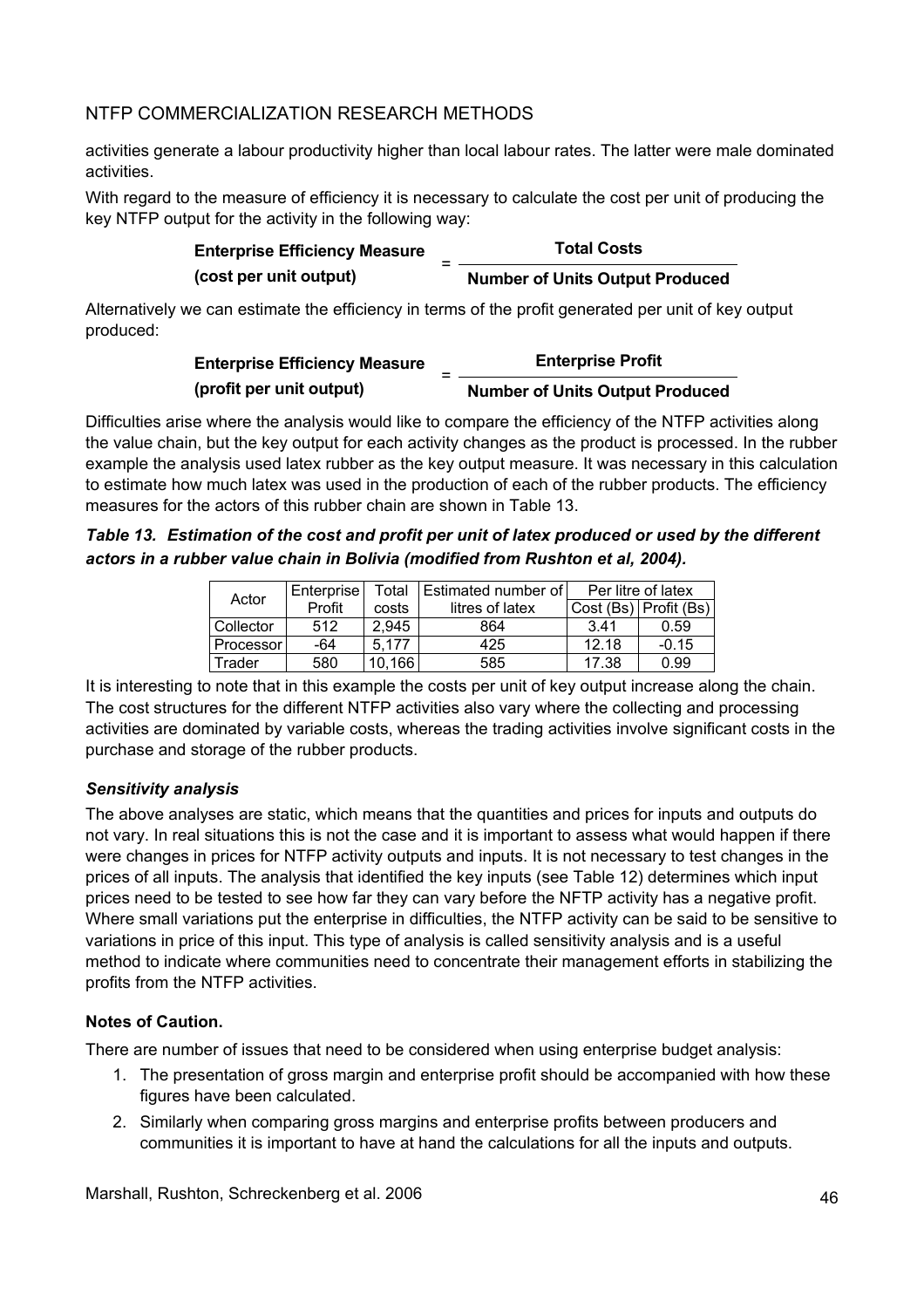3. Ideally, the enterprise budgets produced should come from a group of NTFP producers, processors or traders in order to have an average budget. However this may not always be possible, particularly where there are very few NTFP traders. Here caution is needed when trying to extrapolate an enterprise budget from very few observations for a large area.

#### **5.1 SUMMARY**

Enterprise budget analysis is a simple, but powerful tool that can be used by communities and analysts alike to estimate economic profitability, efficiency and productivity. Information generated from such analysis is useful in helping communities and projects plan activities to support NTFP commercialization and thereby support its success. For those interested in further information on enterprise budgets it is recommended that they look at the farm management books Barnard and Nix (1979) and Boehlije and Eidman (1984) for how this tool can be used in management of enterprises and Galpin et al (2000) on how to use enterprise budgets with communities.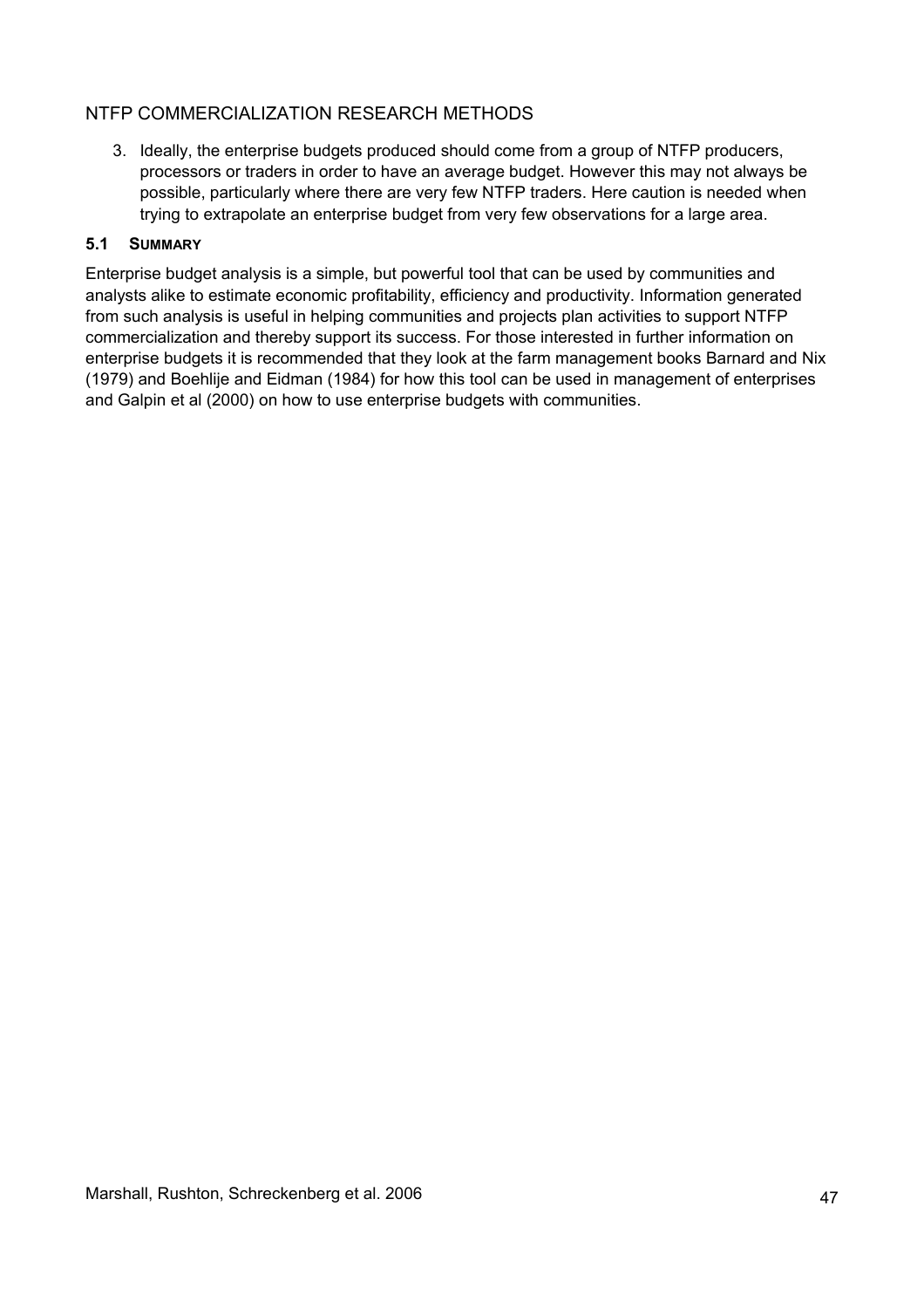# **6 INVESTIGATING MARKETS AND MARKET TRENDS**

The market analysis should build on the data and information generated from the community context and enterprise budget analysis. The community context will provide information on resource management and use, the organization of the producers, processors and traders and skill levels of the different actors. It will also provide information on the community's contact with markets and traders. The enterprise budget analysis will provide a basis to assess how well the NTFP producers and processors can supply NTFP demand and how quickly they could respond to growing demand.

Much of the market analysis will be dedicated to examining markets for the NTFPs. However, when investigating the commercialization of NTFPs there is also a need to investigate key input markets. Here the link between market analysis and enterprise budgets is crucial, the latter will help an investigator identify which are the key inputs for the NTFP collectors and actors. In this way it will also determine which input markets need to be further investigated for issues such as seasonality of availability, variations in quality, number of suppliers etc. Outside the standard list of inputs that can be easily quantified, it should also be remembered that the information market is important in ensuring that the NTFP chain works smoothly and equitably.

The analysis proposed in this section will be centred on community level issues, with more wide ranging aspects of the market introduced in the value chain analysis in the following Chapter. The analysis described will also be largely qualitative. For those interested in more quantitative analysis please refer to Ferrell *et al*. (1998) or Weiers (1986).

## **Objectives**

The objectives of market analysis are to:

- **IDENTIFY IDENT IS NOT THE VIOLET IS NOT THE VIOLET IS A LIGAT THE VIOLET IS NOT THE ISL I**
- **If identify the key output markets for the NTFPs at community level.**
- Characterize the input and output markets, identifying the numbers and types of traders involved.
- Assess the level of understanding of the NTFP producers and collectors of market demands in terms of:
	- o The existing options for NTFP trading.
	- o Changes in marketing structures over time.
	- o Sources of market information used at community level.
	- o Perceived constraints of the existing markets.
- Assess the competition in the production of NTFP or NTFP substitutes.
- Determine the commercialization margins for the NTFP.
- Improve the community level understanding of NTFP markets by combining local and external knowledge datasets.

## **With whom?**

Market analysis of an NTFP should be carried out at different levels if it is to generate information that will be useful for community level decision making.

- 1. All analysis should begin in the community with the NTFP in order to discuss access to input and output markets.
- 2. To supplement this local knowledge set, secondary data should be sought from key informants and organizations on large scale trends of the NTFP market.

Marshall, Rushton, Schreckenberg et al. 2006 **Arrival Controllery and Arrival Controllery** 48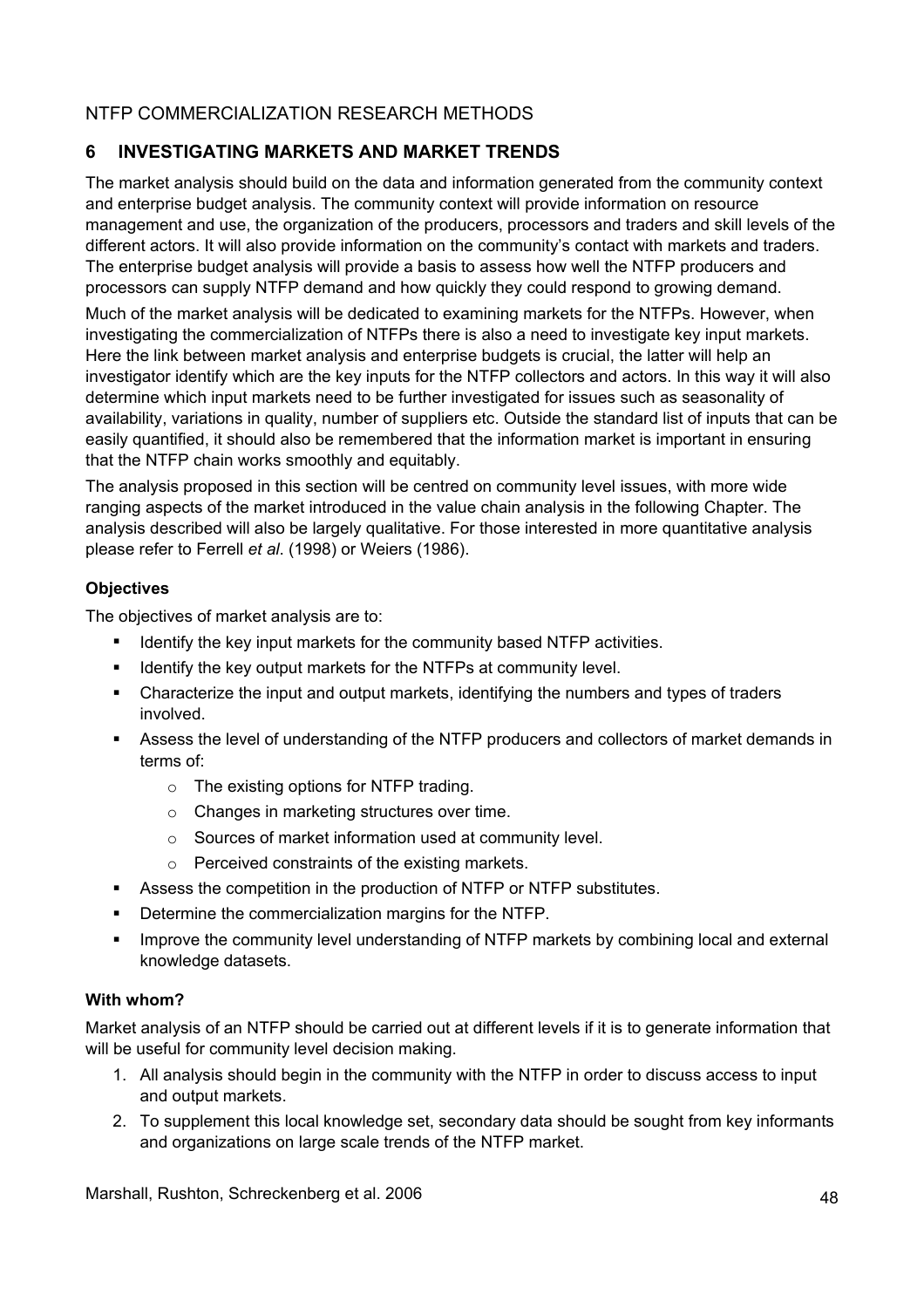- 3. Information generated by the analysis should be returned to the communities and discussed in terms of how it can be used to increase the success of NTFP commercialization.
- 4. Where appropriate, information should be disseminated to forestry policy decision makers.

### **How?**

Market analysis is here divided into four components:

- a) Finding the data.
- b) Analysis of the internal environment.
- c) Analysis of the external environment.
- d) Consumer or client analysis.

#### **Step 1: Finding the data.**

Data for market analysis can be divided into primary data collected by the investigators and the community, and secondary data that have been collected and documented by other people and organizations. There will be a need to combine both types of data, unless the market analysis is for a very local market. In the latter case primary data will suffice.

#### *Primary data*

Primary data can be collected on markets either with formal or informal surveys. Formal surveys require skills in planning and implementing a meaningful and statistically coherent process. They also require economic resources for their implementation. This type of data collection and analysis also largely excludes the collectors and processors from being involved. However, a well run and analysed formal survey can provide information on size of the market and can be used to make predictions of the market in the future.

The alternative research methods are informal surveys (sondeos) where key informants or focus groups are interviewed using semi-structured questionnaires. There is a problem with these methods in terms of their representative nature of the general market. However, the advantage of these methods is that they provide an opportunity for collectors and processors to be involved and hence see their market at first hand. They are also quick in generating information and can be implemented relatively cheaply. Some of the key issues for this type of data collection process have been covered in the community level research section, but it will do no harm to provide a checklist of key issues that an informal market survey should be looking for. The following questions are suggested:

- What are the important inputs and outputs for the NTFP activities?
- For each input for an NTFP activity
	- o How many sellers are there?
	- o How much do they sell?
	- o At what prices?
	- o Is there seasonality in when they offer and the prices?
	- o Are there discounts for higher quantities?
- For each NTFP
	- o How many buyers are there?
	- o How much do they buy?
	- o At what prices?
	- $\circ$  Is there seasonality in when they buy and the price they purchase at?

Marshall, Rushton, Schreckenberg et al. 2006 49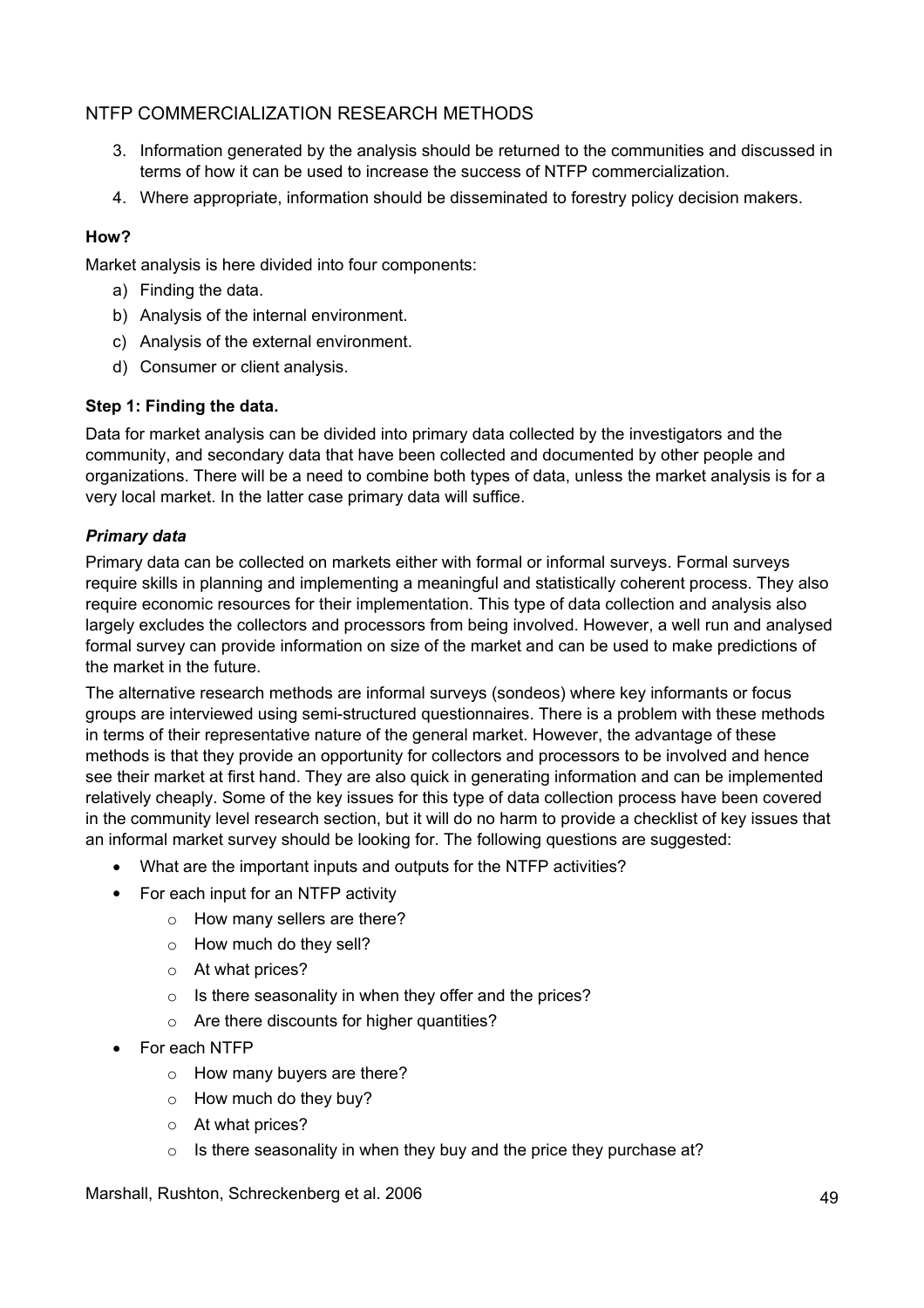$\circ$  Are there premiums for product quality?

#### *Secondary data*

Where the NTFP market goes beyond the local area further data are needed for a market analysis. In most countries there will be people, organizations or projects who have collected and documented data. Generally the national institutes of statistics will have data on:

- Populations
- Average incomes or poverty data (socio-economic status and the proportion of the population in each group)
- Age structure of the population
- They may also have price information, but this is likely to be limited to the commonly purchased products that are important in day-to-day and week-to-week expenditure. As most NTFPs do not enter this category this source of price data is likely to be very limited.

In addition, specialist organizations will have information on the quantities purchased and prices sold for products. These organizations are likely to represent groups of producers or traders or companies that offer market analysis services. The former may consider the information they hold to be sensitive and therefore may be reluctant to offer it freely to researchers, the latter may have spent money and resources collecting and storing market data and information and will probably expect to be paid for giving such resources. It is important to remember that data and information may also be required not just for the NTFP but also for the substitute products.

The search for and use of secondary data is a way of reducing costs for market analysis, particularly when examining the larger national and international markets.

#### *Step 2: Analysis of the internal environment of the NTFP community level collectors and/or processors*

An important part of the market analysis is understanding the objectives, goals and production methods of the community level collectors and producers. Again the community-level research Chapter detailed the need for this kind of information, but the following checklist reinforces the importance of having this information to hand when researching successful NTFP commercialization:

- 1. Objectives available from the community-level research chapter, but please check if all the information is available on:
	- a. Who are the collectors/processors?
		- i. NTFP availability
		- ii. Socio-economic status
		- iii. Skill and education levels
		- iv. Other available resources
		- v. Ability to raise finance
	- b. What are their objectives and goals in the commercialization of the NTFP?
	- c. Do these collectors/processors have a good market?
	- d. Is their market growing, staying the same or shrinking?
- 2. Production costs Available from the enterprise budgets, but please check if all information is available on:
	- a. Quantity, quality, price and total value of the NTFP.
	- b. Quantity, price and total value of inputs (variable, labour and fixed costs).

Marshall, Rushton, Schreckenberg et al. 2006 **500 Servers 1986** 50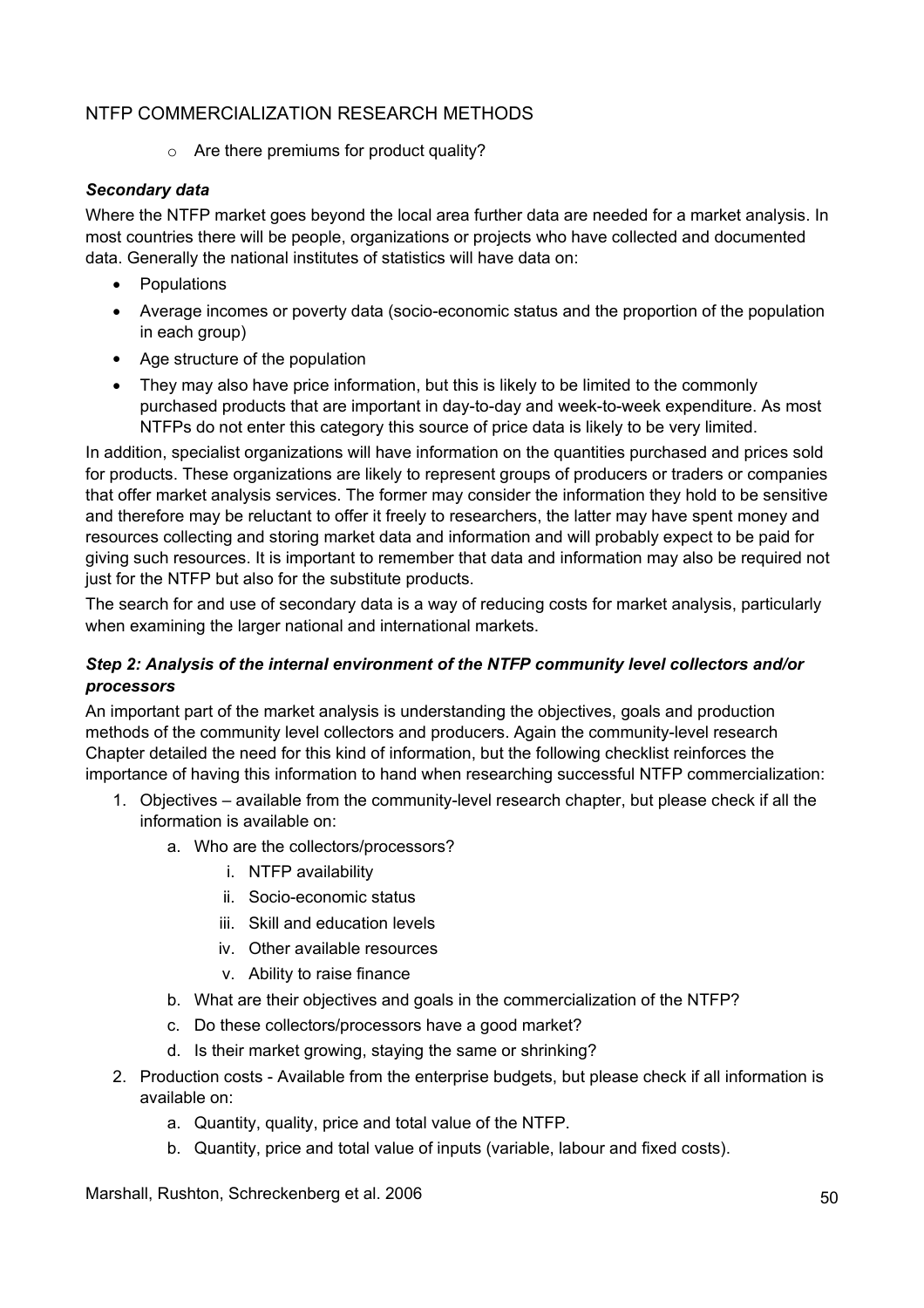- c. The NTFP activity's profit, productivity and efficiency.
- d. The NTFP activity's sensitivity to changes in input and output prices.

It is noted that this internal environment is largely under the control of the community and therefore has some degree of flexibility. The internal environment also sets the parameters in terms of what can be supplied by the community in terms of quality and quantity of the NTFP produced.

### **Step 3: Analysis of the External Environment**

The external environment is largely out of the control of the community, but it is important to understand how the community engage with this environment and where necessary how this can be strengthened. Information and data for this environment can be sought first from the community itself, but ideally should be supplemented with secondary data from the organizations described above. The analysis of the external environment can be broken down into:

- **Competition** (this can be other NTFP producers and also producers of products that are substitutes for NTFPs). The key questions are:
	- o who are they, what are their strengths and weaknesses, capacity, product, distribution, prices, promotion, their reaction in the face of a change, their likely changes in the future.

Failure to understand the competition puts in danger the success of any future investments in NTFP activities.

- The **economy** with data from the community-level research chapter and supplemented with secondary data sources. The key issues are:
	- o The growth of the economy and where this is focussed i.e. is it across all socioeconomic groups or concentrated in certain groups. This needs to be related to which are the current and potential clients for the NTFP and what happens to NTFP demand when these clients get richer.
- **Political** data from the communities on local political changes especially where a country has decentralized political systems. For the wider context, secondary data should be sought on regional and national level issues. Key information would be:
	- $\circ$  are there about to be elections or changes in political policies that could change regulations for NTFPs, taxes on NTFP sales or even subsidies for NTFP promotion.
- **Legal** key issues are:
	- $\circ$  Are there regulations on NTFP product quality? This is probably of greatest relevance for NTFPs that are food and drink products. What are the regulations on the creation, running and closure of formal enterprises and businesses?
- **Cultural** is there a cultural preference for the NTFP or is the product unknown outside the area of harvesting?
- **Technology** changes data should be collected from the communities on their views of how NTFP activities may be improved, and information should be sought from other organizations working in similar areas. The key issue is:
	- o Could a technological change affect the quantity and/or the quality of the NTFP? Could a technological change (e.g. in the domestication, processing, storage, transport or marketing of the NTFP) allow the NTFP commercialization to reach new markets?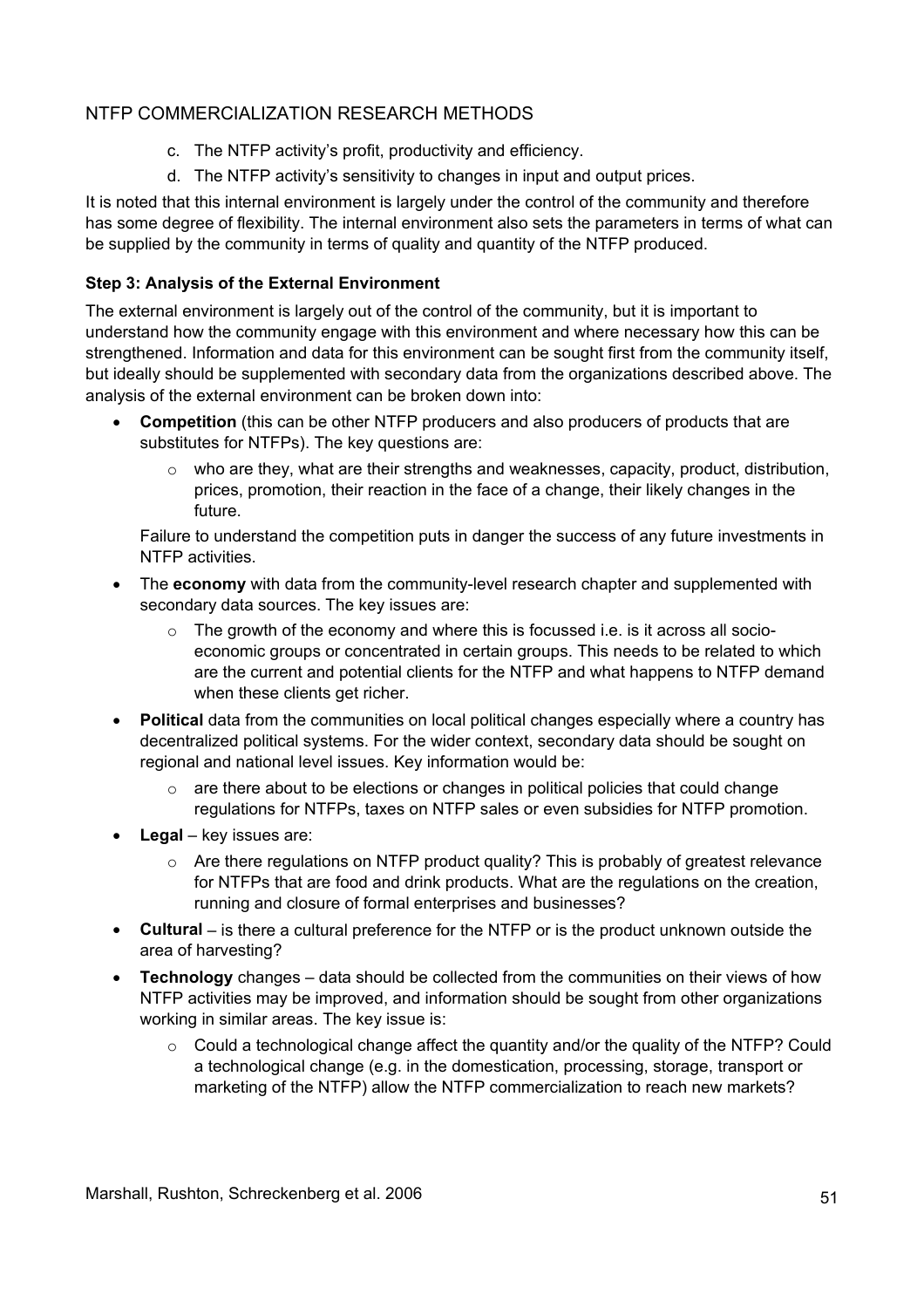#### **Step 4: Client and consumer analysis**

Some key questions need to be asked of the NTFP communities in order to understand how well they understand the demands of the end clients and consumers which are:

- What does the client do with the NTFP?
- Where do they buy the NTFP?
- When do they buy the NTFP?
- Why does the client buy the NTFP from the community?
- Why do potential clients not buy the NTFP?

#### *Market Classification*

It may also be helpful to classify the clients in terms of whether they want the NTFP for:

- Consumption e.g. mushrooms, cocoa paste,
- $\bullet$  Industrial use e.g. rubber, palms
- Wholesaling e.g. incense, cocoa beans
- Generation of national and international public goods Governments in the conservation of the environment.

Clients and markets can also be classified by geographic location:

- International, which can also be divided into Latin America, USA, Europe, Asia
- National, which can be divided into the main cities or regions
- Regional
- Local

It is also important to state if the clients of the NTFP are real (i.e. they are buying the product now) or potential (i.e. they may buy the product in the future) and if the demand for the product is constant (i.e. the same each month or week) or seasonal.

It may be helpful with the community to fill in a simple table to express this type of classification (see Table 14).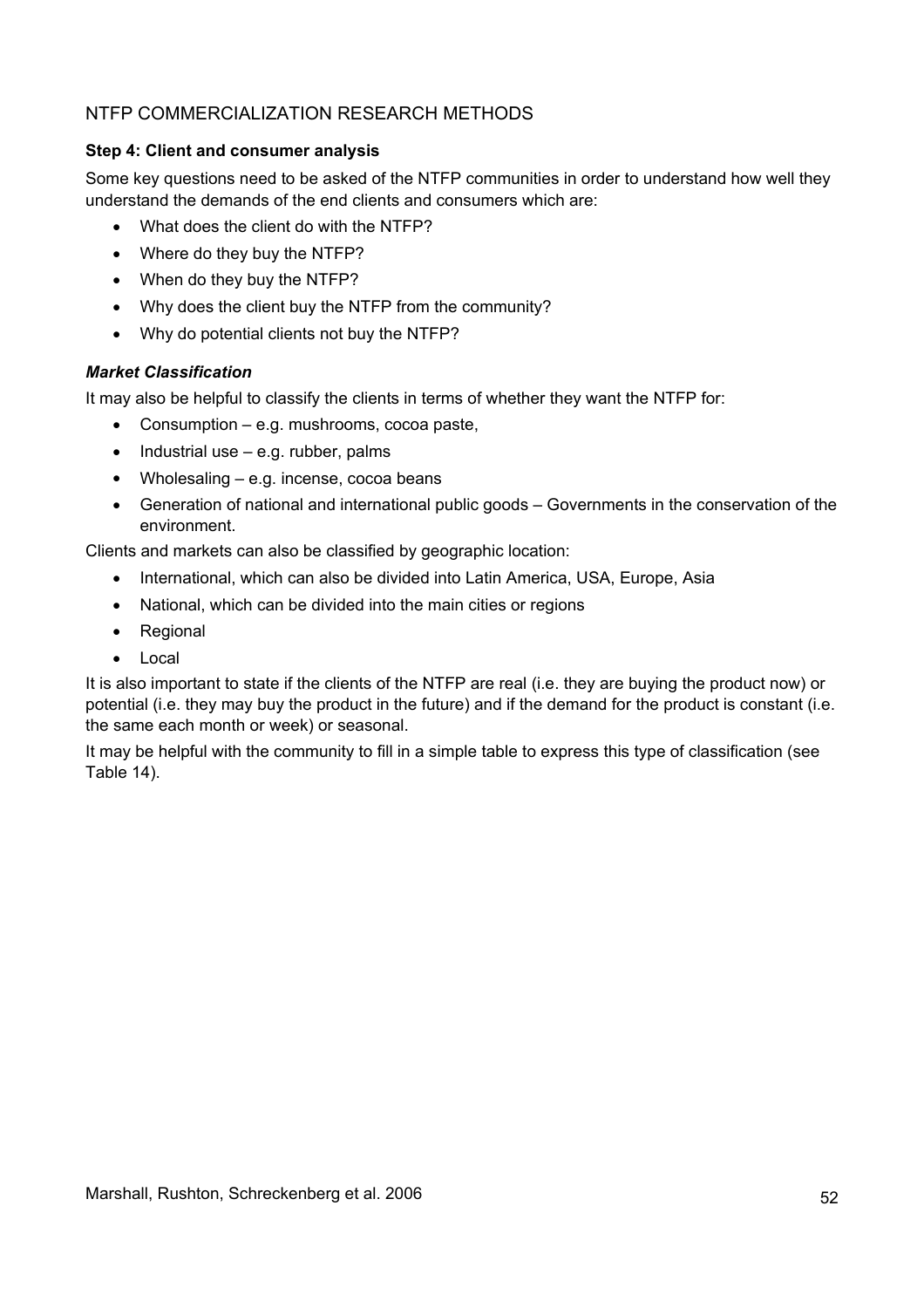|                       | Market location (Local,               |                                                                                               |                          | Who are the clients?                     |
|-----------------------|---------------------------------------|-----------------------------------------------------------------------------------------------|--------------------------|------------------------------------------|
| Product               | Regional, National,<br>International) | Which country, city or region?                                                                | <b>NTFP</b><br>community | Final                                    |
| Rubber<br>products    | Local, regional                       | The Beni and Atliplano, Bolivia                                                               | Local shops              | Farmers, miners                          |
| Cocoa beans           | Local                                 | Wholesaler in the Beni, Bolivia                                                               | <b>Traders</b>           | Chocolate<br>Factories                   |
| Cocoa paste           | Local, regional                       | Local families and families in small<br>towns near to the collection and<br>processing points | <b>Families</b>          |                                          |
| Copal &<br>Incense    | National, International               | Argentina, La Paz, Cochabamba,<br>Santa Cruz                                                  | <b>Traders</b>           | Churches                                 |
| Mushroom              | Local, regional                       | Oaxaca, Mexico                                                                                | Families.<br>traders     | Local & regional<br>consumers            |
| Dried<br>mushroom     | National                              | <b>Mexico City</b>                                                                            | <b>NGO</b>               | National<br>consumers                    |
| Matsutake<br>mushroom | International                         | Japan                                                                                         | Private<br>company       | International<br>consumers               |
| Pita                  | National                              | Northern states, Mexico                                                                       | Local<br>cooperative     | Leather and craft<br>workers             |
| Palma<br>Camedora     | National, International               | Mexico City, USA, Europe                                                                      | Private<br>trader        | National &<br>international<br>consumers |

*Table 14. Simple market classification of NTFP products* 

#### **Analysis**

#### *Market Integration and Commercialization Margins*

Equitability along the marketing chain is an important aspect of success for NTFP commercialization. The question is how to assess if the distribution of the value of the product is equitable or not? In a market where there is equitable distribution the difference between actors in the chain should reflect the costs of transport, processing and storage of the NTFP plus a level of profit which reflects the returns of similar activities within the economy. The starting point for this analysis is therefore information on the price paid and received for the NTFP by each actor in the chain from the collector through to the consumer. These data can then be used to calculate commercialization margins, which are based on information of the final unit price for the NTFP. The formula for calculating the margin is show below:

| <b>Commercialization</b> | Difference between sale and              |  |
|--------------------------|------------------------------------------|--|
| <b>Margin</b>            | purchase price of the product $\chi$ 100 |  |
|                          | <b>Consumer Price</b>                    |  |

The commercialization margins for the rubber chain described in the enterprise budget Chapter are presented in Table 15.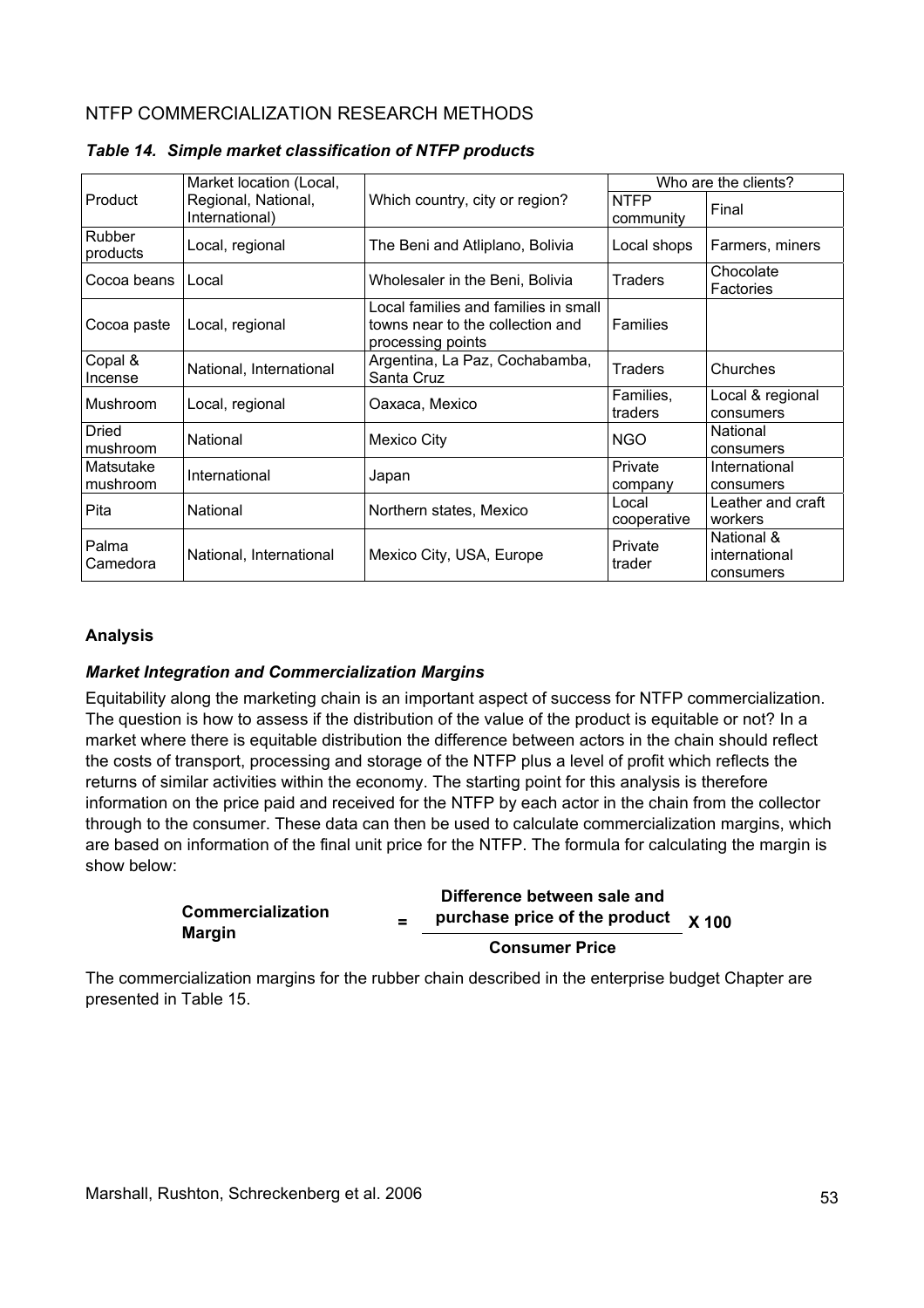| Actor               |               |         | Price (Bs./Litre latex)   Margin (per litre latex) |        |  |
|---------------------|---------------|---------|----------------------------------------------------|--------|--|
|                     | <b>Buying</b> | Selling | Boliviano                                          | $\%$   |  |
| Collector           | $3.41*$       |         | 0.59                                               |        |  |
| Processor           | 4             | 12.03   | 8.03                                               | 43.72  |  |
| Trader              | 12.03         | 18.37   | 6.34                                               | 34.51  |  |
| Consumer            | 18.37         |         |                                                    |        |  |
| Total               |               |         | 14.37                                              | 78.22  |  |
| Final product value |               |         | 18.37                                              | 100.00 |  |

*Table 15. Commercialization margins of the different actors in a rubber value chain in Bolivia (modified from Rushton et al, 2004).* 

\* Unit cost of collecting the latex

The calculation of the margin is made difficult for products that are processed or transformed when passing through the supply chain, and also for products which do not have a standard unit of measure throughout the supply chain. Therefore, it is not always possible to present this type of analysis for every NTFP.

An alternative to the commercialization margins is to calculate the proportion of the final price taken by the different actors in the chain. The estimation of the proportion of the final price taken by the different actors in the chain requires information on the end price for the product. There are difficulties in calculating these proportions if the product is processed or transformed when passing through the supply chain and if the unit of measure for a product changes. An example of this analysis is shown for the rubber processing chain in Figure 2.

## *Figure 2. Proportion of the consumer price (US\$2.52/litre of latex) received by the different actors in the supply chain of rubber products for the mining and agricultural sectors in Bolivia from the community Santa Rosa de Challana.*



While the commercialization margins and the proportion of the final price taken by the different actors are of value in some situations and for some NTFPs, the fact that they do not take into account costs incurred by each actor in a chain can lead to a distorted impression of who gains and who looses. Where there are significant costs, be they transaction, transport or processing costs, these measures from the marketing chain can give distorted information about the apparent "profitability" of each actor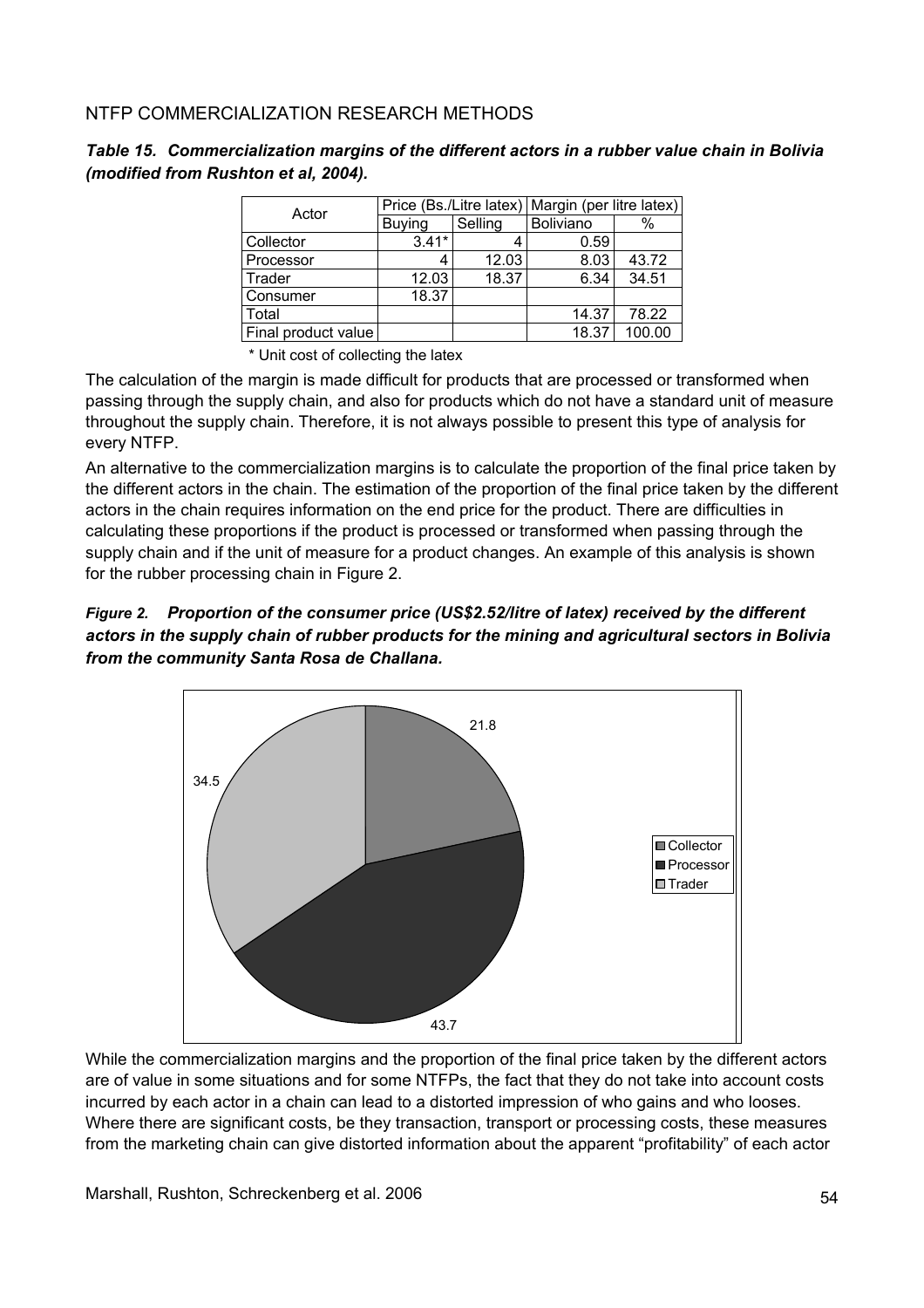in the chain. Such analyses should be the starting point of a much deeper cost and profitability analysis based on enterprise budget analysis of the NTFP activities of each actor along the chain. In addition there is a need for an understanding of the institutional context in which each actor is found and works. This will be discussed in more detail in the value chain analysis chapter.

## *6.1.1 Market trends*

Markets are not static, in part because economic growth will change the socio-economic status of the NTFP clients and this often leads to changes in quantity and quality of the NTFP demanded by these clients. The trends in the NTFP market can be examined at local level with discussions on quantities of the product sold over a historical time period. It is also important to assess if the quality demanded has changed and if such changes have been accompanied with incentives to provide better quality. Or whether an NTFP that does not meet a certain quality either is not purchased or has a lower price. What should be remembered when carrying out such local level analysis is that the information at community level may be incomplete. This may be related to how traders pass on information from consumer to producer, or it may be a lack of skills in analysing data available on the market. In all cases it is recommended that the researchers visit markets outside the communities, preferably with community representatives, to gather extra data and information on market trends. Ideally, these data should be supplemented with secondary data and information. The local and external datasets then need to be assessed in terms of the community's ability to satisfy present and future demands for quantity and quality of the NTFP. The combination of data and information from the community context, enterprise budget and market analysis is key to generating plans to ensure successful NTFP commercialization in the future.

## **6.2 SUMMARY**

The market analysis should provide the basis for developing a community strategy on how to improve the success of NTFP commercialization in the future. It is suggested that the market analysis data could be summarized as shown in Table 16.

| Table 16. Summary of the information that a sondeo of the NTFP market should provide with |
|-------------------------------------------------------------------------------------------|
| examples of latex and cocoa NTFPs from Bolivia.                                           |

|                      | Competition                       |                                 | Important                            |                     | Local                                                               | For the locally<br>produced NTFP |                      | Recommendations                                                                         |  |
|----------------------|-----------------------------------|---------------------------------|--------------------------------------|---------------------|---------------------------------------------------------------------|----------------------------------|----------------------|-----------------------------------------------------------------------------------------|--|
| Product <sup>1</sup> | <b>NTFP</b><br>Product            | Substitute<br>product           | Organizations                        | Exports             | demand                                                              | Current<br>markets               | Potential<br>markets | and comments                                                                            |  |
| Latex                | Latex<br>from<br>other<br>regions | Oil based<br>rubber<br>products | Processing<br>companies in<br>La Paz | None                | For car<br>parts.<br>household<br>goods and<br>football<br>bladders | <b>Bolivia</b>                   | Chile?<br>Peru?      | Changes in oil prices<br>could increase<br>demand for latex<br>based rubber<br>products |  |
| Cocoa                | Cocoa<br>from<br>other<br>regions | Cocoa<br>from<br>plantations    | El Ceibo<br>factory                  | <b>Not</b><br>known | For cocoa<br>beans                                                  | <b>Bolivia</b>                   | USA,<br>Europe       | There are problems<br>in passing demands<br>for organic cocoa to<br>producers           |  |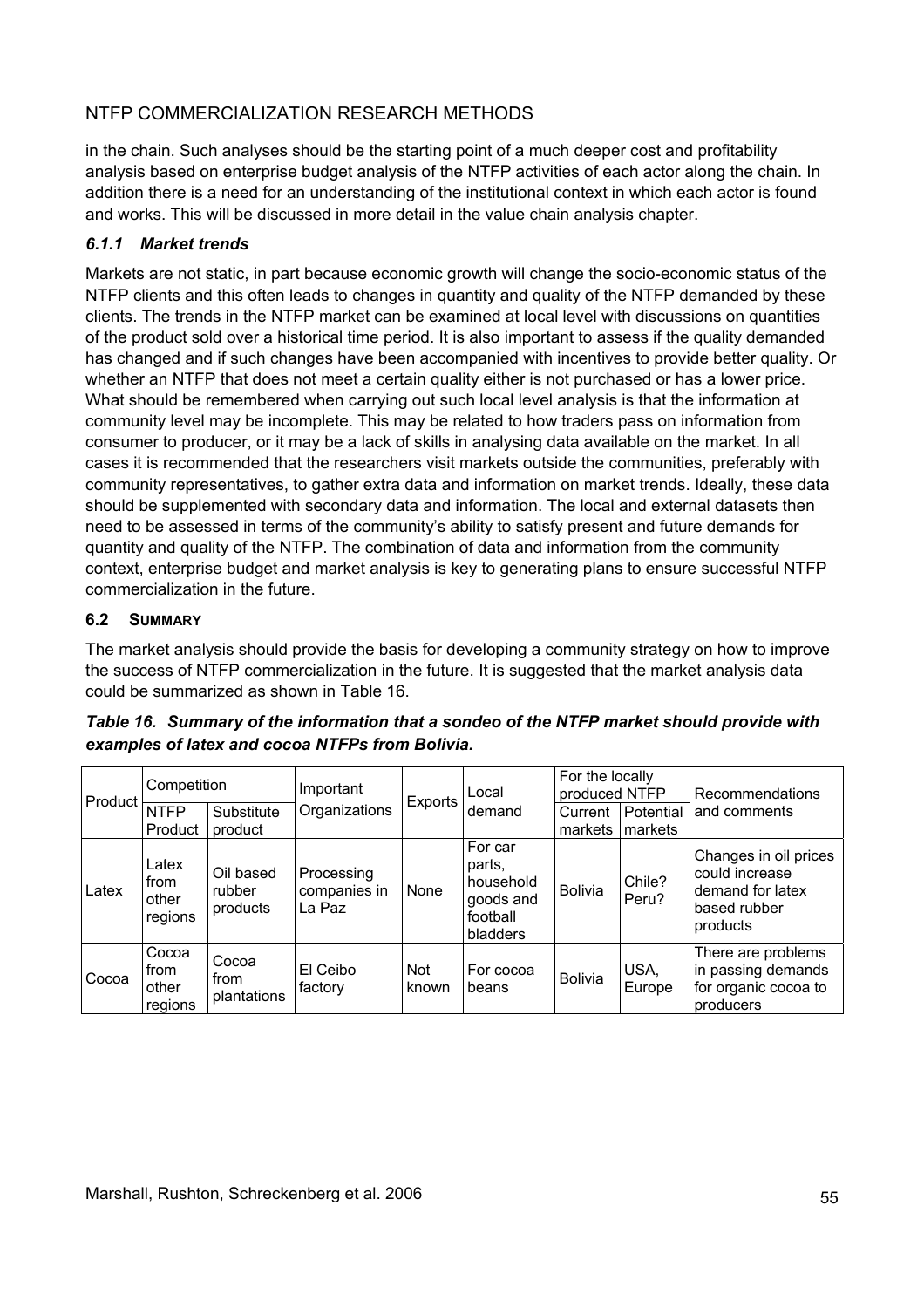# **7 VALUE CHAIN ANALYSIS**

A value chain<sup>5</sup> describes the full range of activities required to bring a product from the producer to the consumer, emphaiszing the value that is realized and how it is communicated. The enterprise budget and market analyses discussed in chapters 5 and 6 give the impression that all aspects of people's decisions, be they NTFP collectors or consumers, are based around the rationale of costs and benefits and the free access to information. This limited model of the world is useful in examining certain market situations, but in most markets there is a need to introduce an institutional context in which that market is found. Here we can examine who are the actors in the NTFP commercialization chain, what activities they carry out, what their profitability levels and opportunities are and what constraints they face in terms of regulations, investment in human capital and infrastructure. In reality we are placing the analysis into a framework of new institutional analysis, a branch of economics that has successfully argued that markets and commercialization do not change and develop through price signals alone.

This type of analysis has been called **value chain analysis**, which covers a wide range of topics from local level incentives to work in a NTFP commercialization chain to government regulations that affect how any person involved in this chain may work. For the manual there will be a limited presentation of the types of methods and background theory required for a thorough value chain analysis. These have been selected on the basis of their usefulness in the CEPFOR project. For those wanting more detailed information on value chain analysis they are recommended to refer to Kaplinsky and Morris (2000).

To some extent the value chain analysis brings together the data and information generated by the community-level research, enterprise budget and market analyses. It is a flexible tool that can be useful in identifying key constraints and opportunities within a NTFP commercialization chain.

## **Objectives**

The objectives of value chain analysis are to:

- Identify the main actors or organizations in the commercialization chain from the input provider to the collector right through to the final consumer. Identify their specific activities.
- **IDENTIFY 11 Identify the different routes to commercialize the NTFP, which could be what currently exists** and what potentially is available or could be developed.
- Assess how well the marketing chain is working.

## **With whom?**

 $\overline{a}$ 

A value chain analysis should be carried out with the following groups:

- 1. The initial stages of the analysis take place in the community to identify the important traders and markets and develop an understanding of how familiar the community is with the chain beyond this initial market point of contact.
- 2. Subsequent stages of the analysis should be undertaken with the traders and at markets identified with the community to determine what happens to the NTFP next and who is involved. The research should then move to the next actor along the chain, continuing until the end consumer is reached.

 $<sup>5</sup>$  Value chains are also sometimes referred to as supply chains or marketing chains.</sup>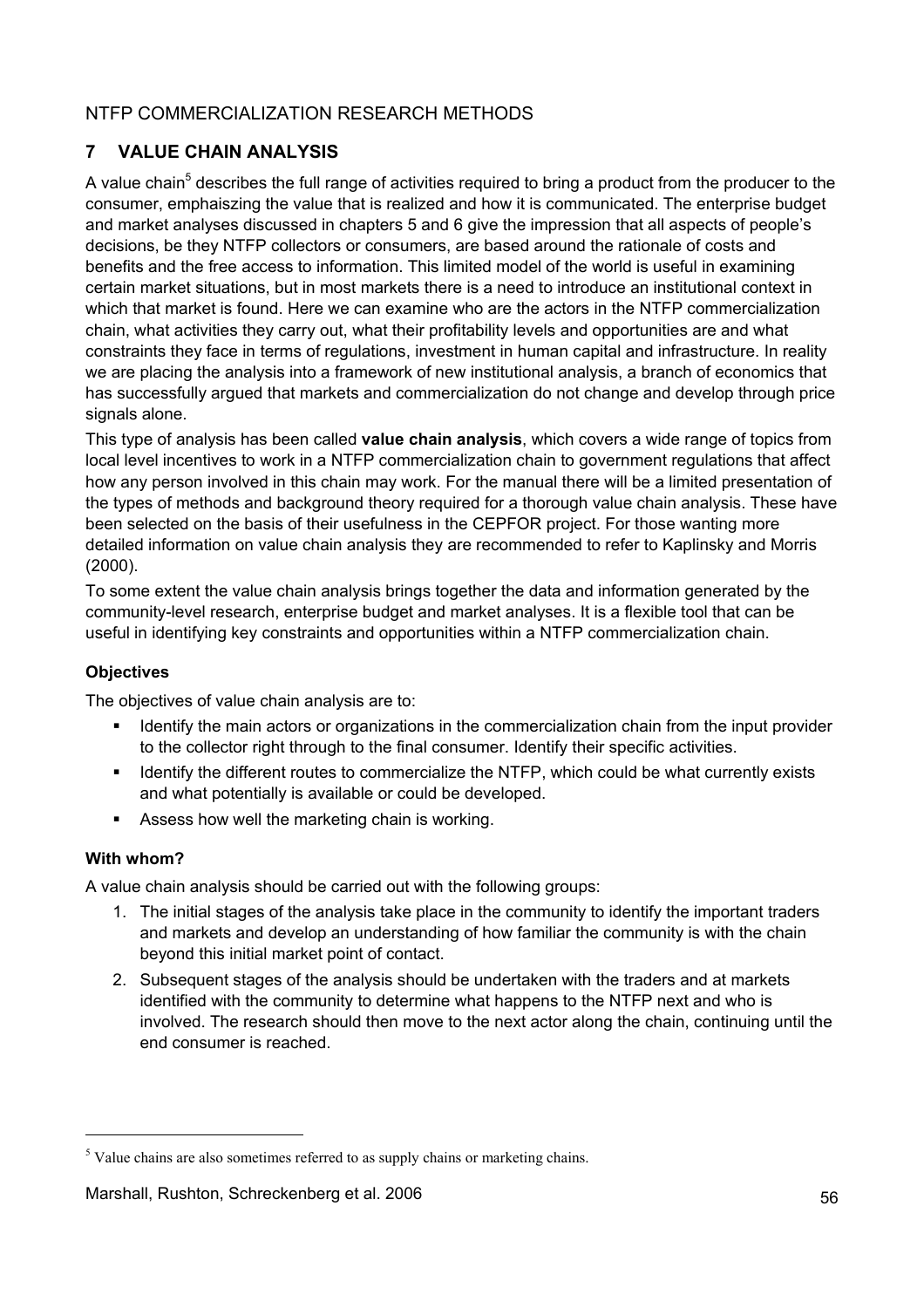- 3. Once a chain has been developed from producer to consumer, data gaps should be identified and filled with either primary or secondary data $6$ . The latter will involve contacting people and organizations who have previously collected and documented important data and information.
- 4. The initial value chain analysis should be presented and discussed with the community, and where necessary modified. The final results should be retained within the community.
- 5. Where appropriate, the results from the value chain analysis should be disseminated to local authorities and forestry policy decision makers.

## **How?**

l

How to carry out a value chain analysis is split into three sections:

- 1. Description of the value chain.
- 2. Identification of important routes and actors in the chain.
- 3. Assessing the profitability, power and institutional environment of the key actors.

## *Step 1: Description of the Value Chain*

Data from producer, processor and trader interviews (from the community context and market analysis) can be used to develop a graphical representation of the NTFP value chain. Initially this should be done on paper and discussed with the research team and, where necessary, key informants to ensure that the routes for NTFP commercialization are accurate and well described. Such an analysis will identify:

- The key routes of trade for the NTFP. Where relevant, this includes routes for the unprocessed raw material and for the NTFP in its various processed forms.
- The important actors in the value chain and the activities they carry out. Principal activities include collection, cultivation, processing, transport and selling, but it is also important to note who is responsible for activities such as information or credit provision. In different chains the same activity may be carried out by different types of actors, e.g. trading may be carried out by a private trader or a community-based cooperative.
- The main consumers and who they are and where they are found.

Once a description has been agreed this can be transferred to an electronic format using a program such as PowerPoint<sup>7</sup>.

Some chains will be complex and involve different routes for commercialization, with consumers who have very different socio-economic status and geographic location (see Figure 3). This was the case for mushroom collecting communities investigated in Mexico. Some supplied fresh mushrooms to local markets, others supplied mushrooms to a drying factory for the sale of dried mushrooms to Mexican consumers in large cities, and collectors of matsutake mushrooms supplied an entrepreneur who exported the mushrooms for a Japanese market (see Figure 3). The interesting issue with this example is that the chains described had recent and important interventions. The drying factory was a significant change in technology, and the investment came from an NGO. This technological change had created a new market for the mushroom collectors.

<sup>&</sup>lt;sup>6</sup> See market analysis chapter for a description of these data types.

 $<sup>7</sup>$  It is recommended that chains are not drawn in Word as they are difficult to copy and paste and edit. Note that PowerPoint</sup> images can be easily inserted into a Word document using Insert, Object, Create from File function.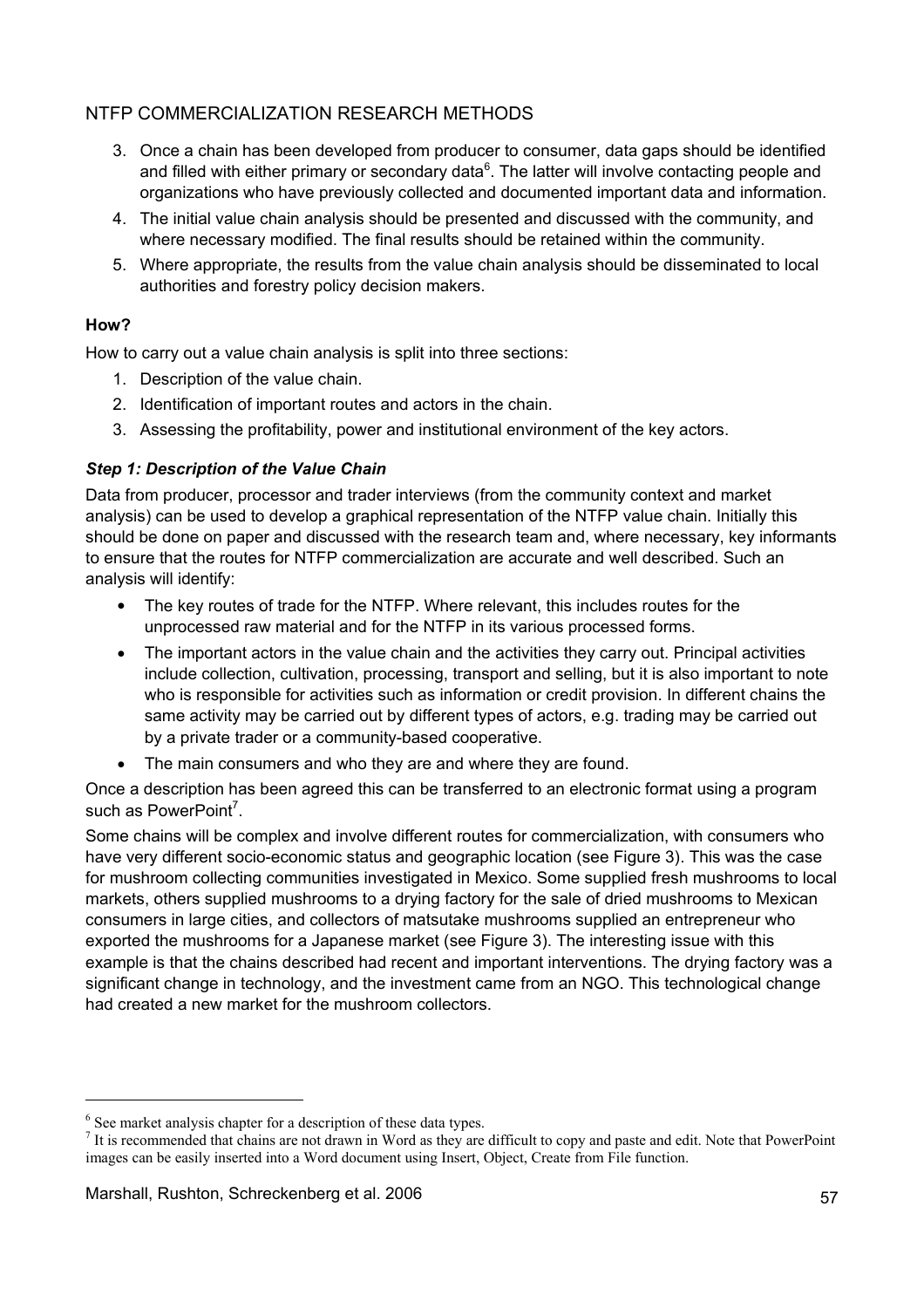



Not all NTFP value chains are complicated and some will be dominated by local processing and consumption. In the case of *Palma tepejilote* in Mexico, there was strong local and cultural demand for the consumption of the inflorescences of this palm. A large proportion of the NTFP produced was consumed either in the same household in which it was collected or by local consumers. Only a small proportion of the product was sold to the nearest large city (see Figure 4).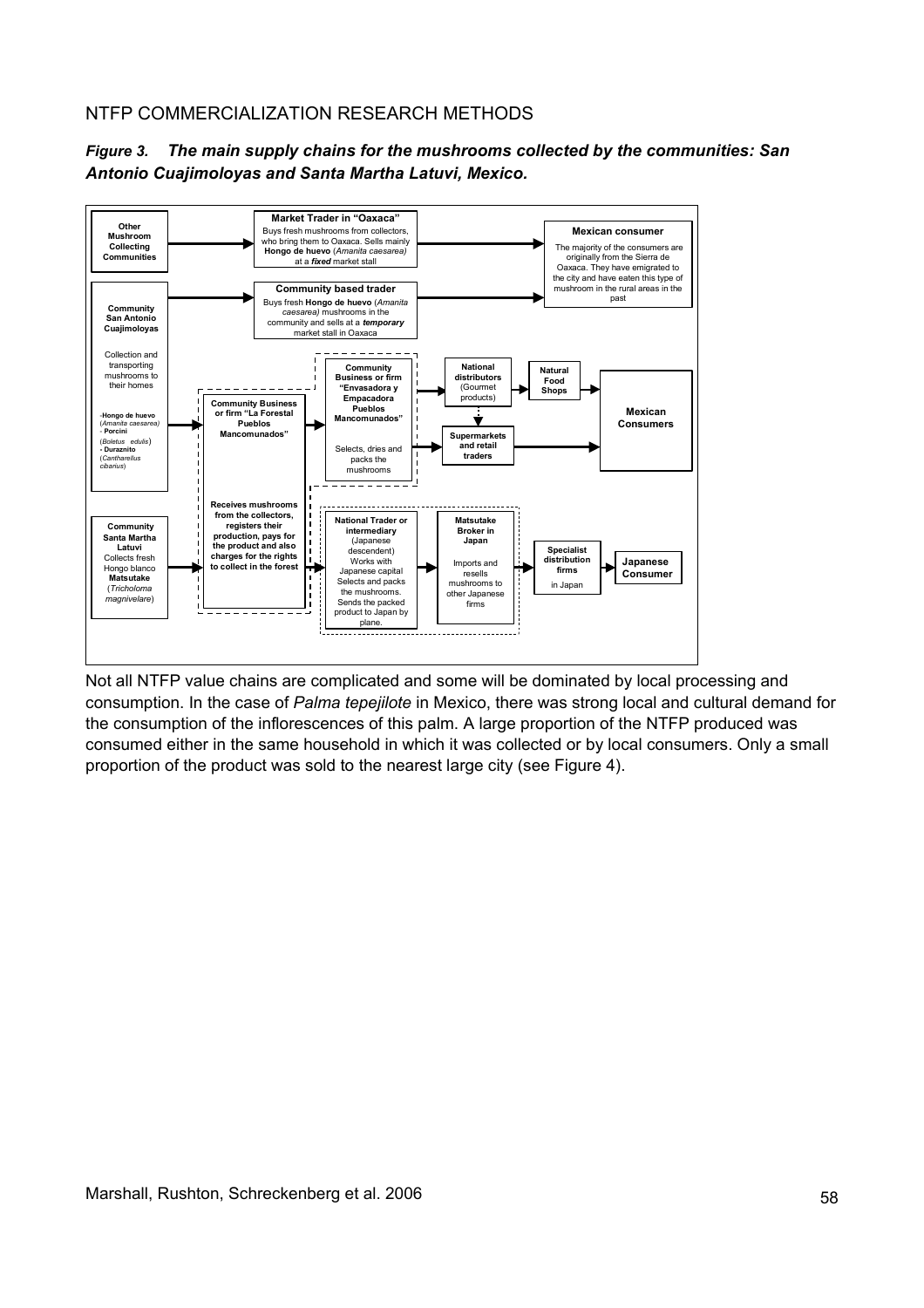

*Figure 4. The supply chain for Palma tepejilote in Mexico.* 

## *Step 2: Identifying the important routes and actors in the value chain*

To identify the most important routes and actors in the NTFP value chain it is recommended where possible to determine the:

- 1. Number of collector/producers using the different routes within a chain.
- 2. Volume of product that moves through the different routes of the chain.
- 3. Monetary value that moves through the different routes of the chain.

A combination of 2 and 3 allows an analysis of the prices paid per unit, but this information needs to be combined with quality information as some routes may pay more per unit, but demand different qualities.

Some of this information may be sensitive and it will not always be possible to carry out a quantitative analysis of each route in the value chain.

#### *Step 3: Assessing the profitability, power and institutional environment of the key actors*

Having identified the key actors or groups of actors in the chain in Step 2, where possible enterprise budgets should be developed for their NTFP activities following the guidelines provided in the enterprise budget Chapter. In addition these actors or groups of actors should be interviewed about the input and output markets for their NTFP activity, including the opportunities and constraints they perceive in terms of supply, demand and regulation of the activity.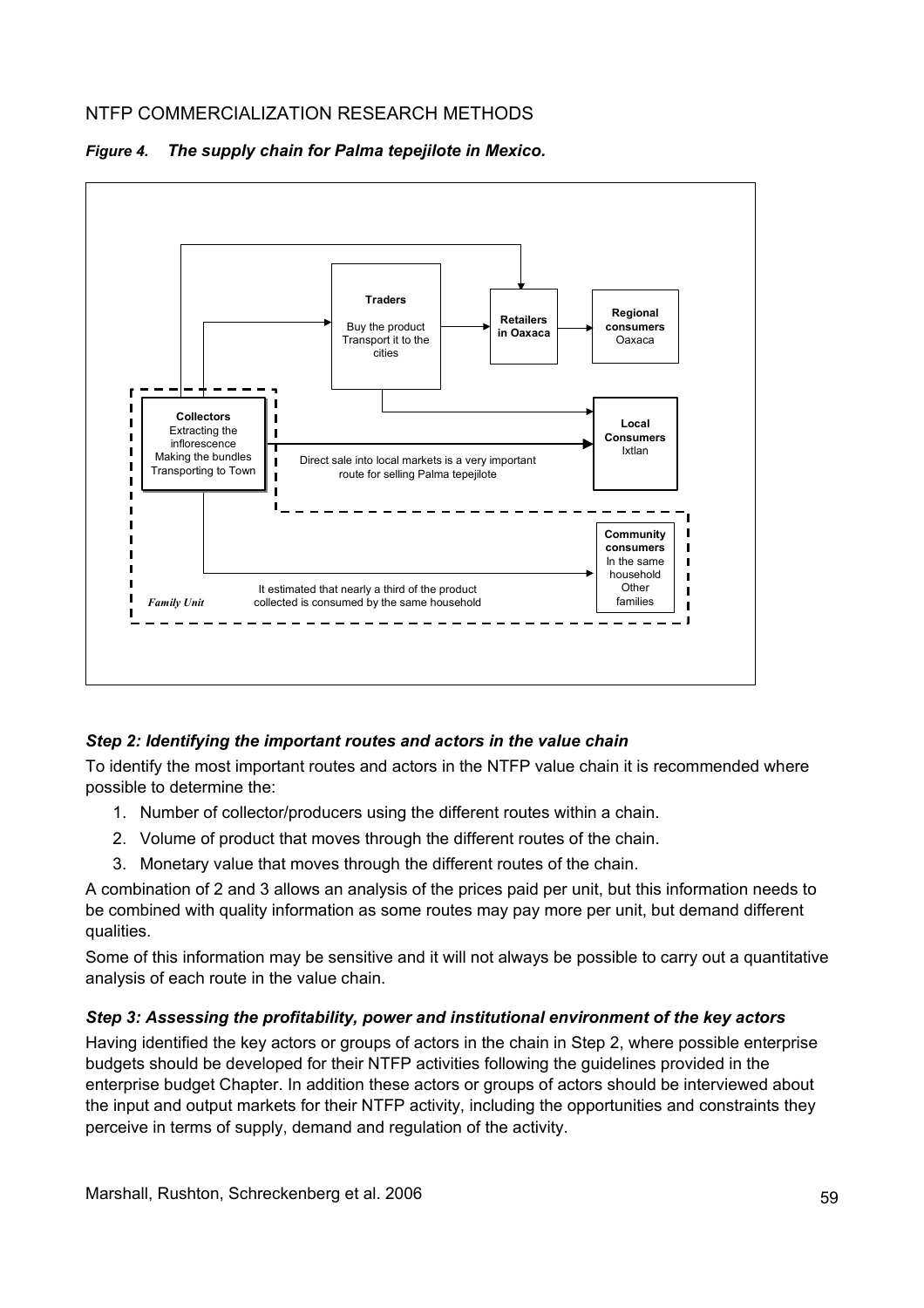Information should also be generated on how important each actor or group of actors is in terms of their:

- Power to determine price.
- Role in setting quantity and quality standards.
- Provision of technical and financial support to assist producers or processors to meet these standards.
- Role in introducing innovations (from production to processing or marketing) that ensure the adaptability of the value chain to changing markets.
- Ability to search for and gain entry into new markets.

#### **Analysis**

#### *Equitability in the chain*

In an equitable value chain all actors should be reasonably compensated for their contribution, including labour, technical expertise, marketing skills, etc. The market analysis Chapter introduced two tools, that did not take into account the costs and profits of each actor, to assess equitability along the marketing chain. To provide a more adequate picture of equitability, enterprise budgets should be developed for each actor or group of actors along the most important routes of the value chain. These can then be compared in terms of profit generated per unit of output, returns per unit of labour and costs per unit of key input. Please refer to Tables 12 and 13 for this kind of information.

#### *Governance of the chain*

The governance of value chains refers to how control is exercised within the chain, reflecting the relationships between different actors. It plays an important role in determining the sustainability of the overall chain and the equitability of benefit distribution, and can also influence how production capacities are upgraded. Important issues include how producers are organized, where power is concentrated, how transparently prices are set and whether any actors feel exploited by others. The CEPFOR project investigated the governance of the NTFP value chains that were studied (Velde *et al.* in press), using a framework provided by Gereffi et al. (2003). This identifies five types of value chain governance:

- 1. *Markets*. There are repeated transactions amongst different actors but the costs of switching to new actors are low.
- 2. *Modular value chains*. Suppliers make products to a customer's specifications. Suppliers take responsibility for competencies surrounding process technology and incur few transactionspecific investments.
- 3. *Relational value chains*. There is mutual dependence regulated through reputation, social and spatial proximity, family and ethnic ties, etc.
- 4. *Captive value chains*. Small suppliers depend on much larger buyers for their transactions and face significant switching costs and are, therefore, "captive". These networks are frequently characterized by a high degree of monitoring and control by the lead firm, creating dependence on the suppliers.
- 5. *Hierarchy*. This implies vertical integration with managerial control.

The type of governance in a chain is dependent on three factors:

1. Complexity of inter-firm knowledge transfer required for transactions;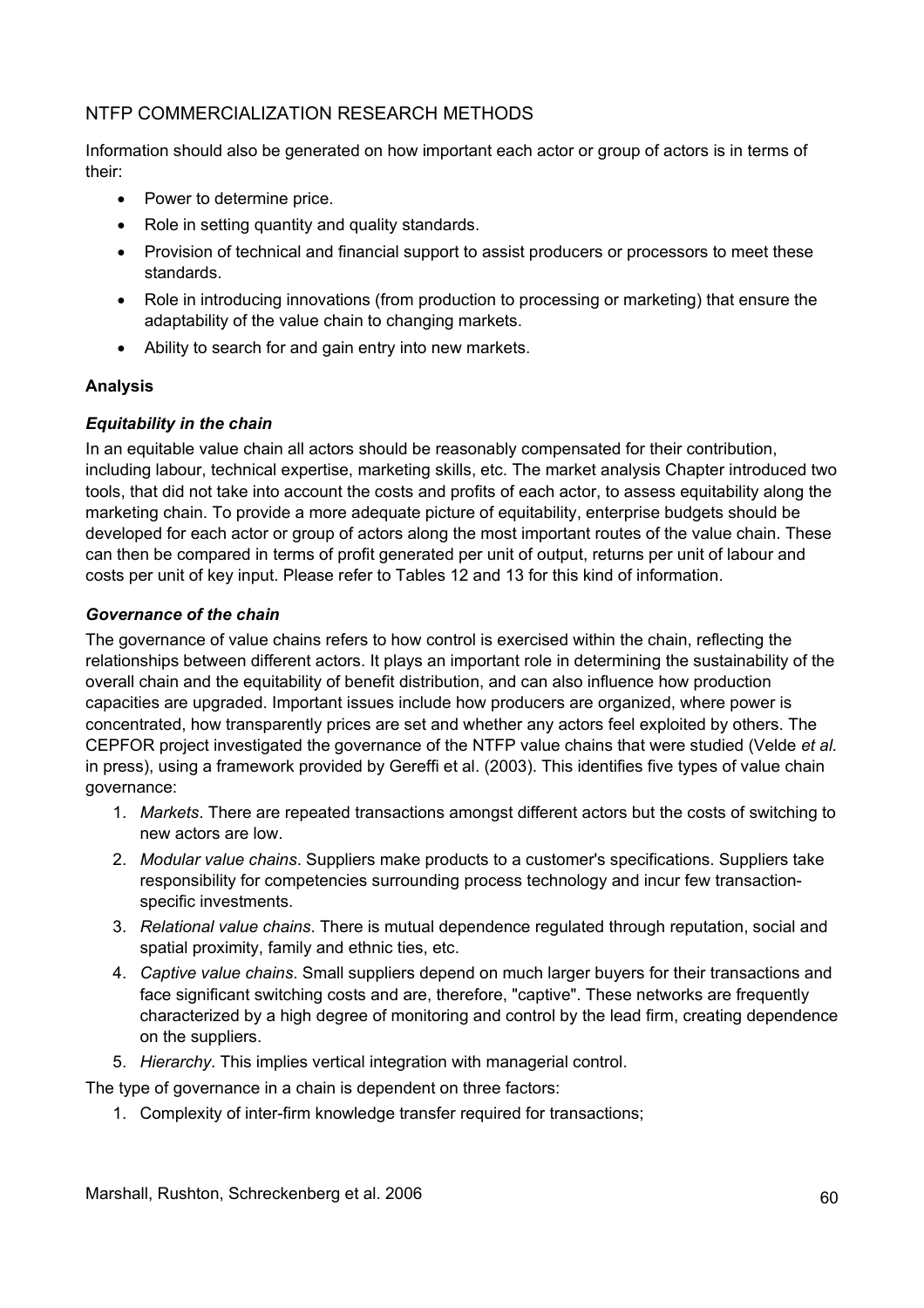- 2. The extent to which this information and knowledge can be codified and transmitted efficiently without transaction specific investment; and
- 3. Capabilities of actual and potential suppliers in relation to the requirements of the transaction.

Governance of a NTFP value chain is important because it can influence how the chain develops in terms of upgrading the product, process and functioning of that chain or by changing to a completely new chain. In the analysis carried out by CEPFOR one of the most important conclusions was that, where NTFP producers were geographically distant from end consumers, entrepreneurs were important in linking the producers with the consumers and ensuring successful NTFP commercialization. The important issue in this analysis is to determine the type of governance, why it has occurred and whether the governance that exists is facilitating success.

#### *Sustainability of the value chain*

A value chain is sustainable if it continues to deliver a consistent supply to meet demand. To achieve this, a value chain must display a degree of resilience to external shocks of various kinds, ranging from changes in demand to problems of supply. The greater the resilience of a value chain, the less vulnerable the livelihood strategies of the actors in it are likely to be. It is important to examine the following factors to determine how well the actors in a value chain can recover from external shocks.

- Is there sufficient understanding of the plant and its management? Whether based on indigenous knowledge or acquired through NGO support, this can enable a community to avoid or manage diseases of the plant.
- How effective is communication between actors in the chain? Good relationships between producers and consumers and/or intermediaries are important to ensure effective information flows to combat the danger of competition and substitution.
- What ability is there to innovate? Innovation in resource management can help to increase the sustainability of the supply, whether through domestication and/or improved natural resource management, while innovation at other points in the chain is an essential response to substitution. Product innovation requires the ability to define a niche market and the organization and flexibility to act upon the new information.
- How long is the value chain? Resilience is often greatest for shorter chains, i.e. where the product is sold locally. These value chains are also less demanding in terms of meeting the demands of sophisticated consumers.
- Where is market power concentrated? Market power is often more concentrated in value chains in which individual entrepreneurs play a key role in making the the connection between producers and distant consumers. These entrepreneurs are often very effective. Nevertheless, concentration of market power in a single individual is a risk for the producers. Resilience of the value chain is greater where market power is less concentrated or relationships between the dominant entrepreneur and other actors in the chain are strong enough to avoid abuse of market power.
- How well organized is the community? At producer and processor level, resilience to external shocks can be improved through organization.

#### **7.1 SUMMARY**

Value chain analysis is a method of bringing together many different aspects of NTFP research in order to identify constraints and opportunities for communities in their successful NTFP commercialization. It can enable communities to take decisions on:

- The advantages and disadvantages of processing to add more value to the product locally.
- The possibility of organizing themselves in groups within the community or with producers and/or processors in other communities to facilitate market access, increase the level and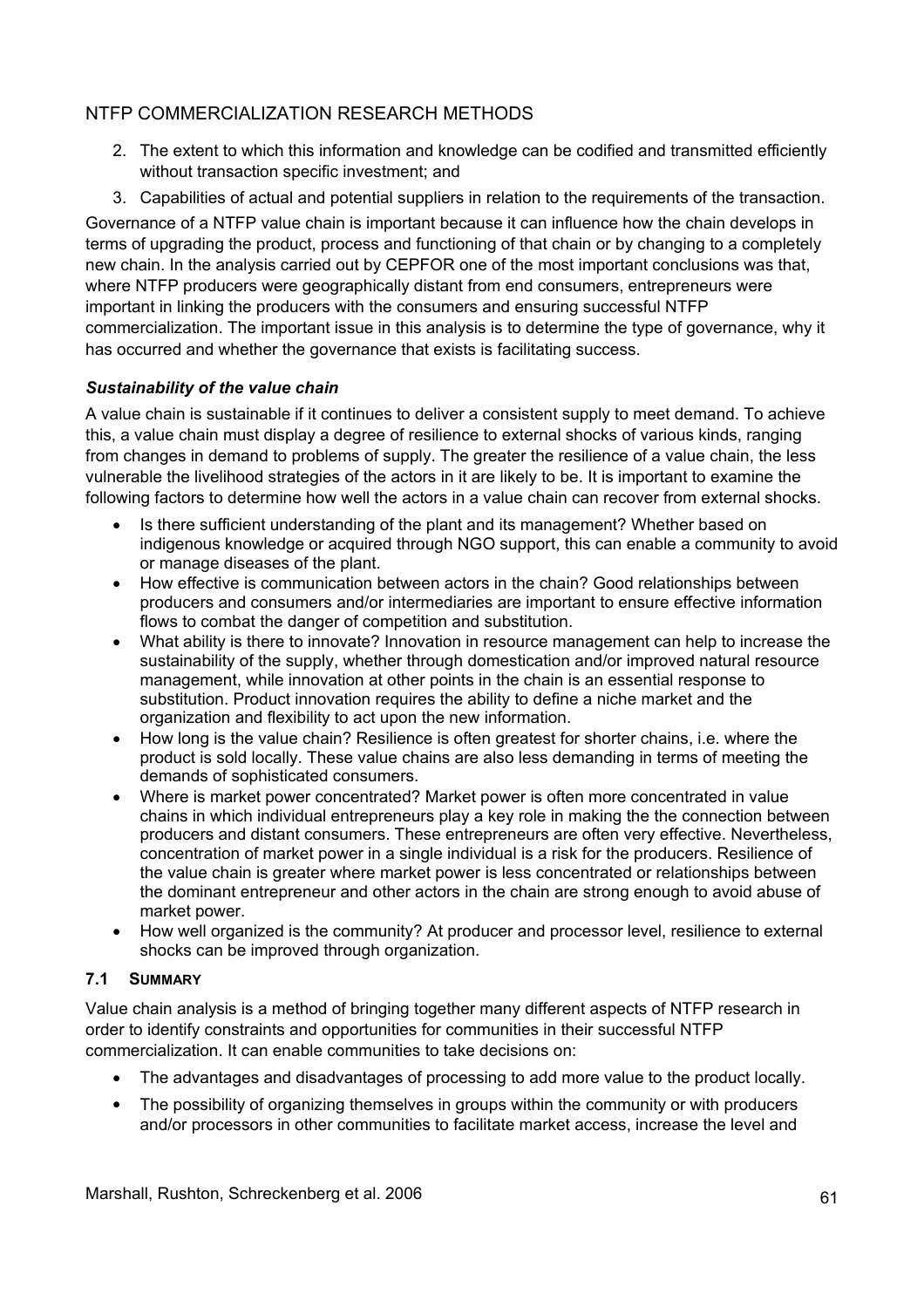consistency of supply they can provide and therefore improve their negotiating power with traders.

- Possibilities for innovation in the value chain at production, processing or trading level to meet chainging consumer demand.
- Options for closer relationships with key traders to reduce vulnerability to sudden changes in the market.
- How to obtain more detailed information on the price, quality and quantity requirements of different markets.
- Community activities to ensure the sustainability of the value chain.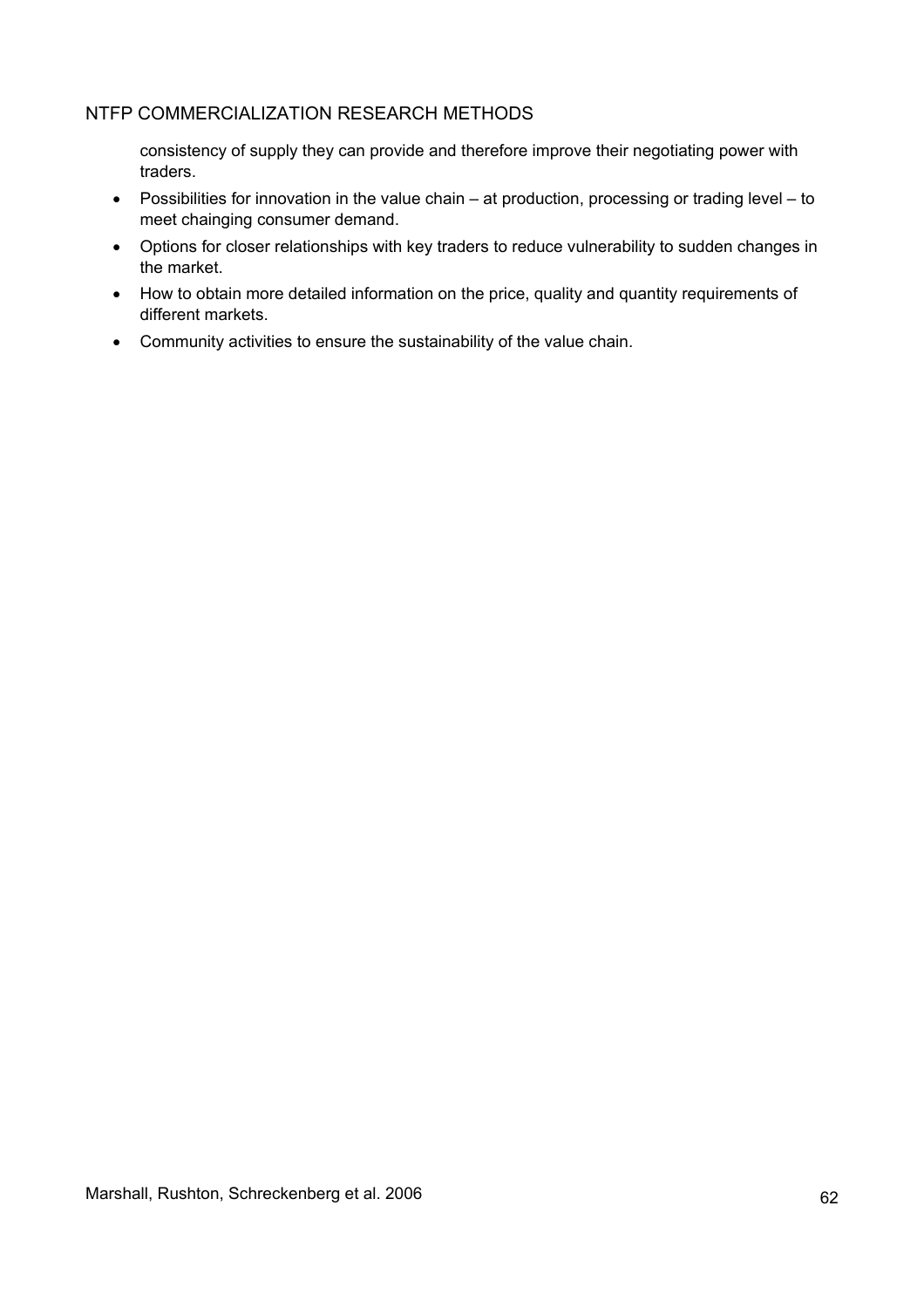# **8 CONCLUDING NOTES AND NEXT STEPS**

The methods presented in this manual are by no means a definitive set but rather an introduction to a holistic approach. Methods are adaptable and need to be applied with flexibility, with success being underpinned by social, ecological and economic sustainability. Measuring what is sustainable is dynamic and dependent on changes in the general setting in which NTFP commercialization is found. For example what is considered to be economically viable and sustainable will reflect the alternative economic opportunities in society. Where these are improving or decreasing in relation to NTFP commercialization there will be a change in what is considered to be economically sustainable.

Although the CEPFOR research defines successful NTFP commercialization as a "transparent, equitable and sustainable activity that has a positive impact on poverty reduction, gender equality and resource access, tenure and management", it is important to be aware that successful commercialization means different things to different people. Defining and agreeing success measures in relation to people's needs and product characteristics is a good place to start research, and essential for project planning. Different communities, households, and the individuals within them, and the actors along a product value chain may all have very different perceptions of what constitutes success. Finally, definitions of success may be dynamic, changing in response to variations in socioeconomic circumstances and the behaviour of the market.

#### **8.1 DEVELOPING INDICATORS FOR MONITORING AND EVALUATION**

Having undertaken the research and analysed the data, there is now a need to go back to the community and present the results, review the objectives and develop a plan of action. Discussion around the findings can then be incorporated into a process of setting objectives with the community for NTFP commercialization activities in the future. There is a need for researchers (from NGOs, etc.) to work together with communities towards a joint agreement of what realistically can be achieved, and identify where external support may be needed, e.g. for the development of a business plan, or technology in plant domestication. This process is the first step in developing indicators for a Monitoring and Evaluation system to run in parallel with project activities.

Section 4.2.1 presented a methodology aimed to deliver a range of definitions of success. The next stage of this process is to establish how to measure and record these definitions. Here, we seek to establish a series of measurements, namely indicators, which can be used to determine whether NTFPs are impacting positively on the different aspects of livelihoods. The indicators should be measurable and could include: numbers of units, frequencies of events, time taken, etc. We also need to agree how these measurements should be recorded and acted upon.

- Divide focal groups into at least two new groups that include men and women.
- Direct the groups to the lists of definitions of success and ask them to discuss and agree the most appropriate measurement for each one.
- In plenary, go through each definition, soliciting responses from both groups and facilitating discussions of differences if they arise.
- Assess whether any of the indicators are "killer indicators", i.e. if they turned out to be negative, the community would take a decision to stop/change their involvement in NTFPs because they reflect an unacceptable impact on livelihood. These should certainly be on the final list for the community to monitor as should up to 10 other indicators that are practical to measure. A few may be interesting but very difficult to measure and, if not essential, should be dropped.
- Still in plenary, ask groups how best these measurements could be recorded for long term monitoring (in writing, as pictures, in a book, by whom, kept where?).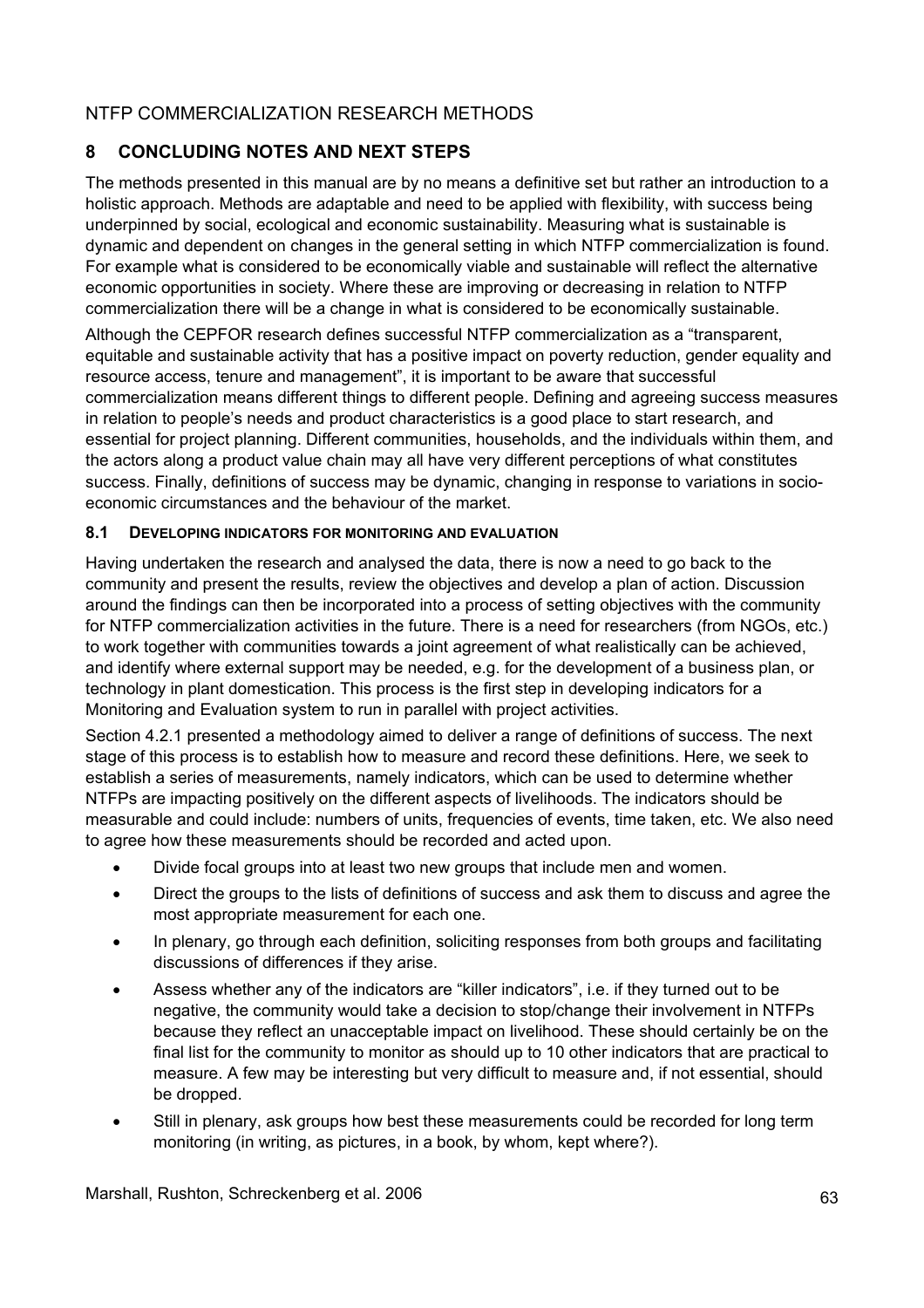- Continue to discuss who should be responsible for carrying out the monitoring and, if financial resources or skills are needed, who should provide these.
- Finally, decide who the monitors should report to (e.g. community assembly or community leaders) and who will take a final decision on any changes required in the NTFP commercialization system.

#### **8.2 STEPS FOR THE FUTURE – THE TIME DYNAMIC**

The methods are designed to identify opportunities and constraints that help to define intervention strategies. The implementation of such strategies is intended to aid successful development and reduce poverty and vulnerability. Monitoring of the implementation is an important component of achieving this goal and in the process will contribute to a more successful NTFP commercialization. This dynamic process of positive engagement with NTFP collecting families and communities will also change the order of opportunities and constraints, which implies that there will be a need to reevaluate them in the future (Figure 5). Therefore, the methods proposed in this manual would ideally be re-applied to determine future opportunities and constraints and in the process re-define suitable intervention. If this can be a dynamic process then outside intervention will contain to be relevant and appropriate to general family and community development.

### *Figure 5. The dynamic process of changing opportunities, constraints and levels of success in NTFP commercialization over time.*

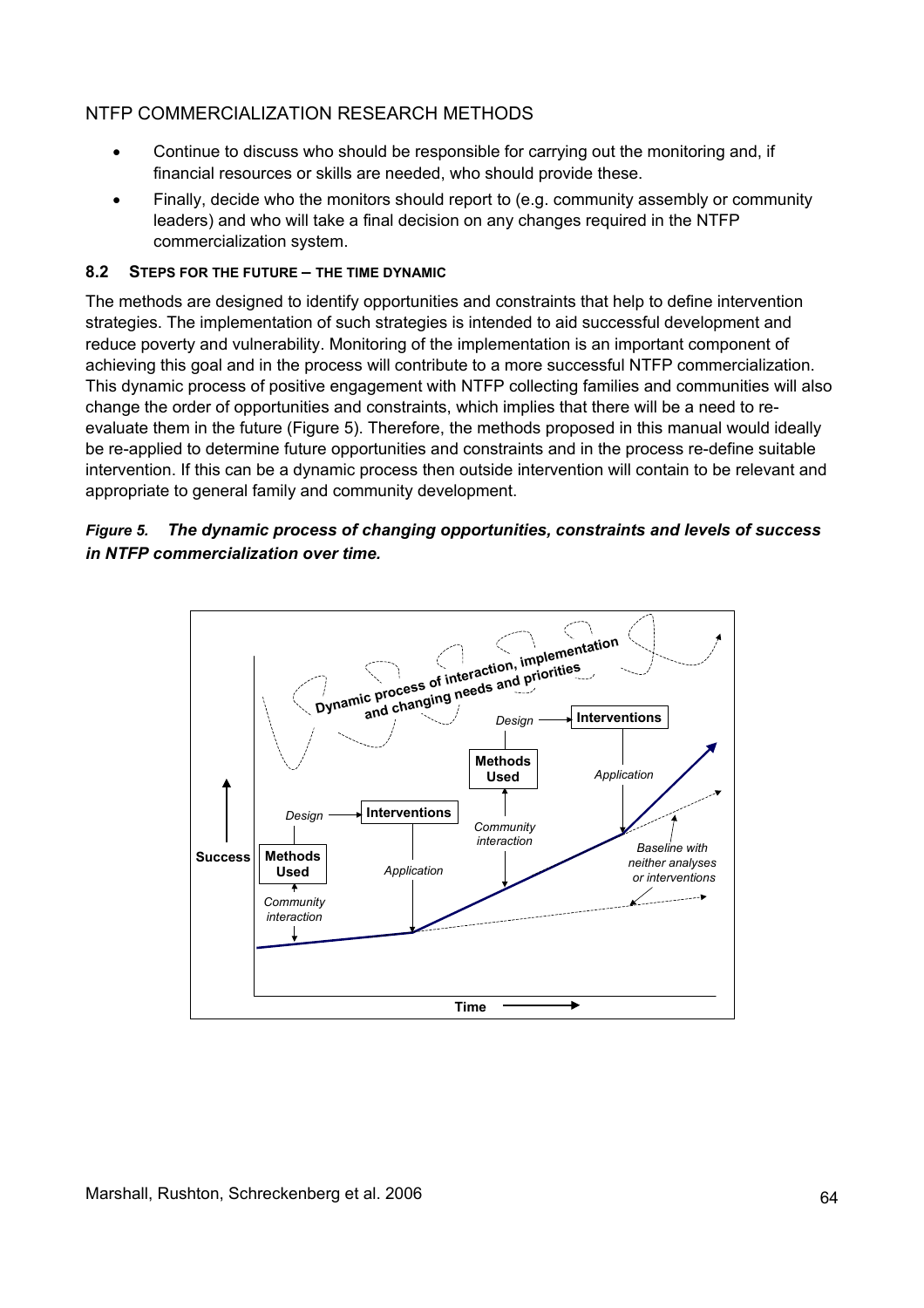#### **9 BIBLIOGRAPHY AND FURTHER INFORMATION**

- Barnard C.S. & Nix J.S. (1979) Farm Planning and Control 2nd Edition. Cambridge University Press, Cambridge, UK.
- Boehljie, M.D. & Eidman, V.R. 1984 Farm Management. John Wiley & Sons, New York.
- FAO. 2000. Community-based tr5ee and forest product enterprises: Market Analysis and Development. Lecup I and Nicholson K (Eds). Food and Agriculture Organization of the United Nations, Rome.
- Ferrell, O.C., Hartline, M.D., Lucas, G.H. & Luck, D. (1998) Marketing Strategy. The Dryden Press, Harcourt Brace College Publishers, Orlando, Florida, USA. Pages 407 http://www.dryden.com/mktng/ferrell/
- Galpin, M., Dorward, P. & Shepard, D. 2000. Participatory Farm Management methods for agricultural research and extension: a training manual. University of Reading, Reading, UK. http://www.agric.rdg.ac.uk
- Geilfus, F. (2000). Estrategias campesinas. *Marco de análisis para el desarrollo rural*. Programa PROLANCHO, Tegucigalpa, Honduras.
- Gereffi, G., Humphrey, J. & Sturgeon, T., 2003. The governance of global value chains. Review of International Political Economy. 12[1]: 78-104.
- Kaplinsky, R. & Morris, M. 2000. A Handbook for Value Chain Research. IDS working paper, IDS, Sussex, UK. 109 pages
- Marshall, E., Schreckenberg, K. & Newton, A.C. (Eds.) 2006. Commercialization of non-timber forest products: factors influencing success. Lessons learnt from Mexico and Bolivia and policy implications for decision-makers.
- Peters, C. M. 1996. *The ecology and management of non-timber forest resources*. World Bank Technical Paper 322, Washington, D.C.
- Pretty, J.N., Guijt, I., Thompson, J. & Scoones, I. 1995. A Trainer's Guide for Participatory Learning and Action. IIED Participatory Methodology Series. International Institute for Environment and Development, London.
- Rushton, J., Perez, L. & Viscarra, R.C. 2004. *Marketing chains for a range of non-timber forest products in Bolivia and Mexico* Report for the research project "*Commercialisation of nontimber forest products: factors influencing success"* Overseas Development Institute, London, UK. 107 pages.
- Sheil, D., *et al*. (2002). Exploring biological diversity, environment and local people's perspectives in forest landscapes. Methods for a multidiscplinary landscape assessment. Center for International Forestry Research, Bogor.
- Velde, W.D. te, Rushton, J., Schreckenberg, K., Marshall, E., Edouard, F., Newton, A. & Arancibia, E. (in press) Entrepreneurship in value chains of non-timber forest products. *J. of Forest Policy and Economics*
- Weiers, R.M. 1986. Investigación de Mercados. Prentice-Hall-Hispanoamericana, S.A., México. Pages 540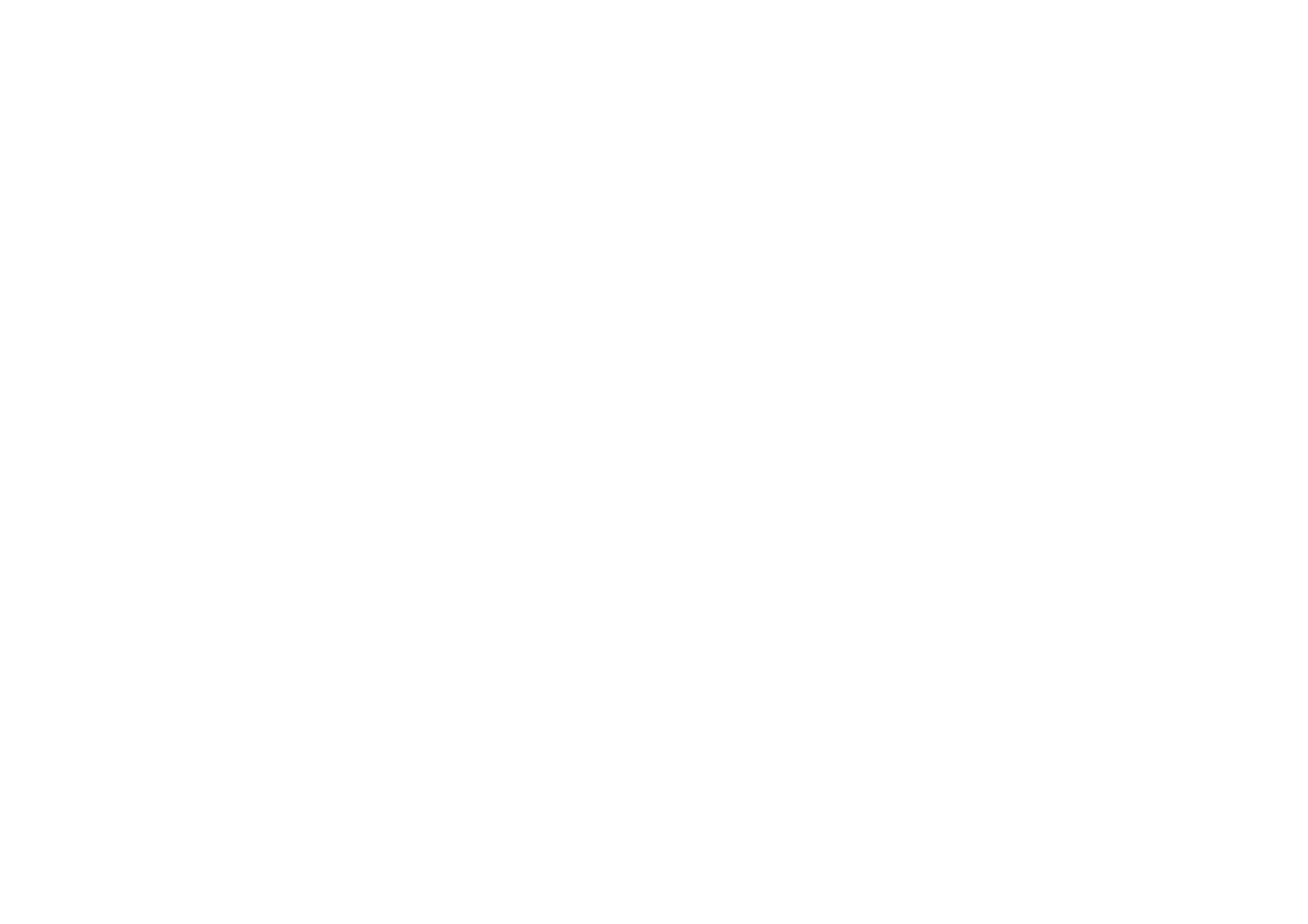## **10 ANNEX I: FACTORS INFLUENCING SUCCESS AND DATA COLLECTION AND ANALYSIS TOOLS MATRIX.**

For users of the CEPFOR Decision Support Tool, this matrix provides suggestions for data collection and analysis tools to obtain the information required to score the factors in the CDST. The 66 factors are listed in the left-hand column in the order in which they appear in the CDST. The various data collection and analysis tools described in this manual are listed across the top row. Information on most factors can be obtained from at least one tool. 'Smiley faces' indicate tools that may be particularly useful for obtaining certain information while ticks indicate other useful tools that can allow for triangulation.

 $\circledcirc$  = preferred tool,  $\sqrt{=}$  additional methods

| <b>FACTOR<br/>INFLUENCING<br/>SUCCESS</b> | processor groups<br>Interview and<br>evaluation<br>checklist:<br>producer | mapping: product<br>id and access and<br>Resource<br>tenure | land management<br>production and<br>Evaluating<br>Transect: | changes and<br>Timeline:<br>Capturing<br>trends | activities and<br>calendars:<br>resources<br>analysing<br>Seasonal | support diagram<br>Institutional | checklist: trader<br>evaluation<br>Interview | Cross rank matrix | Enterprise<br>budget | Markets & market<br>trends analysis | Value chain<br>analysis |
|-------------------------------------------|---------------------------------------------------------------------------|-------------------------------------------------------------|--------------------------------------------------------------|-------------------------------------------------|--------------------------------------------------------------------|----------------------------------|----------------------------------------------|-------------------|----------------------|-------------------------------------|-------------------------|
| F1. National trend in<br>volume or value  | $\sqrt{2}$                                                                |                                                             |                                                              | $\sqrt{}$                                       |                                                                    |                                  | $\sqrt{}$                                    |                   |                      | $_{\odot}$                          |                         |
| F2. Local trend in<br>volume or value     | $\sqrt{2}$                                                                |                                                             |                                                              | $\sqrt{ }$                                      | $\sqrt{ }$                                                         |                                  | $\sqrt{}$                                    |                   |                      | $\odot$                             |                         |
| F3. Buyer number                          | $\sqrt{ }$                                                                |                                                             |                                                              |                                                 |                                                                    | $\sqrt{ }$                       | $\sqrt{}$                                    |                   |                      |                                     | $\odot$                 |
| F4. Vertical<br>integration               |                                                                           |                                                             |                                                              |                                                 |                                                                    | $\sqrt{ }$                       |                                              |                   |                      |                                     | $\odot$                 |
| F5. Combinability                         | $\sqrt{ }$                                                                |                                                             |                                                              |                                                 | $\sqrt{ }$                                                         |                                  |                                              | $\sqrt{ }$        |                      |                                     | $\odot$                 |
| F6. Buyer link<br>organization            | $\sqrt{ }$                                                                |                                                             |                                                              |                                                 |                                                                    | $\sqrt{}$                        | $\sqrt{ }$                                   |                   |                      |                                     | $\odot$                 |
| F7. Investment<br>capital                 | $\odot$                                                                   |                                                             |                                                              |                                                 |                                                                    |                                  | $\sqrt{2}$                                   |                   |                      |                                     |                         |
| F8. Credit                                | $\odot$                                                                   |                                                             |                                                              |                                                 |                                                                    |                                  | $\sqrt{ }$                                   |                   |                      |                                     |                         |
| F9. Entrepreneurs                         |                                                                           |                                                             |                                                              |                                                 |                                                                    | $\sqrt{ }$                       |                                              |                   |                      |                                     | $\odot$                 |
| F10. Regulations                          | $\sqrt{}$                                                                 | $\sqrt{ }$                                                  |                                                              |                                                 |                                                                    |                                  | $\sqrt{2}$                                   |                   | $\odot$              |                                     | $\odot$                 |
| F11. Subsidies for<br>land use            |                                                                           |                                                             |                                                              |                                                 |                                                                    |                                  |                                              |                   |                      |                                     |                         |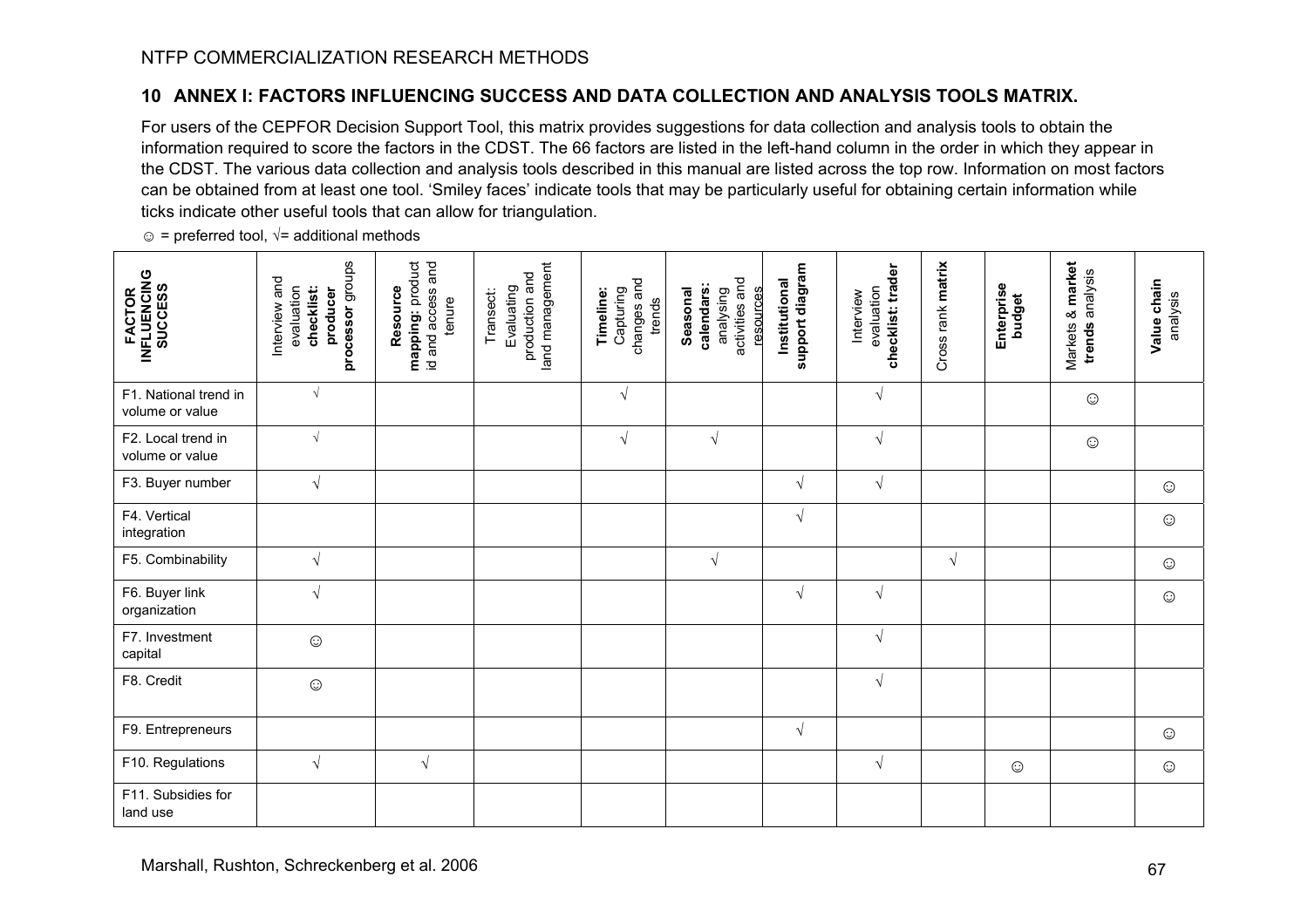| <b>INFLUENCING</b><br>SUCCESS<br><b>FACTOR</b> | processor groups<br>Interview and<br>evaluation<br>checklist:<br>producer | mapping: product<br>id and access and<br>Resource<br>tenure | land management<br>production and<br>Evaluating<br><b>Transect:</b> | changes and<br>Timeline:<br>Capturing<br>trends | activities and<br>calendars:<br>resources<br>Seasonal<br>analysing | support diagram<br>Institutional | checklist: trader<br>evaluation<br>Interview | Cross rank matrix | Enterprise<br>budget | Markets & market<br>trends analysis | Value chain<br>analysis |
|------------------------------------------------|---------------------------------------------------------------------------|-------------------------------------------------------------|---------------------------------------------------------------------|-------------------------------------------------|--------------------------------------------------------------------|----------------------------------|----------------------------------------------|-------------------|----------------------|-------------------------------------|-------------------------|
| F12. Price variation                           | $\sqrt{ }$                                                                |                                                             |                                                                     | $\sqrt{ }$                                      |                                                                    |                                  | $\sqrt{ }$                                   | $\sqrt{ }$        |                      | $\odot$                             |                         |
| F13. Variable costs                            | $\sqrt{ }$                                                                |                                                             |                                                                     |                                                 |                                                                    |                                  | $\sqrt{ }$                                   |                   | $\odot$              |                                     |                         |
| F14. Returns to<br>labour                      | $\sqrt{ }$                                                                |                                                             |                                                                     |                                                 |                                                                    |                                  | $\sqrt{ }$                                   |                   | $\odot$              |                                     |                         |
| F15. Fixed costs                               | $\sqrt{ }$                                                                |                                                             |                                                                     |                                                 |                                                                    |                                  | $\sqrt{ }$                                   |                   | $\odot$              |                                     |                         |
| F16. Perfect market                            |                                                                           |                                                             |                                                                     |                                                 |                                                                    |                                  | $\sqrt{}$                                    |                   |                      | $\odot$                             |                         |
| F17. Income<br>elasticity                      |                                                                           |                                                             |                                                                     |                                                 |                                                                    |                                  | $\sqrt{ }$                                   |                   |                      |                                     | $\odot$                 |
| F18. Consumer<br>preference                    | $\sqrt{ }$                                                                |                                                             |                                                                     |                                                 |                                                                    |                                  | $\sqrt{ }$                                   |                   | $\odot$              |                                     |                         |
| F19.Losses                                     | $\sqrt{ }$                                                                |                                                             |                                                                     |                                                 |                                                                    |                                  | $\sqrt{}$                                    |                   | $\odot$              |                                     | $\odot$                 |
| F20. Substitution                              | $\sqrt{ }$                                                                |                                                             |                                                                     | $\sqrt{ }$                                      |                                                                    |                                  | $\sqrt{ }$                                   | $\sqrt{}$         |                      | $\odot$                             |                         |
| F21. Brand identity                            | $\sqrt{\phantom{a}}$                                                      |                                                             |                                                                     |                                                 |                                                                    |                                  | $\sqrt{ }$                                   | $\sqrt{}$         |                      | $\odot$                             |                         |
| P9. Accessible<br>market                       | $\sqrt{2}$                                                                | $\sqrt{}$                                                   |                                                                     |                                                 |                                                                    | $\sqrt{}$                        | $\sqrt{ }$                                   |                   |                      |                                     | $\odot$                 |
| F22 Integration into<br>cash economy           | $\odot$                                                                   |                                                             |                                                                     |                                                 |                                                                    | $\sqrt{ }$                       | $\sqrt{ }$                                   |                   |                      |                                     |                         |
| H1. Traditional use                            | $\odot$                                                                   |                                                             |                                                                     | $\sqrt{ }$                                      |                                                                    |                                  | $\sqrt{}$                                    |                   |                      |                                     |                         |
| H2. Tradition link                             | $\odot$                                                                   |                                                             |                                                                     | $\sqrt{ }$                                      |                                                                    |                                  |                                              |                   |                      |                                     |                         |
| H3. Technical<br>management<br>production      | $\sqrt{ }$                                                                |                                                             | $\odot$                                                             |                                                 |                                                                    |                                  |                                              |                   |                      |                                     |                         |
| H4. Producer<br>experience                     | $\odot$                                                                   |                                                             | $\sqrt{}$                                                           | $\sqrt{ }$                                      | $\sqrt{}$                                                          |                                  |                                              |                   |                      |                                     |                         |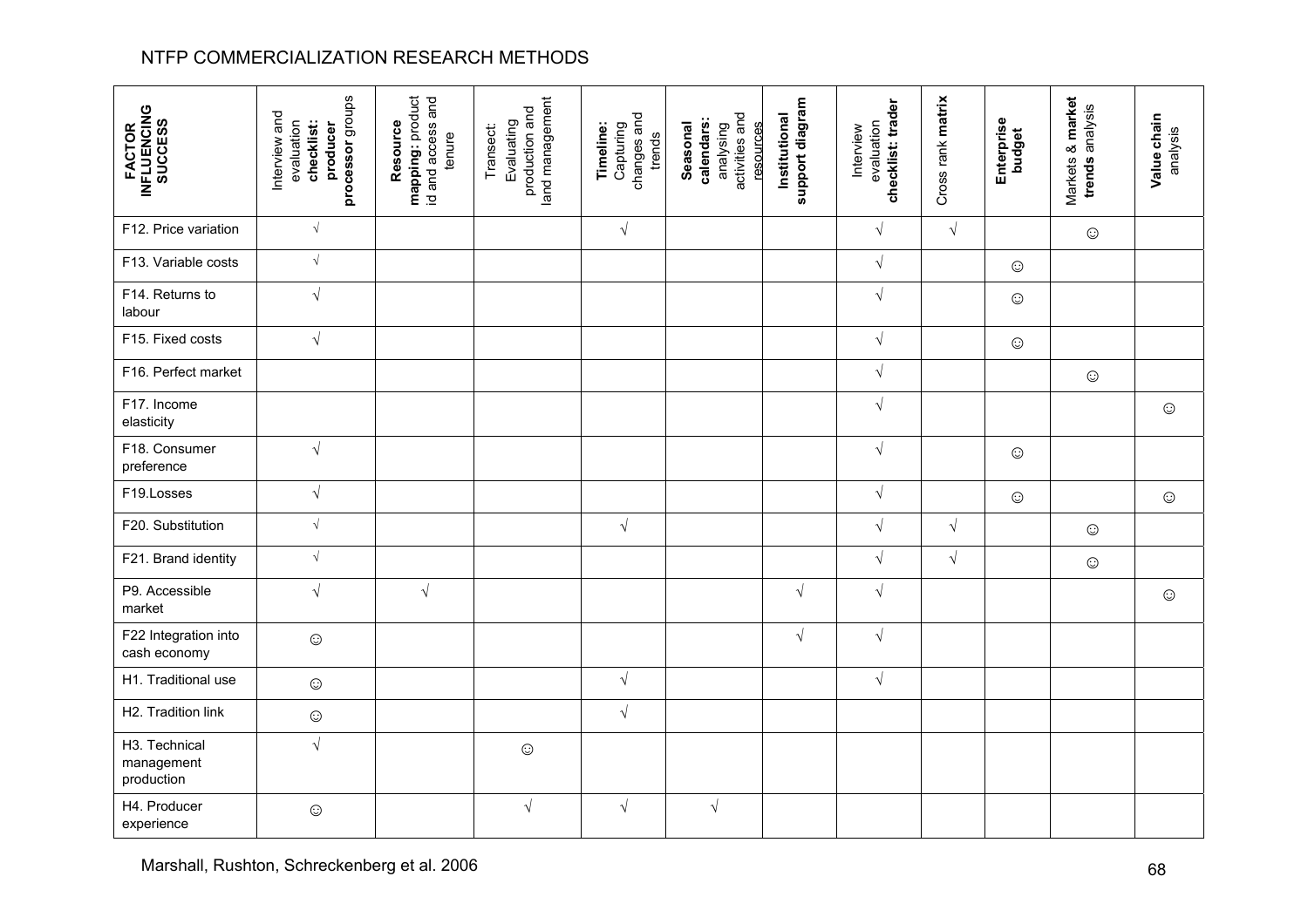| <b>FACTOR<br/>INFLUENCING<br/>SUCCESS</b> | processor groups<br>Interview and<br>evaluation<br>checklist:<br>producer | mapping: product<br>id and access and<br>Resource<br>tenure | land management<br>production and<br>Evaluating<br>Transect: | changes and<br>Timeline:<br>Capturing<br>trends | activities and<br>calendars:<br>Seasonal<br>resources<br>analysing | support diagram<br>Institutional | checklist: trader<br>evaluation<br>Interview | Cross rank matrix | Enterprise<br>budget | Markets & market<br>trends analysis | Value chain<br>analysis |
|-------------------------------------------|---------------------------------------------------------------------------|-------------------------------------------------------------|--------------------------------------------------------------|-------------------------------------------------|--------------------------------------------------------------------|----------------------------------|----------------------------------------------|-------------------|----------------------|-------------------------------------|-------------------------|
| H5. Processing<br>required                | $\odot$                                                                   |                                                             | $\sqrt{ }$                                                   |                                                 | $\sqrt{ }$                                                         |                                  |                                              |                   |                      |                                     |                         |
| H6. Technical<br>processing               | $\odot$                                                                   |                                                             | $\sqrt{ }$                                                   |                                                 | $\sqrt{ }$                                                         | $\sqrt{}$                        |                                              |                   |                      |                                     |                         |
| H7. Processors<br>market information      | $\odot$                                                                   |                                                             |                                                              |                                                 |                                                                    |                                  | $\sqrt{ }$                                   |                   |                      |                                     |                         |
| H8. Trader<br>characteristics             | $\sqrt{}$                                                                 |                                                             |                                                              |                                                 |                                                                    |                                  | $\odot$                                      |                   |                      |                                     |                         |
| H9. Entrepreneur                          | $\sqrt{}$                                                                 |                                                             |                                                              |                                                 |                                                                    |                                  | $\odot$                                      |                   |                      |                                     |                         |
| H10. Innovation                           | $\odot$                                                                   |                                                             |                                                              | $\sqrt{}$                                       |                                                                    |                                  | $\sqrt{ }$                                   |                   |                      |                                     |                         |
| H11. Labour<br>combinability              | $\sqrt{\phantom{a}}$                                                      |                                                             |                                                              |                                                 | $\odot$                                                            |                                  |                                              |                   |                      |                                     |                         |
| H12. Women's<br>involvement               | $\sqrt{}$                                                                 | $\sqrt{ }$                                                  | $\sqrt{ }$                                                   | $\sqrt{}$                                       | $\odot$                                                            |                                  |                                              |                   |                      |                                     |                         |
| H13. Technical<br>information             | $\odot$                                                                   |                                                             | $\sqrt{}$                                                    |                                                 |                                                                    | $\sqrt{2}$                       |                                              |                   |                      |                                     |                         |
| H14. Technical<br>support                 | $\odot$                                                                   |                                                             |                                                              |                                                 |                                                                    | $\sqrt{}$                        |                                              |                   |                      |                                     |                         |
| H15. Health and<br>safety                 | $\odot$                                                                   |                                                             | $\sqrt{ }$                                                   |                                                 |                                                                    | $\sqrt{2}$                       |                                              |                   |                      |                                     |                         |
| N1. Proportion wild<br>harvested          |                                                                           | $\odot$                                                     |                                                              | $\sqrt{}$                                       |                                                                    |                                  |                                              | $\sqrt{ }$        |                      |                                     |                         |
| N2. Proportion<br>cultivated              |                                                                           | $\odot$                                                     |                                                              | $\sqrt{}$                                       |                                                                    |                                  |                                              | $\sqrt{ }$        |                      |                                     |                         |
| N3. Competing land<br>uses                |                                                                           | $\odot$                                                     | $\sqrt{}$                                                    |                                                 |                                                                    |                                  |                                              |                   |                      |                                     |                         |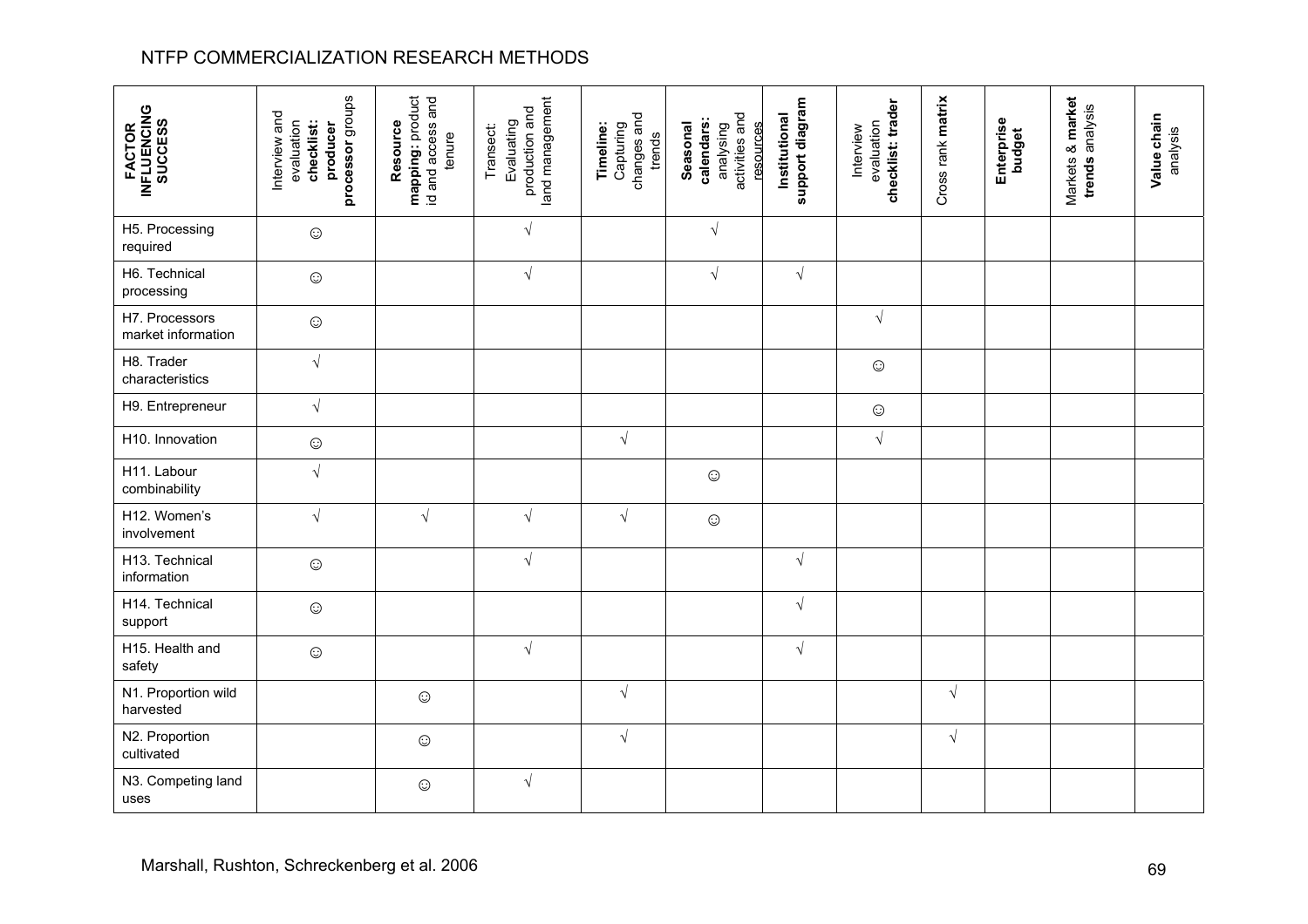| <b>FACTOR<br/>INFLUENCING<br/>SUCCESS</b> | processor groups<br>Interview and<br>evaluation<br>checklist:<br>producer | mapping: product<br>id and access and<br>Resource<br>tenure | land management<br>production and<br>Evaluating<br>Transect: | changes and<br>Timeline:<br>Capturing<br>trends | activities and<br>calendars:<br>Seasonal<br>resources<br>analysing | support diagram<br>Institutional | checklist: trader<br>evaluation<br>Interview | Cross rank matrix | Enterprise<br>budget | Markets & market<br>trends analysis | Value chain<br>analysis |
|-------------------------------------------|---------------------------------------------------------------------------|-------------------------------------------------------------|--------------------------------------------------------------|-------------------------------------------------|--------------------------------------------------------------------|----------------------------------|----------------------------------------------|-------------------|----------------------|-------------------------------------|-------------------------|
| N4. Overharvesting                        | $\odot$                                                                   | $\sqrt{ }$                                                  | $\sqrt{ }$                                                   |                                                 |                                                                    |                                  |                                              |                   |                      |                                     |                         |
| N5. Poor harvesting                       | $\odot$                                                                   |                                                             | $\sqrt{ }$                                                   |                                                 |                                                                    |                                  |                                              |                   |                      |                                     |                         |
| N6. Yield variation                       | $\odot$                                                                   | $\sqrt{}$                                                   | $\sqrt{}$                                                    |                                                 |                                                                    |                                  |                                              |                   |                      |                                     |                         |
| N7. Quality variation                     | $\odot$                                                                   |                                                             | $\sqrt{}$                                                    |                                                 |                                                                    |                                  |                                              |                   |                      |                                     |                         |
| N8. Production per<br>unit area           | $\odot$                                                                   | $\sqrt{}$                                                   | $\sqrt{}$                                                    |                                                 |                                                                    |                                  |                                              |                   |                      |                                     |                         |
| N9. Domestication                         | $\odot$                                                                   |                                                             | $\sqrt{ }$                                                   |                                                 |                                                                    |                                  |                                              |                   |                      |                                     |                         |
| N10. Seasonal<br>availability             | $\sqrt{2}$                                                                |                                                             | $\sqrt{}$                                                    |                                                 | $\odot$                                                            |                                  |                                              |                   |                      |                                     |                         |
| N11. Resource<br>management               |                                                                           | $\odot$                                                     | $\sqrt{ }$                                                   | $\sqrt{ }$                                      | $\sqrt{}$                                                          |                                  |                                              |                   |                      |                                     |                         |
| N12. Rights of<br>access                  |                                                                           | $\odot$                                                     | $\sqrt{ }$                                                   | $\sqrt{ }$                                      |                                                                    |                                  |                                              |                   |                      |                                     |                         |
| N13. Resource<br>availability             | $\sqrt{}$                                                                 | $\sqrt{}$                                                   | $\sqrt{}$                                                    |                                                 | $\odot$                                                            |                                  |                                              |                   |                      |                                     |                         |
| N14. Pests and<br>diseases                | $\odot$                                                                   | $\sqrt{ }$                                                  | $\sqrt{ }$                                                   | $\sqrt{ }$                                      | $\sqrt{ }$                                                         |                                  |                                              |                   |                      |                                     |                         |
| P1. Market<br>information                 | $\odot$                                                                   |                                                             |                                                              |                                                 |                                                                    | $\sqrt{}$                        |                                              |                   |                      |                                     |                         |
| P2. Perishability                         | $\odot$                                                                   |                                                             |                                                              |                                                 |                                                                    |                                  |                                              |                   |                      |                                     |                         |
| P3. Infrastructure to<br>production site  | $\sqrt{2}$                                                                | $\odot$                                                     | $\sqrt{ }$                                                   |                                                 |                                                                    |                                  |                                              |                   |                      |                                     |                         |
| P4Communication<br>network                | $\odot$                                                                   |                                                             |                                                              | $\sqrt{}$                                       |                                                                    | $\sqrt{ }$                       | $\sqrt{}$                                    |                   |                      |                                     |                         |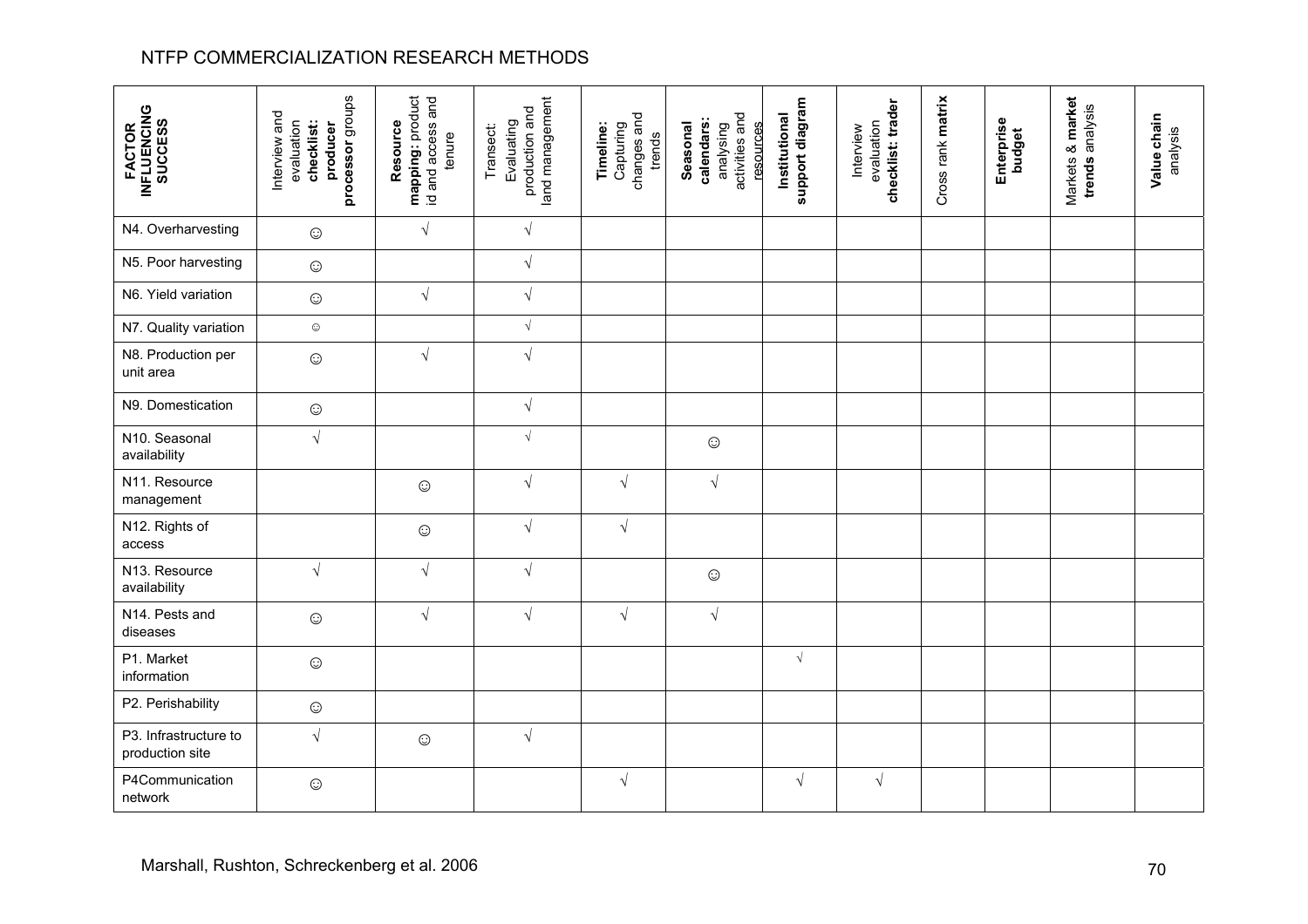| <b>FACTOR<br/>INFLUENCING<br/>SUCCESS</b> | processor groups<br>Interview and<br>evaluation<br>checklist:<br>producer | mapping: product<br>id and access and<br>Resource<br>tenure | land management<br>production and<br>Evaluating<br>Transect: | changes and<br>Timeline:<br>Capturing<br>trends | activities and<br>calendars:<br>Seasonal<br>resources<br>analysing | support diagram<br>Institutional | checklist: trader<br>evaluation<br>Interview | Cross rank matrix | Enterprise<br>budget | Markets & market<br>analysis<br>trends | Value chain<br>analysis |
|-------------------------------------------|---------------------------------------------------------------------------|-------------------------------------------------------------|--------------------------------------------------------------|-------------------------------------------------|--------------------------------------------------------------------|----------------------------------|----------------------------------------------|-------------------|----------------------|----------------------------------------|-------------------------|
| P5. Energy                                | $\sqrt{ }$                                                                |                                                             |                                                              | $\sqrt{ }$                                      |                                                                    |                                  |                                              |                   | $\odot$              |                                        |                         |
| P6. Materials and<br>facilities           | $\sqrt{}$                                                                 |                                                             |                                                              |                                                 |                                                                    |                                  | $\sqrt{ }$                                   |                   | $\odot$              |                                        |                         |
| P7. Storage<br>requirements               | $\odot$                                                                   |                                                             |                                                              |                                                 |                                                                    |                                  |                                              |                   | $\sqrt{ }$           |                                        |                         |
| P8. Transport                             | $\odot$                                                                   | $\sqrt{}$                                                   |                                                              |                                                 |                                                                    |                                  | $\sqrt{ }$                                   |                   | $\sqrt{ }$           |                                        |                         |
| P9. Accessible<br>market                  | $\odot$                                                                   |                                                             |                                                              |                                                 |                                                                    | $\sqrt{}$                        | $\sqrt{ }$                                   |                   |                      |                                        | $\sqrt{ }$              |
| P10. Value per unit<br>weight             |                                                                           |                                                             |                                                              |                                                 |                                                                    |                                  | $\odot$                                      |                   | $\sqrt{ }$           |                                        |                         |
| S1. Women control<br>income               | $\sqrt{}$                                                                 |                                                             |                                                              | $\sqrt{}$                                       | $\odot$                                                            |                                  |                                              |                   |                      |                                        |                         |
| S2. Community<br>norms                    | $\odot$                                                                   |                                                             | $\sqrt{ }$                                                   | $\sqrt{ }$                                      |                                                                    | $\sqrt{}$                        |                                              |                   |                      |                                        |                         |
| S3. Community<br>organization             | $\odot$                                                                   |                                                             | $\sqrt{ }$                                                   |                                                 |                                                                    | $\sqrt{}$                        |                                              |                   |                      |                                        |                         |
| S4. Equitable<br>access                   | $\odot$                                                                   | $\sqrt{ }$                                                  | $\sqrt{ }$                                                   |                                                 |                                                                    | $\sqrt{}$                        |                                              |                   |                      |                                        |                         |
| S5. Market power                          |                                                                           |                                                             |                                                              |                                                 |                                                                    |                                  | $\odot$                                      |                   | $\sqrt{ }$           |                                        | $\sqrt{2}$              |